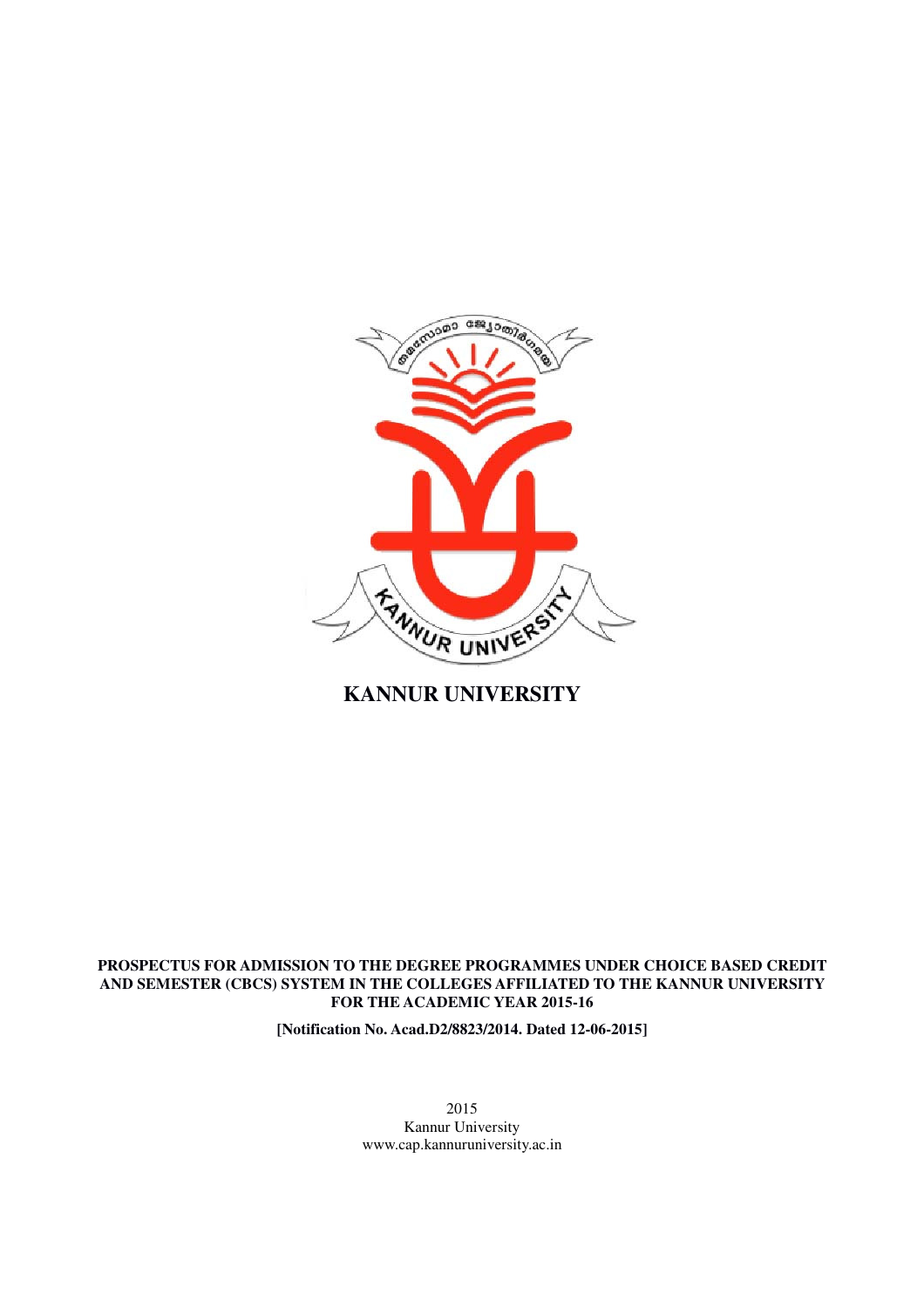#### **KANNUR UNIVERSITY**

#### **PROSPECTUS FOR ADMISSION TO THE** *DEGREE PROGRAMMES UNDER CHOICE BASED CREDIT AND SEMESTER (CBCS) SYSTEM* **IN THE COLLEGES AFFILIATED TO THE** *KANNUR UNIVERSITY* **FOR THE ACADEMIC YEAR** *2015-16*

#### **1. INTRODUCTION**

- **1.1.** Prospectus for admission to the Under Graduate **Degree Programme Under Choice Based Credit and Semester (CBCS) system** in Government/Aided / Self Financing Affiliated Colleges for the academic year 2015-2016, as approved by the Kannur University, is published herewith. It contains general information and rules relating to the admission to the **CBCS Degree Programmes** in Govt./Aided/Self Financing Affiliated Colleges of the University.
- **1.2.** The conduct of the university UG programmes shall be governed by the regulations in force with effect from 2014-15 admission (based upon the Hrudayakumari committee report).
- **1.3.** Admissions to the seats to be filled by the University to the Under Graduate Degree Programmes (except those specifically mentioned) are regulated on the basis of marks obtained in the qualifying examination. The details of seats to which admissions are made through the rank list prepared accordingly are contained in the relevant paragraphs. (Clause 4.1(d)).
- **1.4.** As per Kannur University Statute, 'no student shall be admitted to any course of instruction in the Colleges in anticipation of Affiliation'.

#### **2. GENERAL INFORMATION**

The Choice Based Credit and Semester system was introduced in the Kannur University from the academic year 2009 onwards. Starting from this year (2015-16), the admission to the UG Degree Programme under CBCS system in the Arts and Science Colleges affiliated to the Kannur University shall be made on the basis of **Online Centralized Allotment. The Online allotment process** will provide the candidates, opportunity of obtaining admission to any of the Colleges of the University and to any of the programmes of his/her choice on the basis of merit.

**Any candidate who desires to obtain admission under the Kannur University for the Degree Programme should compulsorily register online before the closure of registration, irrespective of the Category (General /SEBC/ BPL/ SC/ST/ Community /Management / Candidates from Union Territory of Lakshadweep/Jammu and Kashmir/Persons With Disabilities/ widows /wards of Armed Forces Personnel, killed or disabled in action during peace time/ Sports etc.) to which he/she belongs .**

The allotment of the candidates to the various Programmes and Colleges will be on the basis of merit strictly following the rules and regulations regarding reservation. The marks at the Plus Two/Higher Secondary level would be the basic criteria for admission to the Degree Programme. **The University will not be conducting online centralized allotment for the following Degree Programmes/Courses and those candidates who wish to apply for the same need to apply directly to the Colleges concerned (In such cases as mentioned below)**

- **a)** All programmes for which Entrance test and aptitude tests are conducted for admission, like BPEd, BA Music (Karnatic), BA Bharathanatyam etc. Likewise BA Afsal-Ul-Ulma course is not included under the CAP for the time being. **The students applying for B.Com with Computer Application Course at the Marthoma College for the Hearing Impaired, Karsaragod is exempted from the CAP. They should directly contact the college for admission with relevant certificates.**
- **b)** Candidates seeking admission on passing SAY examination during the current Academic Year can register online before the Supplementary allotment. They will be considered in the supplementary allotment.

#### **2.1. Authority to prescribe qualification for admission to the various courses of studies.**

According to Sub-Section (v) and (vi) of Section 25 of the Kannur University Act, 1996, the Academic Council shall have the power to prescribe qualifications for admission of students to the various courses of study (and to the Examinations) and the conditions under which exemptions shall be granted, and to make provision for the admission of students to the various courses of studies on the basis of merit in order to maintain the standards of education.

**2.2. Agreement for Direct Payment -Relevant provisions for admission to the various courses in aided colleges.** 

Article 18 of the Agreement for Direct Payment entered into between the Government and the Educational Agencies of Private Colleges stipulates that all future admission of students to the private affiliated colleges shall be on the following basis, viz :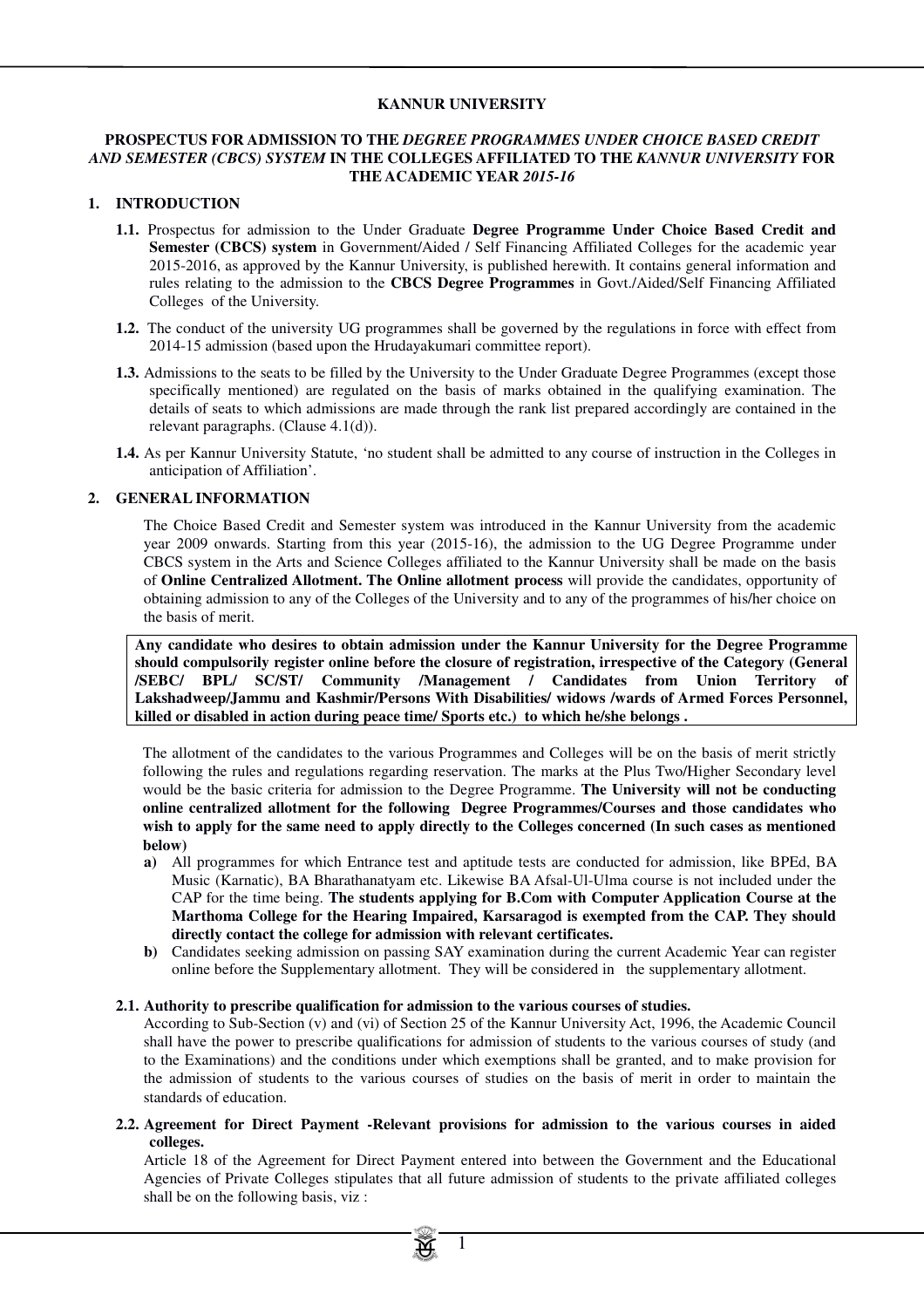- **a)** Twenty percent of the total number of seats in each college under the Educational Agency shall be reserved for students belonging to the Scheduled Castes and Scheduled Tribes\*\*\*. Those seats which cannot be filled on this basis shall be filled on the basis of merit from among backward minority communities, in case the college is run by a backward minority community and from among OBCs, in all other cases.
- **b)** \*Ten/Twenty \*\*percent of the seats shall be reserved for the candidates belonging to the community to which the college belongs. These seats will be filled strictly on the basis of merit from among the students of the said community.
- **c)** \*Fifty/Forty \*\*percent of the seats will be filled by open selection on the basis of merit.
- *d*) The remaining seats will be filled by the Educational Agency by candidates of their choice.

*Note: \* This will apply to Forward Community College*s

*\*\* This will apply to Backward Community Colleges* 

**2.3. Age limit: The maximum age limit for admission to the UG programme shall be 23 years as on 1st June of the academic year. For SC/ST candidates, the age limit is 25 years.** 

#### **3. PROGRAMMES, INSTITUTIONS AND SEATS**

- **3.1 Details of the Programme and Duration**: The Programme leads to Bachelors Degree in the relevant subject. Each Programme extends for a period of six semesters*.* The Programme of study shall be by regular attendance for the requisite number of lectures, practical training and other means.
- **3.2 Institutions and Subjects for the UG Degree Programme :** The List of Colleges affiliated to the Kannur University and the subjects offered in each institution is given as **Annexure I A**, of the Prospectus.
- **3.3 Categorization of Seats:** Seats available in Govt./Aided/Self financing affiliated Colleges are mainly classified as Merit Seats, Community Seats, Management Seats and Reservation Seats.
	- **a) Merit Seats:** The seats that are filled by the University in Government/Aided/Self -financing Affiliated Colleges purely on the basis of merit are classified as 'Merit Seats'.
	- **b) Community Seats:** The seats in Aided Colleges that are filled by the Management concerned, on the basis of merit among their community candidates, are classified as 'Community Seats'.
	- **c) Management Seats:** The seats in Aided and Self-financing Affiliated Colleges that are filled by the Managements concerned are classified as 'Management Seats'.
	- d) **Reservation Seats:** The seats in Government/Aided/Self-financing Affiliated Colleges, which are earmarked for SC/ST/SEBC/BPL/PWD Sports persons are classified as 'Reservation Seats'.

#### **4. RESERVATION OF SEATS**

Apart from the merit seats, the seats earmarked for SC/ST candidates in Government/ Aided/ Self-financing Colleges will be filled by the University. In addition to this, SEBC seats in Government /Self-financing colleges also will be filled by the University.

#### **A candidate can claim only one benefit at a time as per his/her choice for a particular purpose.**

- **4.1 Types of Reservation:** Seats will be reserved for the following categories in Govt., Aided and Self financing Affiliated Colleges for various UG Degree Programmes.
	- **a)** Reservation for Nominees
	- **b)** Reservation for Persons Differently Abled
	- **c)** Special Reservation and
	- **d)** Mandatory Reservation.

#### **4.1.1 Reservation for Nominees**

#### **(i) Reservation for Candidates from Union Territory of Lakshadweep.**

 An additional seat shall be created for each UG Degree Programme (wherever necessary) in any Govt. / Aided college, exclusively for the purpose of accommodating students sponsored by the Union Territory of Lakshadweep. This seat shall not be filled up by other candidates. The Head of the Institutions should forward the list of such candidates admitted, separately, to the University immediately after the admissions. (Govt. letter No.5455/B3/2006/H.Edn. dated 15-3-2006).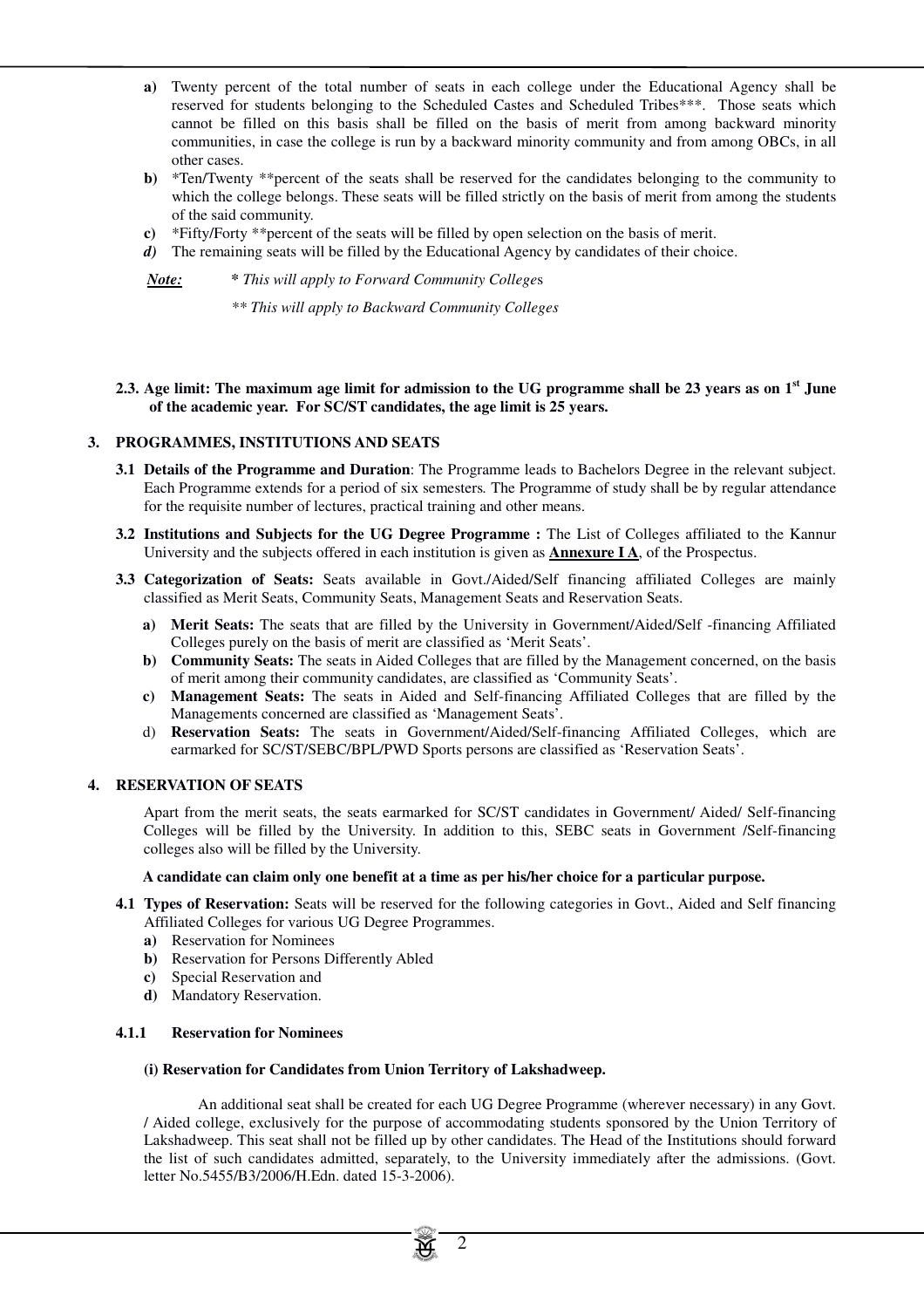#### **(ii) Concession for Wards of Kashmiri Migrants**

 The following relevant concessions are applicable for wards of Kashmiri Migrants for admission to the UG courses in all Affiliated Arts & Science Colleges.

- Extension in date of admission by about 30 days.
- Relaxation in cut off percentage up to 10% subject to minimum eligibility requirement.
- Increase in intake capacity upto 5% course wise.
- Waiving of domicile requirements.
- Facilitation of migration in second and subsequent years.

#### **(iii) Reservation for Candidates from Jammu and Kashmir.**

 **Two** seats shall be created over and above the sanctioned strength to accommodate candidates belonging to Jammu&Kashmir for admission to UG/PG courses in the affiliated colleges from the academic year 2013-14.

#### **(iv) Reservation for Kannada Linguistic Minority (KLM).**

5% seats have been reserved for the students belonging to the following Linguistic Minority group in Govt. Colleges as detailed below as per order no. G.O. (Ms.) No. 148/96/H.Edn. dated 1<sup>st</sup> August 1996.

- 1. Government college, Manjeswaram –Kannada Linguistic Minority
- 2. Government college, Kasaragod Kannada Linguistic Minority

#### **(v) Reservation of seats for the widows /wards of Armed Forces of Personnel, killed/disabled in action during peace time.**

 Additional seats over and above the sanctioned strength may be created as and when required for the widows /wards of Armed Forces Personnel, killed or disabled in action during peace time, in Central /State Universities /Autonomous/ Professional / Non-Professional Institutions under the purview of Ministry of Human Resource Development as per UGC policy.

#### **4.1.2 Reservation for Persons Differently Abled (PWD):**

 (i) 3% of the total seats will be set apart exclusively for Differently Abled candidates in Government Colleges. The remaining seats will be considered as one single unit for providing reservation mentioned in the GO (GO.MS) No.107/08/Higher Edn, dated 30/08/2008.

(ii) In all other affiliated Colleges one seat for each programme (BA/BSc/BCom) is reserved within the sanctioned strength for Differently Abled candidates for admission to UG Degree Programme. Out of the three seats, one seat each shall be reserved for the three sections of the Persons Differently Abled viz. the blind, the deaf and the orthopedically handicapped with provision for inter exchange of seat if candidates are not available in a particular category. **There will be no reservation for the blind for Science Programme.**

As per Clause 2 (t), Chapter I of the Persons with Disabilities Act 1995, 'Person with disability' means a person suffering from not less than 40% of any disability as certified by a Medical Board constituted for this purpose. Candidates who have a minimum of 40% disability alone will be eligible to apply for this quota. Candidates seeking admission under PWD category should submit the 'Certificate of disability', issued not earlier than 12 months prior to the submission of application, by the District Medical Board or bodies of higher status, certifying the degree of percentage of disability. Based on the details furnished in the online application, candidates will be provisionally included under the 'Persons with Disability' category.

**Note: The selection of candidates under this category will be based on the rank in the inter-se-merit list and physical suitability and not on the basis of the Degree of disability.** *No reservation of seat is allowed for Blind candidates for Science subjects.*

#### **4.1.3 SPECIAL RESERVATION**

#### **Sportsperson**

 **i**. Two seats in each U.G. Programme will be reserved for candidates with outstanding records in sports and games. The seats will be allotted within the sanctioned strength. If eligible sports persons are not available the seats should be filled from the general merit.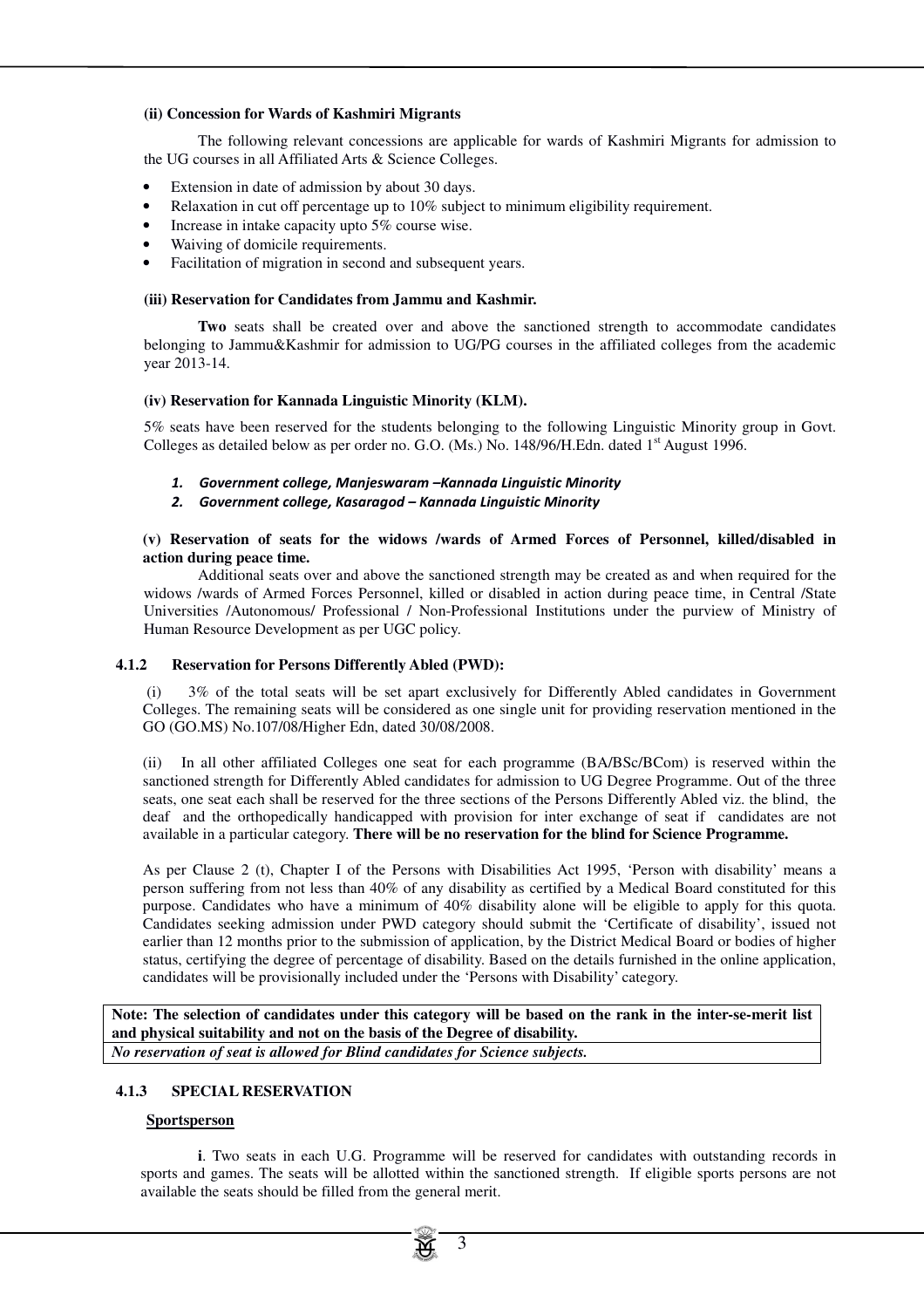| 1.  | Representing India in approved World Championships/Olympics and Winning medal.                                                                          | 100 |
|-----|---------------------------------------------------------------------------------------------------------------------------------------------------------|-----|
| 2.  | Representing India in approved World Championships/Olympics                                                                                             | 95  |
| 3.  | Representing India in Common Wealth Games/ Asian Games/ Asian Championship etc. and<br>winning medal.                                                   | 90  |
| 4.  | Representing India in Common Wealth Games/ Asian Games/ Asian Championship etc.                                                                         | 85  |
| 5.  | Representing India in World School Games and Winning a medal.                                                                                           | 80  |
| 6.  | Representing India in Regional Championship such as SAF Games and Winning a medal.                                                                      | 75  |
| 7.  | Representing India in World School Games/ Regional Championship like SAF Games                                                                          | 70  |
| 8.  | Representing Kerala State in National Championships for Senior/ Junior/ Youth and Winning medal                                                         | 65  |
| 9.  | Representing Kerala State/ Combined All India/ CBSE/ ICSE/ Navodaya/ KendriyaVidyalaya Team in<br>all India School Games and Winning Medal.             | 55  |
| 10. | Representing Kerala State in the National Championships/ National Games for Senior/ Junior/<br>Youth and Winning Medal.                                 | 50  |
| 11. | Representing Kerala State in South Zone Championship for Senior/ Junior/ Youth.                                                                         | 46  |
| 12. | Representing Kerala State in the all India School Games                                                                                                 | 42  |
| 13. | Representing Kerala State in South Zone Championship for Senior/ Junior/ Youth and Winning<br>Medal.                                                    | 40  |
| 14. | Representing State in all India Women's Championship and Winning Medal.                                                                                 | 38  |
| 15. | Representing Kerala State in South Zone Championship                                                                                                    | 36  |
| 16. | Representing District in Inter - District Championship for Seniors and Winning a Medal.                                                                 | 34  |
| 17. | Representing combined (All India) Navodaya/ KendriyaVidyalaya /CBSE/ ICSE team at the National<br>School Games.                                         | 32  |
| 18. | Representing State in all India Rural Sports/ Women's Sports and Winning a Medal.                                                                       | 30  |
| 19. | Representing District in Inter- District Championships for Juniors/Youth and Winning a Medal.                                                           | 29  |
| 20. | Representing the District/ Sports School/ Sports Hostel/ School in the Kerala State School<br>Championships and Winning a Medal.                        | 28  |
| 21. | Representing State in all India Rural Sports/Women's Sports.                                                                                            | 27  |
| 22. | Winning the First Position in the State level/ Regional (Inter State) Championship of the CBSE/<br>ICSE/ ISC/ Navodaya/ KendriyaVidyalaya Competitions. | 26  |
| 23. | Winning First place in the Revenue District Championships for Senior/ Junior/ Youth/ Schools<br>games.                                                  | 25  |
| 24. | Representing Revenue District in the State Championship for Senior/ Junior/ Youth/ State School<br>Games.                                               | 24  |

1. Achievements in those sports disciplines approved by Association of Indian Universities only will be considered for Sports Quota Admissions.

2. Approved World Competitions means the Competitions organized by the International Apex Bodies of the concerned discipline and in which the national Teams are sponsored by the National Apex Bodies and cleared by Sports Authority of India/ Government of India.

3. The National Championship means the Championships conducted by the National Apex Bodies of the concerned discipline. District Competition means revenue district competition conducted by district association in respective sports.

4. Individual games/ event means a game/ event in which individual performs alone.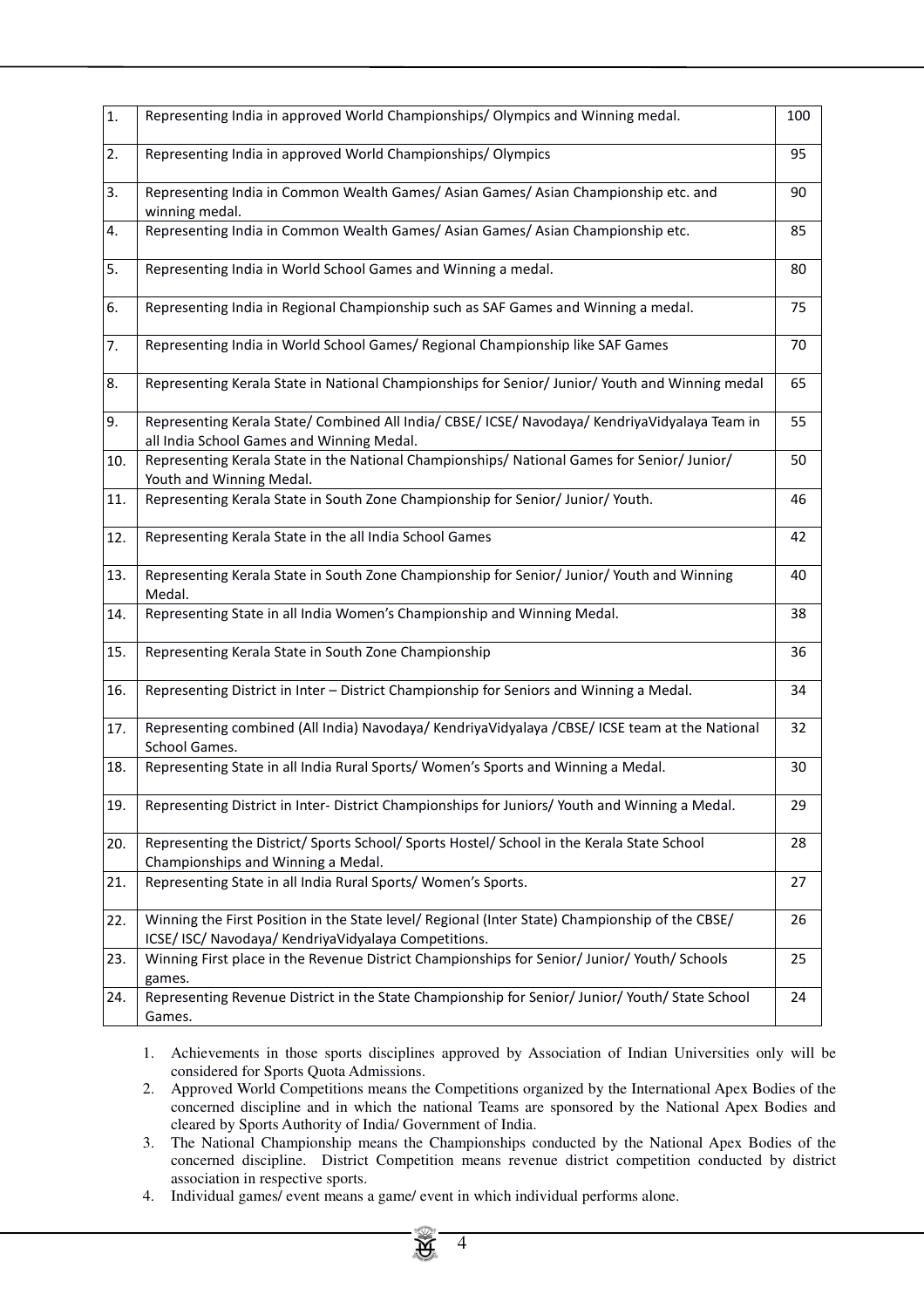- 5. When a candidate has number of achievement in different discipline his/ her best achievement will be taken into consideration.
- 6. The sports achievements in two academic years (i.e. from  $01<sup>st</sup>$  June to  $31<sup>st</sup>$  May) just previous through the year of selection shall alone be considered. However, in the case of competitions, which are not organized annually, the immediate previous competitions shall be considered.
- 7. All competitions where an upper age limit is fixed (Youth/ Junior/ Sub-Junior) would be treated as junior event provided it is not classified as senior event by the concerned National Federation.
- 8. Priority will be given for students having achievements in senior level competitions than Junior and Youth category competitions.
- 9. When there is tie in the rank the following criteria will be applied to break the tie:
	- (a) Priority will be given as per of their order of merit (i.e;  $1<sup>st</sup>$ ,  $2<sup>nd</sup>$  and  $3<sup>rd</sup>$ ).
	- (b) Those with a higher number of achievements will be placed above the others. If the ties still remains the next best achievement as per the order priority will be considered.
	- (c) If the tie is not broken by the above method the person having the achievements during the year closer to the selection will be given higher weightage. Individual achievements will be ranked above team achievements.
	- (d) If a new record is created he/she will be next priority.
	- (e) If a tie cannot be broken by any of the above mentioned sports achievements, the marks obtained in the qualifying examination will be considered for breaking the tie.

#### *If vacancies arise due to discontinuation of candidates under Sports/PD, the next eligible candidate in the Rank List shall be admitted. In case there is no next eligible candidate, the vacant seat shall be merged with the general merit quota.*

**The above candidates should also register online before the closure of registration. The student should submit printout of the application (along with copies of sport certificates) to the principal of the college concerned with a request. The Principal thereafter, with the help of the Department of Physical Education of the College will prepare a ranklist as per the University norms. The ranklist should be published in the college notice board for student's redressal for minimum three days for the final publication of the ranklist. The final list shall be forwarded to the University for approval and admissions shall be made after obtaining the approval of the University.**

# **4.1.4 Mandatory Reservation**

**(a) Government Colleges**

| SI No.       | <b>Seat Reservation</b>                                                                                                                                                                               | $\%$ of            |
|--------------|-------------------------------------------------------------------------------------------------------------------------------------------------------------------------------------------------------|--------------------|
|              |                                                                                                                                                                                                       | <b>Reservation</b> |
|              | <b>Open Quota</b> (On the basis of merit)                                                                                                                                                             | 50                 |
| $\mathbf{H}$ | Socially and Educationally backward Classes (SEBC) (a) Ezhava (EZ)<br>8% (b) Muslim (MU) 7% (c) Latin Catholic (LC) /SIUC 1% (d) Other<br>Backward Christian (BX) 1% (e) Other Backward Hindu (BH) 3% | 20                 |
| Ш            | *Economically Backward among Forward Communities<br><b>(BPL)</b><br>Category)                                                                                                                         | 10                 |
| IV           | <b>Scheduled Castes/ Scheduled Tribes [Scheduled Castes 15%</b><br>$***$<br>Scheduled Tribes 05%                                                                                                      | 20                 |

**\*\* In regard to Wayanad District, It is 15% for ST and 05% for SC as per Govt. order (For all colleges)** 

**\* Candidates who enjoy Communal Reservation such as SEBC, SC/ST who have BPL endorsement in the Ration Card are NOT eligible for BPL reservation**. **Only candidates belonging to FORWARD COMMUNITIES who are Economically Backward are eligible for BPL reservation. Such candidates must produce BPL Certificate from the competent authority**

**Note**: **(a)** Thiyya and Billava will be considered as Ezhava Community for reservation.

- **(b)** For SEBC candidates Annual Family Income should be below **Rs. 6 lakhs** for getting the benefit of reservation.
	- **(c)** The enhancement of additional seats in Government colleges and University departments shall not incur any additional financial commitment to the Government.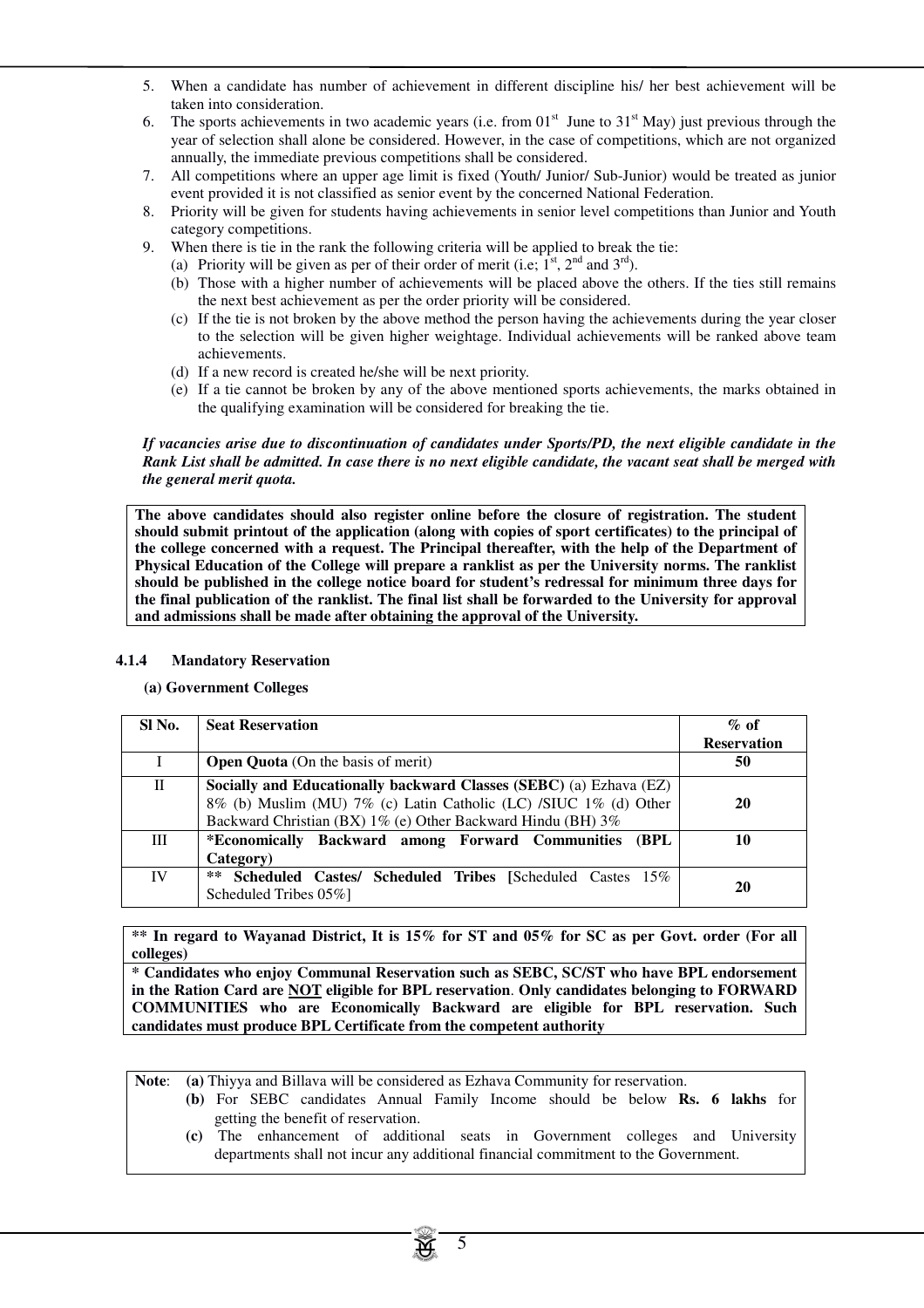#### **(b) Affiliated Aided Colleges:**

| <b>SI</b><br>No. | <b>Seat Reservation</b>                                                                                                                                                                                                                                                                                                                                                                                                                                                                                       | Forward<br>community Colleges | <b>Backward</b><br>community Colleges | <b>Others</b><br>by<br>(run<br><b>Educational Societies</b> ) |
|------------------|---------------------------------------------------------------------------------------------------------------------------------------------------------------------------------------------------------------------------------------------------------------------------------------------------------------------------------------------------------------------------------------------------------------------------------------------------------------------------------------------------------------|-------------------------------|---------------------------------------|---------------------------------------------------------------|
|                  | Open Quota                                                                                                                                                                                                                                                                                                                                                                                                                                                                                                    | 50 percent                    | 40 percent                            | 60 percent                                                    |
| П                | **Scheduled Caste                                                                                                                                                                                                                                                                                                                                                                                                                                                                                             | 15 percent                    | 15 percent                            | 15 percent                                                    |
| Ш                | **Scheduled Tribe                                                                                                                                                                                                                                                                                                                                                                                                                                                                                             | 05 percent                    | 05 percent                            | 05 percent                                                    |
| <b>IV</b>        | Community Quota                                                                                                                                                                                                                                                                                                                                                                                                                                                                                               | 10 percent                    | 20 percent                            | Not Applicable                                                |
| V                | The remaining seats $(20\%)$ after filling items (I) to (IV) will be filled by the Educational agency<br>(ie. Management) by candidates of its own choice. The academic eligibility of such candidates<br>shall be the same as prescribed for the other candidates. The candidates who apply under<br>Community quota shall also register online before the closure of registration. Whereas the<br>candidates seeking admission under Management quota can register online till the closure of<br>admission. |                               |                                       |                                                               |

- **Note: The seats under community quota in Aided Colleges will be filled by the concerned Management on the basis of merit and on the basis of community certificate issued by the Revenue Authorities/Parish Priest/any other Competent Authority.**
- (c) **Self-Financing Affiliated Colleges (including IHRD):** 50% seats will be filled on the basis of merit as detailed below.

| <b>Seat Reservation</b>            | % of Reservation |
|------------------------------------|------------------|
| <b>Open Quota (including SEBC)</b> | 30               |
| ** Scheduled Caste                 |                  |
| ** Scheduled Tribe                 | 0.5              |

The remaining 50% of the seats shall be filled by the management, by candidates of their choice, observing the prescribed eligibility conditions. **The candidates who apply under management quota shall also register online before closure of admission.**

**Note: The fee structure of the Self-financing Colleges is higher than that of Govt/Aided Colleges. Government fee concession is available only to the eligible candidates as per Govt. rules**

#### **5. CLAIMS FOR MANDATORY RESERVATION AND CERTIFICATES TO BE PRODUCED**

- (i) Claims for Mandatory Reservations must be made by a candidate at the time of submission of online application. Candidates should mention their claim in the **relevant columns** in the Personal and Academic Data Sheet. They should also satisfy the eligibility conditions as per the Prospectus at the time of Online registration.
- (ii) Candidates should produce all original documents to prove their claims made in the online application form at the time of admission before the Principal. **Claims that are not mentioned at the time of online submission of application will not be entertained even if supporting evidences are produced later on.** The claims for **mandatory** reservation once made cannot be altered by the candidate under any circumstances.
- **5.1.1 Claim for Communal reservation under 'Socially and Educationally Backward Classes'** (**SEBC**)**:**

 Reservation of seats to the Socially and Educationally backward Classes will be in accordance with the provisions contained in G.O. (P) 208/66/Edn. dated 2.5.1966, as amended from time to time.

**(a)** Candidates belonging to Socially and Educationally Backward Classes as per G.O. (Ms) No.05/2014, Backward Community Development, dated 31/01/2014 whose annual family income (i.e., annual income of all members in the family from all sources taken together) is upto Rs. 6 lakhs (Rupees Six Lakhs only), are eligible for reservation under this category. The candidates belonging to the Communities included in the SEBC list alone will be eligible for the benefit of reservation under this category.

**(b)** Candidates belonging to Ezhava, Muslim, Other Backward Hindus, Latin Catholic/SIUC and Other Backward Christian communities, claiming reservation under SEBC quota should invariably produce both '**Community'** and '**Income Certificates'** obtained from the officer concerned. Candidates whose annual family income is above Rs.6 lakhs, are not eligible for reservation as per G.O. (Ms) No.05/2014, Backward Community Development, dated 31/01/2014.

**Note : Creamy layer Certificate will not be accepted under any circumstances for Educational / Admission purposes.** 

6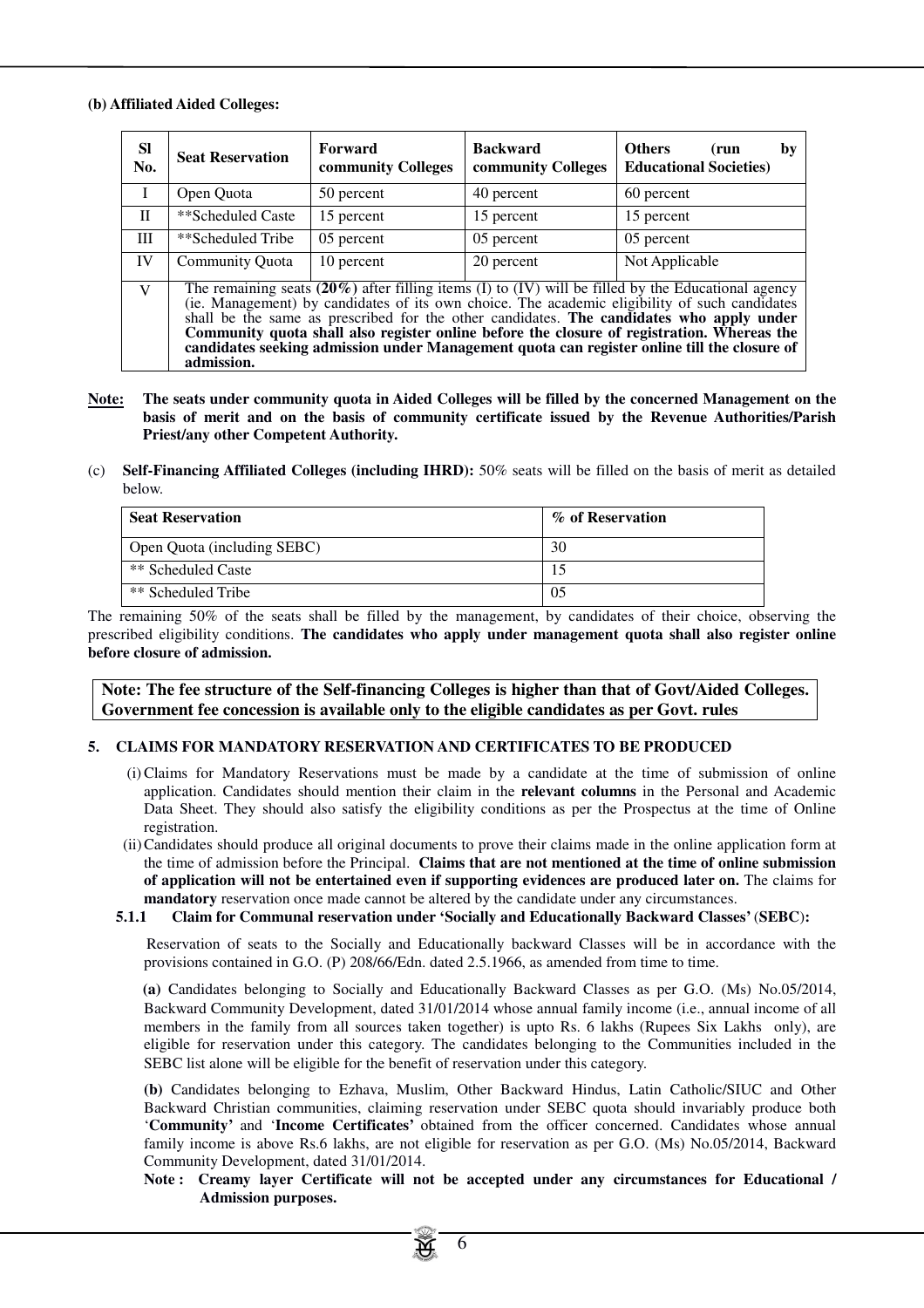**(c)** Applicants claiming reservation under Community quota in aided Colleges, (ref. Annexure I A) who belong to the community of the Management which runs the college, will have to produce community certificate from the Revenue authority/Parish Priest/any other competent authority concerned, along with the application.

#### **5.1.2 Claim for Reservation under Scheduled Castes/Scheduled Tribes quota**

(a) Candidates claiming reservation under Scheduled Castes/ Scheduled Tribes quota should obtain the caste/community certificate from the Village Officer/ Tahsildar.

#### *Warning: Those who produce false SC/ST Certificate for claiming reservation under SC/ST quota shall be liable for penalties as per rules.*

#### (b) **Claim of OEC candidates against the un-availed seats of SC/ST candidates.**

Other Eligible Community (OEC) candidates who claim allotment to the un-availed seats, if any, under SC/ST quota should furnish community and income certificates obtained from the Village Officer/Tahsildar. OEC candidates whose annual family income **is upto Rs. 6 lakhs** alone are eligible for such seats.

 **Converted Christians do not come under the SC/ST category. They belong to OEC category. Refer Annexure IV.**

#### **5.2. OTHER GENERAL RULES FOR MANDATORY RESERVATION**

- **5.2.1** If sufficient candidates are not available for filling the seats reserved for SC/ST candidates, the same will be notified in the media and a separate allotment for SC/ST candidates will be made by the University. However, even after this, if SC/ST seats are still vacant such seats in Government Colleges will be filled by candidates belonging to OEC. In other Aided/Unaided Colleges, vacant SC/ST seats will be filled as per Govt.rules.
- **5.2.2 Claim for fee concession to OEC candidates:** Candidates belonging to Other Eligible Communities are exempted from payment of fee at the time of allotment to UG Degree Programme under Government/Community quota irrespective of annual family income as per G.O (MS) No. 36/07/SCSTDD, dated: 03.07.2007. They should provide Community certificate from the Village Officer/Tahsildar at the time of admission.

#### **5.3. NATIVITY**

- **5.3.1** Candidate should be an Indian citizen. Candidates seeking admission to UG Degree Programme will be categorized as Keralite and Non-Keralite
	- **(i) Keralite:** A candidate of Kerala origin will be categorized as a Keralite. **Children of All India Service Officers allotted to Kerala Cadre are deemed to be Keralites** as per G.O. (Rt) No.822/08/H.Edn. Dated 9-5-2008. But they will not be eligible for communal/special reservation.
	- **(ii) Non-Keralite:** A candidate who does not come under Keralite category will be categorized as Non-Keralite. Such a candidate will be eligible for admission only after all the applicants of Keralite origin are ranked and allotted.
- **5.3.2** In order to prove that a candidate is an Indian citizen of Kerala origin for the limited purpose of eligibility for admission, he/she has to produce any one of the following certificates at the time of admission.
	- (a) In the case of candidates who have undergone schooling in Kerala, a course certificate from the head of the educational institution last attended in Kerala, certifying that the candidate has undergone his/her studies in Kerala for not less than *3 (three) years* within a continuous period of 12 (twelve) years.
	- **OR** (b) A certificate from the Village Officer/ Tahsildar to show that he/she or his/her mother/father was born in Kerala.

#### **OR**

(c) Certificate from the Village Officer/Tahsildar to the effect that the candidate has been a resident of Kerala State for a period of five years within a continuous period of twelve years

#### **OR**

(d) The true copy of relevant page of Secondary School Leaving Certificate showing the candidate's Place of Birth in Kerala.

#### **OR**

(e) The true copy of the relevant page of the Secondary School Leaving Certificate showing Place of Birth in Kerala of either of the parents of the candidate with corroborative certificate to establish the relationship between the parent and the candidate.

#### **OR**

(f) The true copy of the relevant page of the Passport of the candidate, issued by the Government of India, showing Place of Birth in Kerala or of either of the parents of the candidate showing Place of Birth in Kerala with corroborative certificate to establish the relationship between the parent and the candidate.

7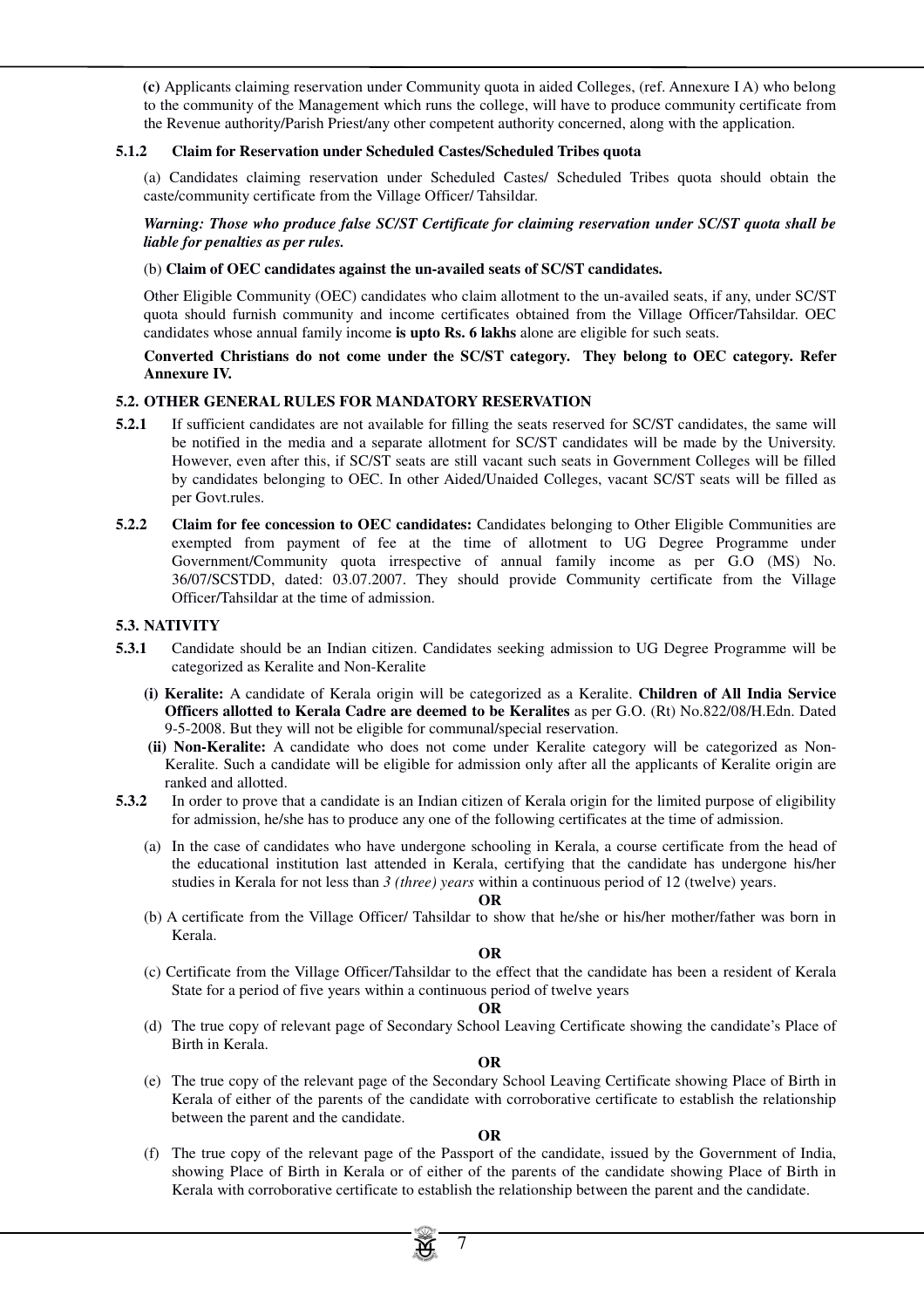• Non-Keralites should furnish a copy of the Certificate of nativity from the revenue authority or local body concerned at the time of admission.

#### **6. RULES FOR ADMISSION OF STUDENTS TO VARIOUS UG DEGREE PROGRAMME IN AFFILIATED COLLEGES**

**6.1. Assessment of Merit:** Except when otherwise provided, the merit of a candidate will be assessed on the basis of the marks obtained by him/her in the qualifying examinations for admission to the particular course, subject to such criteria as may be prescribed by the University. In assessing merit, marks will be awarded for extracurricular activities like sports, NCC, NSS etc. of the students. These marks will be added to the marks obtained for the qualifying examination for preparing the rank list.

# **6.1.1 The candidates who have attended NSS/NCC during the academic year of the qualifying examinations ie, plus two only will be eligible for the bonus mark. The Certificate issued by the Director of NSS/NCC only will be considered for bonus mark in respect of NSS/NCC candidates.**

# *Note:*

- **a)** In respect of NCC applicants, the bonus marks will be awarded, on the basis of N.C.C. Certificates signed by the Director and issued by the Directorate of N.C.C., to the candidates who have secured at least 75% of attendance after having participated in its activities during the course of study immediately preceding the Programme for which admission is sought.
- **b)** For awarding bonus marks to N.S.S. Participants, the basis will be N.S.S. Certificates signed by the Competent Authority.
- **c)** The benefit of bonus marks (15 marks) for purposes of admission can be earned by the candidates only under any one category (either N.S.S. or N.C.C). An additional weightage of 5, 10 marks will be awarded to NCC cadets holding B, C Certificates respectively.
- **d) The weightage of bonus marks shall be added to the marks scored by the candidate either to make him/her eligible for admission to a Programme or for ranking purposes to those who are otherwise eligible for admission. In the case of candidates who get the eligibility by this bonus marks, their ranking mark will be the sum of scored marks and the bonus marks.**

#### **e) Ex-Servicemen & Their dependants**

 A weightage of 15 marks will be given to the ex-servicemen and widows and children of Jawans and Exservicemen for admission.

**6.1.2 The Candidates who have passed qualifying exam under ISC or any other boards which have more than three electives will have to submit more than one application with different electives, in case they wish to seek admission for all the electives they have studied.** 

 **For example a candidate who chooses Mathematics as elective should compulsorily enter the marks of Mathematics plus the marks of any other two electives as per their choice of that stream. This is applicable for all other subjects.**

 **Such candidates will have to submit separate applications with separate registration fee.** 

# **6.2. ELIGIBILITY FOR ADMISSION**

**6.2.1 Notwithstanding anything contained in the Statutes, the selection of students in Government colleges shall be governed by the rules prescribed by the Government from time to time with the concurrence of the University in respect of such admissions.** 

A pass in Higher Secondary Examination/Vocational Higher Secondary Examination of the Government of Kerala or an Examination accepted by the Academic Council as equivalent thereto".

*N.B. For subjects which are not being offered at the qualifying Examination level, the marks of related subject or subjects, a knowledge of which is essential for the study of the subject proposed to be chosen for the UG Degree Programme, shall be added to the total marks for the purpose of ranking.*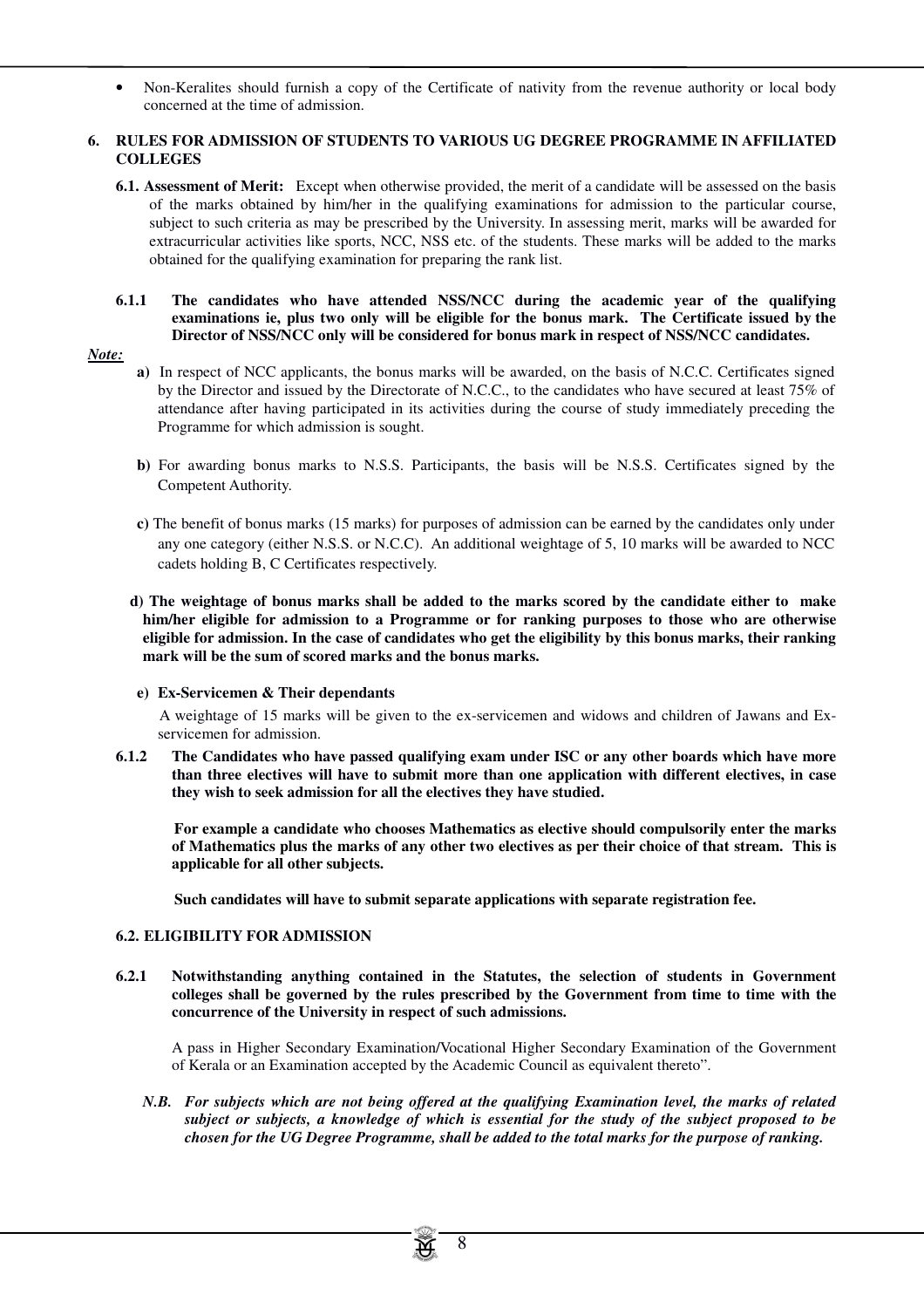# **6.3. SUBJECT COMBINATION AND MODE OF RANKING**

| No. | Name of<br>Programme | <b>Eligibility for admission</b>                                                                                                                                                                                                                                                                                    | <b>Calculation of Index marks</b>                                                                                                                            |
|-----|----------------------|---------------------------------------------------------------------------------------------------------------------------------------------------------------------------------------------------------------------------------------------------------------------------------------------------------------------|--------------------------------------------------------------------------------------------------------------------------------------------------------------|
| 1.  | Mathematics          | A Pass in Higher Secondary Examination of the state or an<br>Examination accepted by the University as equivalent<br>thereto with Mathematics as one of the subjects under<br>science stream.                                                                                                                       | Total marks secured for<br>Higher Secondary + Marks<br>secured for Mathematics                                                                               |
| 2.  | Physics              | A Pass in Higher Secondary Examination of the state or an<br>Examination accepted by the University as equivalent<br>thereto with Physics as one of the subjects under science<br>stream.                                                                                                                           | Total marks secured for<br>Higher Secondary + Marks<br>secured for Physics                                                                                   |
| 3.  | Chemistry            | A Pass in Higher Secondary Examination of the state or an<br>Examination accepted by the University as equivalent<br>thereto with Chemistry as one of the subjects under<br>science stream.                                                                                                                         | Total marks secured for<br>Higher Secondary + Marks<br>secured for Chemistry.                                                                                |
| 4.  | Zoology              | A Pass in Higher Secondary Examination of the state or an<br>Examination accepted by the University as equivalent<br>thereto with Biology as one of the subjects under science<br>stream.                                                                                                                           | Total marks secured for<br>Higher Secondary + Marks<br>secured for Biology.                                                                                  |
| 5.  | <b>Botany</b>        | A Pass in Higher Secondary Examination of the state or an<br>Examination accepted by the University as equivalent<br>thereto with Biology as one of the subjects under science<br>stream.                                                                                                                           | Total marks secured for<br>Higher Secondary + Marks<br>secured for Biology.                                                                                  |
| 6.  | Geology              | A Pass in Higher Secondary Examination of the state or an<br>Examination accepted by the University as equivalent<br>thereto with any two of the following subjects. Physics,<br>Chemistry, Mathematics, Geology or Statistics.                                                                                     | Total marks secured for<br>Higher Secondary + $15\%$ of<br>marks obtained for Geology as<br>weightage for those who have<br>studied Geology.                 |
| 7.  | Geography            | A Pass in Higher Secondary Examination of the state or an<br>Examination accepted by the University as equivalent<br>thereto. Must have studied either Geography as one of the<br>Optional subjects or any of the following subjects,<br>Mathematics, Geology, Chemistry, Physics, Statistics,<br>Computer Science. | Total marks secured for<br>Higher Secondary + $15\%$ of<br>marks obtained for<br>Geography as weightage for<br>those who have studied<br>Geography.          |
| 8.  | Home Science         | A Pass in Higher Secondary Examination of the state or an<br>Examination accepted by the University as equivalent<br>thereto with Chemistry or Home Science, as one of the<br>subjects.<br>Note: Admission restricted to female candidates.                                                                         | Total marks secured for<br>Higher Secondary + $15\%$ of<br>marks obtained in Home<br>Science as Weightage for<br>those who have studied Home<br>Science.     |
| 9.  | <b>Statistics</b>    | A Pass in Higher Secondary Examination of the state or an<br>Examination accepted by the University as equivalent<br>thereto with Mathematics and any one of the following<br>subjects-Physics, Computer Science or Statistics.                                                                                     | Total marks in Higher<br>Secondary +Marks secured for<br>Maths +15% of Marks<br>obtained for Statistics as<br>weightage for those who<br>Studied Statistics. |
| 10. | Polymer<br>Chemistry | A Pass in Higher Secondary Examination of the state or an<br>Examination accepted by the University as equivalent<br>thereto with Chemistry as one of the subjects.                                                                                                                                                 | Total marks in Higher<br>Secondary + Marks secured<br>for Chemistry.                                                                                         |
| 11. | Biochemistry         | A Pass in Higher Secondary Examination of the state or an<br>Examination accepted by the University as equivalent<br>thereto with Chemistry and Biology as one of the subjects.                                                                                                                                     | Total marks in Higher<br>Secondary + Marks secured<br>for Chemistry.                                                                                         |
| 12. | Psychology           | A Pass in Higher Secondary Examination of the State or<br>an Examination accepted by the University as equivalent<br>thereto.                                                                                                                                                                                       | Total marks in Higher<br>Secondary + Marks scored by<br>the candidate for<br>Psychology.                                                                     |

# **A. UG Degree Programmes under the Faculty of Science**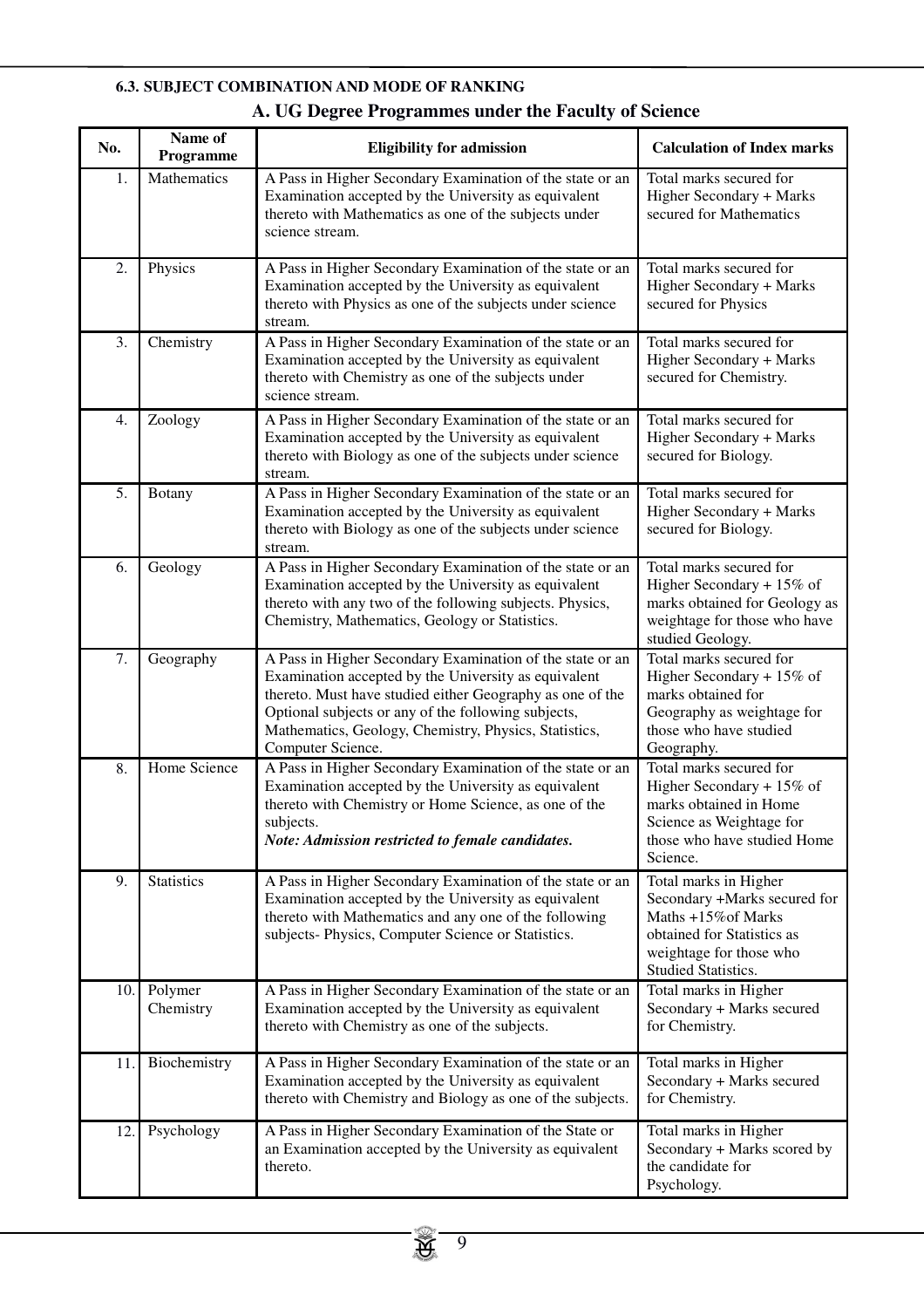| 13. | Microbiology                      | A Pass in Higher Secondary Examination of the state or an<br>Examination accepted by the University as equivalent<br>thereto with Biology as one of the subjects.                                                                                                                  | Total marks in Higher<br>Secondary + Marks secured<br>for Biology.                                                                            |
|-----|-----------------------------------|------------------------------------------------------------------------------------------------------------------------------------------------------------------------------------------------------------------------------------------------------------------------------------|-----------------------------------------------------------------------------------------------------------------------------------------------|
| 14. | <b>Plant Science</b>              | A Pass in Higher Secondary Examination of the state or an<br>Examination accepted by the University as equivalent<br>thereto with Biology as one of the subjects under science<br>group.                                                                                           | Total marks secured for<br>Higher Secondary + Marks<br>secured for Biology.                                                                   |
| 15. | Forestry                          | A Pass in Higher Secondary examination of the state or an<br>Examination accepted by the University as equivalent<br>thereto with Biology as one of the subjects in science<br>stream                                                                                              | Marks of the qualifying<br>examination + Marks for<br>Biology                                                                                 |
| 16. | <b>Bio-Informatics</b>            | A pass in Higher Secondary examination of the state or an<br>Examination accepted by the University as equivalent<br>thereto with Biology as one of the subjects in science<br>streame                                                                                             | Marks of the qualifying<br>examination + Marks for<br>Biology                                                                                 |
| 17. | Biotechnology                     | A Pass in Higher Secondary Examination of the State or<br>an Examination accepted by the University as equivalent<br>thereto with Biology as one of the subjects                                                                                                                   | Total marks in Higher<br>Secondary + Marks for<br>Biology.                                                                                    |
| 18. | Electronics                       | A Pass in Higher Secondary Examination of the state or an<br>Examination accepted by the University as equivalent<br>thereto with Physics as one of the subjects.                                                                                                                  | Total marks in Higher<br>Secondary + Marks for<br>Physics.                                                                                    |
| 19. | Computer<br>Science               | A pass in Higher Secondary or any other examination<br>recognized as equivalent thereto by the University in<br>Science stream and Mathematics as one of the optional<br>subjects.                                                                                                 | Total marks obtained for the<br>qualifying examination +<br>Marks for Mathematics + 20%<br>of the marks for Computer<br>Science/ Electronics. |
| 20. | Computer<br>Applications<br>(BCA) | A Pass in Higher Secondary Examination of the State or<br>an Examination accepted by the University as equivalent<br>thereto with Mathematics as one of the optional subject.                                                                                                      | Total marks in Higher<br>Secondary + marks for<br>Mathematics.                                                                                |
| 21. | Electronics and<br>Communication  | A Pass in Higher Secondary Examination of the state or an<br>Examination accepted by the University as equivalent<br>thereto with Physics as one of the subjects.                                                                                                                  | Total marks in Higher<br>Secondary + Marks for<br>Physics.                                                                                    |
| 22. | Mathematics<br>(Honours)          | A Pass in Higher Secondary Examination of the state or an<br>Examination accepted by the University as equivalent<br>thereto with Mathematics as one of the subjects under<br>science stream and secured an aggregate of 70% of marks.<br>(For SC : $60\%$ , and for ST : $55\%$ ) | Total marks secured for<br>Higher Secondary + Marks<br>secured for Mathematics.                                                               |
| 23. | Aviation and<br>Hospitality       | A pass in Higher Secondary Examination of the State or<br>an Examination accepted by the University as equivalent<br>thereto                                                                                                                                                       | Total marks in Higher<br>Secondary Exam                                                                                                       |

# **B. UG Degree Programme under the Faculty of Humanities**

| 1. | <b>Economics</b>         | A Pass in Higher Secondary Examination of<br>the State or an Examination accepted by the<br>University as equivalent thereto. | Total marks in Higher Secondary +<br>Marks scored by the candidate for<br>Economics |
|----|--------------------------|-------------------------------------------------------------------------------------------------------------------------------|-------------------------------------------------------------------------------------|
| 2. | Development<br>Economics | A Pass in Higher Secondary Examination of<br>the State or an Examination accepted by the<br>University as equivalent thereto. | Total marks in Higher Secondary +<br>Marks scored by the candidate for<br>Economics |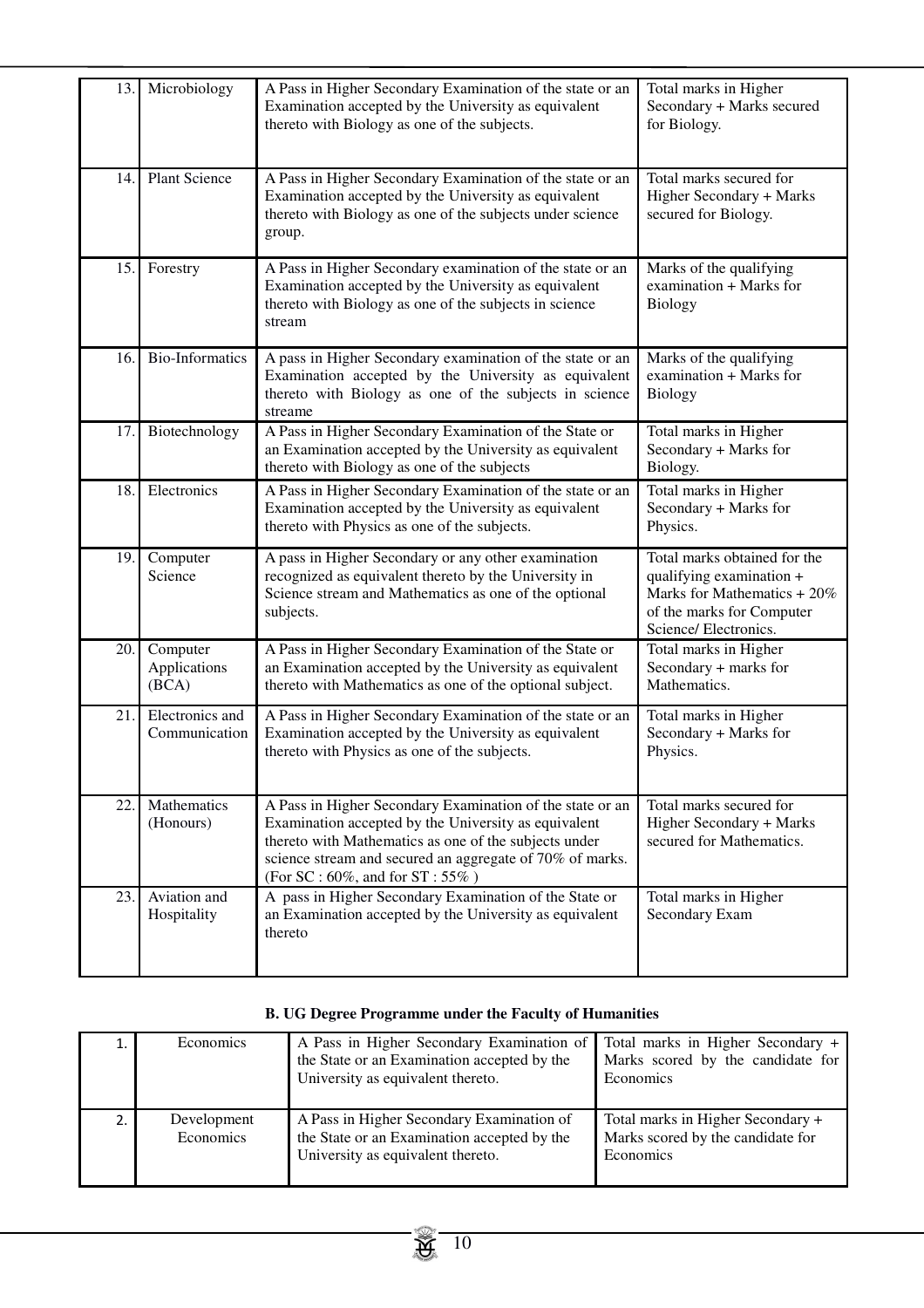| 3. | Arabic and Islamic<br>History      | A Pass in Higher Secondary Examination of<br>the State or an Examination accepted by the<br>University as equivalent thereto. | Total marks in Higher Secondary +<br>50 Marks for candidates who studied<br>Arabic/Islamic History.                                      |
|----|------------------------------------|-------------------------------------------------------------------------------------------------------------------------------|------------------------------------------------------------------------------------------------------------------------------------------|
| 4. | Urdu and Islamic<br><b>History</b> | A Pass in Higher Secondary Examination of<br>the State or an Examination accepted by the<br>University as equivalent thereto. | Total marks in Higher Secondary +<br>50 Marks for candidates who studied<br>Urdu/Islamic History.                                        |
| 5. | History                            | A Pass in Higher Secondary Examination of<br>the State or an Examination accepted by the<br>University as equivalent thereto. | Total marks in Higher Secondary +<br>Marks scored by the candidate for<br>History and a weightage of 25 marks<br>for each history paper. |
| 6. | Philosophy                         | A Pass in Higher Secondary Examination of<br>the State or an Examination accepted by the<br>University as equivalent thereto. | Total Marks for Higher Secondary +<br>Marks scored in Part III Philosophy<br>(Optional).                                                 |

# **Faculty of Social Sciences**

|    | Political Science          | A Pass in Higher Secondary Examination of Total marks in Higher Secondary +     |                                       |
|----|----------------------------|---------------------------------------------------------------------------------|---------------------------------------|
|    |                            | the State or an Examination accepted by the   Marks scored by the candidate for |                                       |
|    |                            | University as equivalent thereto.                                               | Political Science.                    |
| 2. | Social Work ( <b>BSW</b> ) | A Pass in Higher Secondary Examination or                                       | Total marks in Higher Secondary       |
|    |                            | its equivalent recognised by the University                                     | $+10\%$ weightage of marks scored for |
|    |                            |                                                                                 | Social Work for those who have        |
|    |                            |                                                                                 | studied Social Work as a subject in   |
|    |                            |                                                                                 | the $+2$ level.                       |

# **C. UG Degree Programme under the Faculty of Languages and Literature**

**The candidates who have passed the VHSE Examination are also eligible for applying for the Programmes coming under the Faculty of Languages and Literature**.

| 1. | Malayalam | A Pass in Higher<br>Secondary<br>Examination of the State or an<br>Examination<br>accepted<br>by<br>the<br>University as equivalent thereto.          | Total marks in Higher Secondary + the Marks secured in<br>the language concerned as optional under Part III + $50\%$<br>weightage of marks scored in Part II Second Language<br>concerned at the qualifying examination. |
|----|-----------|-------------------------------------------------------------------------------------------------------------------------------------------------------|--------------------------------------------------------------------------------------------------------------------------------------------------------------------------------------------------------------------------|
| 2. | Hindi     | Higher<br>Secondary<br>Pass in<br>A<br>Examination of the State or an<br>Examination<br>accepted by<br>the<br>University as equivalent thereto.       | Total marks in Higher Secondary + the Marks secured in<br>the language concerned as optional under Part III + $50\%$<br>weightage of marks scored in Part II Second Language<br>concerned at the qualifying examination. |
| 3. | Sanskrit  | Higher<br>Secondary<br>Pass<br>in<br>A<br>Examination of the State or an<br>Examination<br>accepted<br>by<br>the<br>University as equivalent thereto. | Total marks in Higher Secondary + the Marks secured in<br>the language concerned as optional under Part III + $50\%$<br>weightage of marks scored in Part II Second Language<br>concerned at the qualifying examination. |
| 4. | Kannada   | Higher<br>Pass<br>Secondary<br>A<br>in<br>Examination of the State or an<br>Examination<br>accepted<br>by<br>the<br>University as equivalent thereto. | Total marks in Higher Secondary + the Marks secured in<br>the language concerned as optional under Part III + $50\%$<br>weightage of marks scored in Part II Second Language<br>concerned at the qualifying examination. |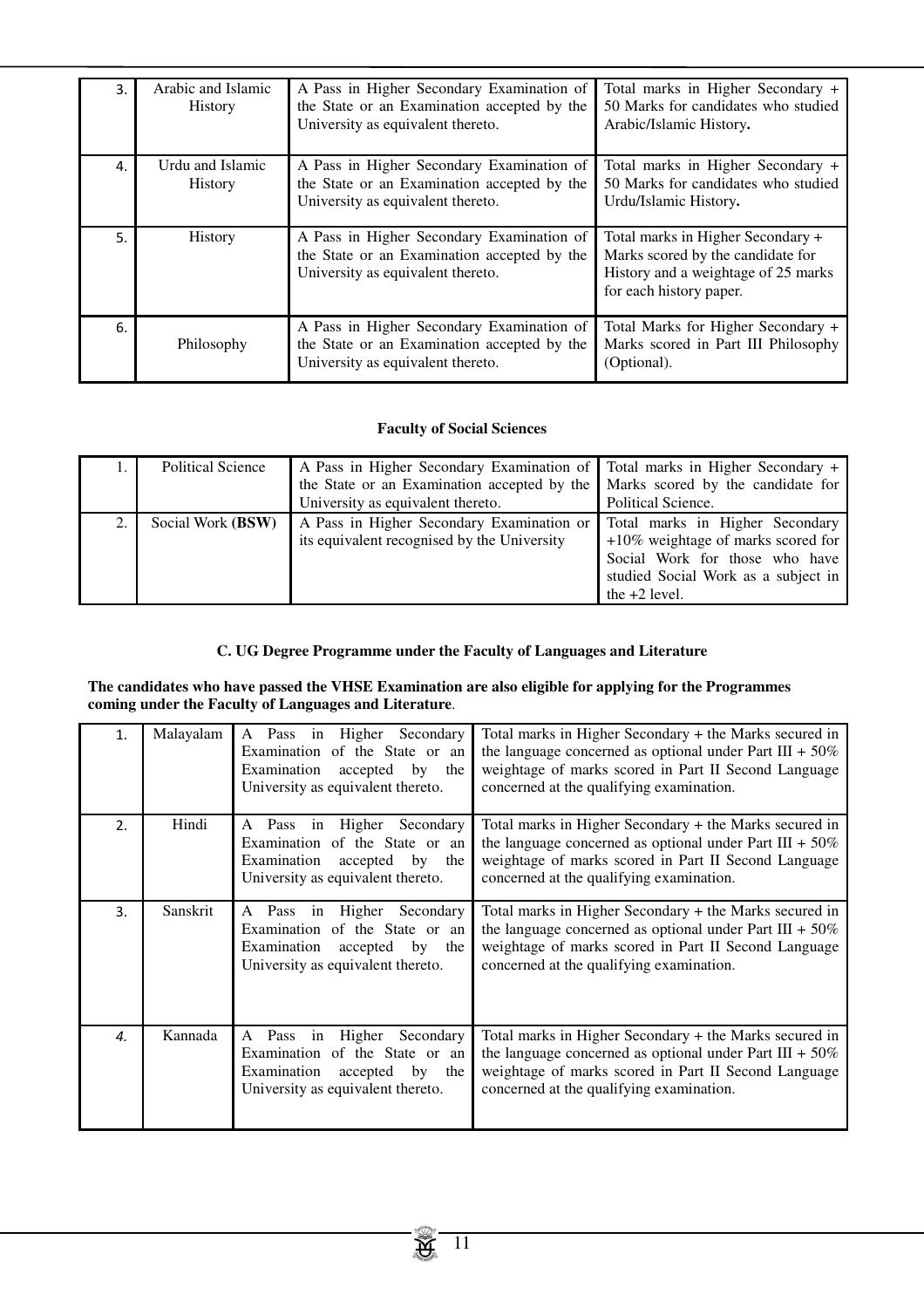| 5.             | Arabic                | A Pass in Higher Secondary<br>Examination of the State or an<br>Examination<br>accepted<br>by<br>the<br>University as equivalent thereto.<br>Pre-knowledge<br>of<br>Arabic<br>at<br>Secondary/Higher Secondary level<br>is essential. | Total marks in Higher Secondary + the Marks secured in<br>the language concerned as optional under Part III + $50\%$<br>weightage of marks scored in Part II Second Language<br>concerned at the qualifying examination.                           |
|----------------|-----------------------|---------------------------------------------------------------------------------------------------------------------------------------------------------------------------------------------------------------------------------------|----------------------------------------------------------------------------------------------------------------------------------------------------------------------------------------------------------------------------------------------------|
| 6.             | Functional<br>Hindi   | Higher Secondary<br>A Pass in<br>Examination of the State or an<br>Examination<br>by the<br>accepted<br>University as equivalent thereto.                                                                                             | Total marks in Higher Secondary + the Marks secured in<br>the language concerned as optional under Part III + $50\%$<br>weightage of marks scored in Part II Second Language<br>concerned at the qualifying examination.                           |
| 7 <sub>1</sub> | English               | A Pass in Higher Secondary<br>Examination of the State or an<br>Examination<br>accepted<br>by<br>the<br>University as equivalent thereto.                                                                                             | Total marks for Higher Secondary/ equivalent $(1200) +$<br>double the percentage of marks for General English.                                                                                                                                     |
| 8.             | Functional<br>English | A Pass in Higher<br>Secondary<br>Examination of the State or an<br>Examination<br>accepted<br>by<br>the<br>University as equivalent thereto.                                                                                          | Total marks in Higher Secondary $+2$ times the Marks<br>secured in English studied as Part II Second Language +<br>20 marks for candidates who studied Communicative<br>English/Functional English/Journalism/Media<br>Studies/English Literature. |

# **E. UG Degree Programmes under the Faculty of Commerce**

| 1. | B.Com<br>(Finance, Co-<br>operation,<br>Income Tax,<br>Marketing,<br>Computer<br>Application)         | A Pass in Higher Secondary Examination of<br>the State or an Examination accepted by the<br>University as equivalent thereto provided<br>candidates coming from Non- Commerce<br>group should have atleast 45% of the<br>aggregate marks. | Total marks in Higher Secondary + Marks<br>scored for Accountancy + Weightage of $15\%$<br>of marks scored for Business Studies.                                                                                                                   |
|----|-------------------------------------------------------------------------------------------------------|-------------------------------------------------------------------------------------------------------------------------------------------------------------------------------------------------------------------------------------------|----------------------------------------------------------------------------------------------------------------------------------------------------------------------------------------------------------------------------------------------------|
| 2. | Bachelor of<br>Travel &<br>Tourism<br>Management<br>(BTTM)                                            | A Pass in Higher Secondary Examination of<br>the State or an Examination accepted by the<br>University as equivalent thereto provided<br>candidates coming from Non- Commerce<br>group should have at east 45% of the<br>aggregate marks. | Total marks in Higher Secondary + Marks<br>scored for Accountancy + Weightage of $15\%$<br>of marks scored for Business Studies.                                                                                                                   |
| 3. | <b>Business</b><br>Administration<br>(BBA / BBA<br>(TTM)/ BBA<br><b>Retail</b><br><b>Management</b> ) | A Pass in Higher Secondary Examination of<br>the State or an Examination accepted by the<br>University as equivalent thereto provided<br>candidates coming from Non-Commerce<br>group should have at least 45% of the<br>aggregate marks. | Total marks in Higher Secondary + 25 marks<br>for each subject such as Accounting,<br>Studies, Management Studies,<br><b>Business</b><br>Auditing, Computer Application, Banking,<br>Income tax and Economics subject to a<br>maximum of 75 marks. |

- **Note: Relaxation of marks in the qualifying examination as per rules (for SC/ST-pass minimum, SEBC-5% relaxation in the qualifying examination from the prescribed minimum for admission.)** 
	- **6.4. Standardization of marks for admission to UG Degree Programme under CBCS system Guidelines issued (2010-2011 onwards).**

In the case of Higher Secondary Examination from 2010 onwards, the index marks are to be calculated as follows.

Total marks secured for Higher Secondary + Marks secured in the concerned subject.

*For e.g. If the student has secured 800 marks out of the total 1200 marks and if he has secured 150 out of 200 in mathematics, his index marks will be 800 + 150 = 950.*

In the case of admission to B.A English, double the percentage of marks obtained for English are added to the total mark. If the student in the above example has secured 120 marks out of 200 in English, his index mark will be  $800 + 120 = 920$ .

In the case of Higher Secondary Examination prior to 2010, normalize the total marks obtained out of 600 to 1200 and add twice the marks obtained in the concerned subject for calculation of index mark.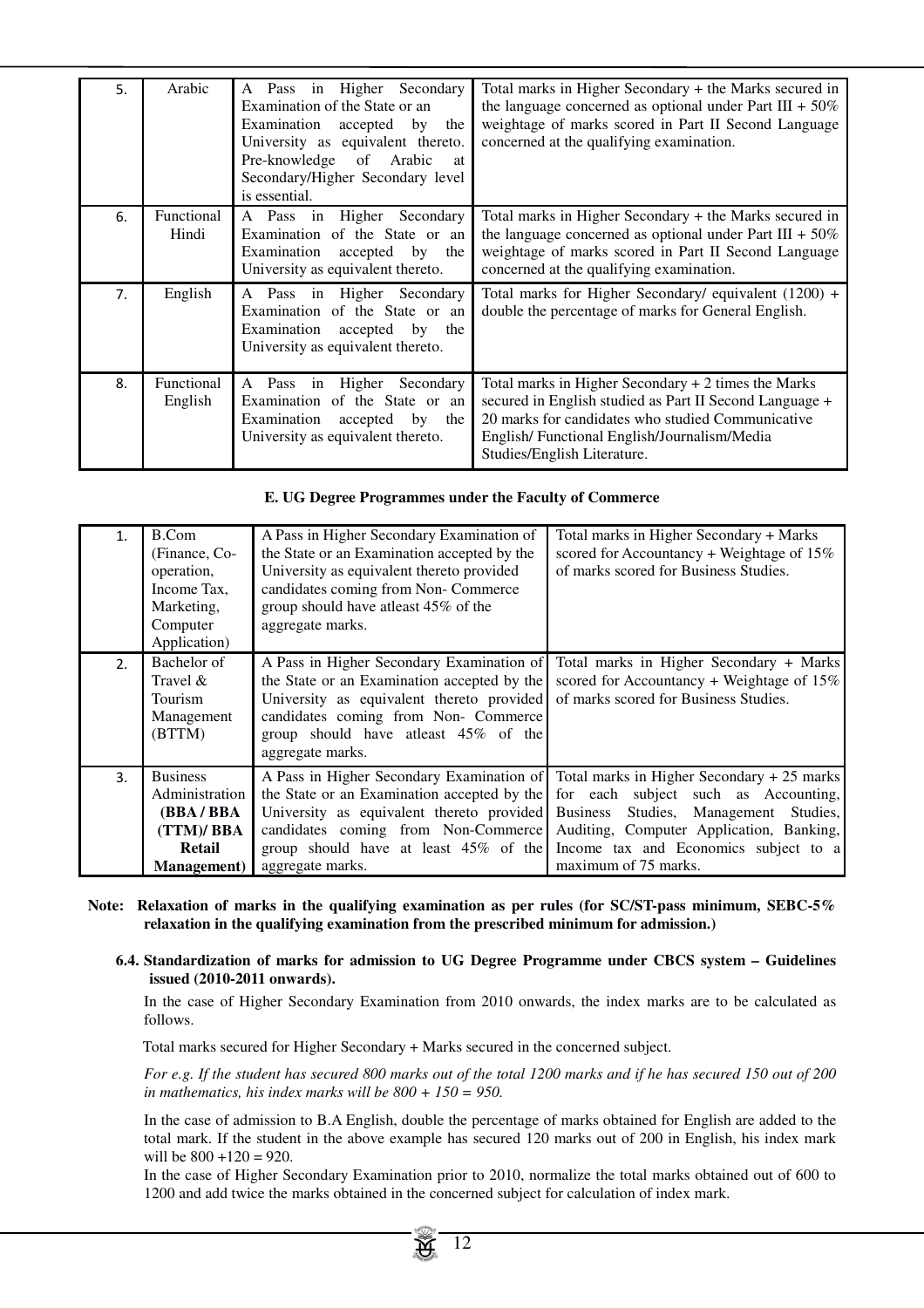In the case of admission to B.A English, double the percentage of marks obtained for English are added the same to the total marks, normalized to 1200.

In the case of Vocational Higher Secondary examination, exclude the marks for vocational subjects and foundation course and normalize the marks as follows:

• **In the case of VHSE (prior to 2010) The marks for English (out of 100) to be normalized to 200. Marks for Optional (3 subjects) (Total 3 x 100=300) to be normalized to 400.**

*For e.g, if a VHSE student received the following marks,* English = 41, Optional 1 = 47, Optional 2 = 58, Optional 3 = 65 Total = 211. i.  $(41/100)x200$  for English = 82 ii. For Optional,  $(170/300)$  x  $400 = 226.66$ Total out of  $600 = 308.66$ Total out of  $1200 = 308.66$  x  $2 = 617.32$ 

In the case of admission to B.A English, double the percentage of marks in English and add to total ie., 617.32 + 82.00 = 699.32. Index Marks is 699.32.

• **In the case of VHSE students from 2010 onwards English Total = 200, Optional 1 = 200, Optional 2 = 200, Optional 3 = 200. Therefore, Grand total = 800.** 

#### **Normalize as follows:**

**i. Normalize English marks to 400**

*Eg: If a student received 150 marks out of 200 then, 150/200 x 400 = 300*

**ii. Normalize optional to 800**

*Eg: If a student received a total of 500 marks out of 600 in the 3 optional, then, 500/600 x 800 = 666.66 Therefore, total out of 1200 = 966.66*

In the case of admission to UG Degree Programme in English, since the marks are awarded out of 200, add these marks to the normalized optional marks. Index marks =  $966.66 + 150 = 1116.66$ 

**In the case of other Boards such as CBSE and ISC,** normalize the total marks to 1200 and then add **TWICE THE PERCENTAGE** of marks obtained in the concerned subject For Example: If a student has secured 400 out of the total of 500 marks in the CBSE stream and if he has say, secured 80 marks out of 100 in mathematics, his index marks will be 400/500 x 1200 plus 160 (i, e, 80 X 2) marks of mathematics. That is 960 + 160 =1120 In the case of admission to UG Degree Programme in English, double the percentage of marks obtained for English and add to the normalized total marks.

*For eg: If the student in example above secured 70 out of 100 marks in English, then his index mark will be 960 + 140 = 1100*

Weightage and Grace marks shall be given in applicable cases as laid down in the Hand Book for Admissions.

#### **6.5. Weightage of marks for N.C.C. /N.S.S. Certificate holders/Ex-servicemen/ Dependents of Ex-service Men and Jawans**

Bonus marks in respect of N.C.C. and N.S.S. candidates will be given for the purpose of ranking in the manner given below:

 *The benefit of bonus marks (15 marks) for purposes of admission can be earned by the candidates only under any one category (either N.S.S. or N.C.C). An additional Weightage of 5, 10 marks will be awarded to NCC cadets holding B, C Certificates respectively* 

**a. Weightage of 10 marks for admission to degree programme shall be awarded as bonus marks to the candidates belonging to the district in which the college is situated** 

#### **6.6. Resolving of tie:**

In the case of tie of index marks, the following will be considered

- Marks of the subject opted
- Marks of English
- Date of Birth (older be placed higher in ranking)
- Name of the Candidate (Alphabetical order)

### **Loosing of marks for subsequent appearances**

**Candidates will lose 10 marks for ranking purpose for each additional appearance he/she has taken for completing the qualifying examination.**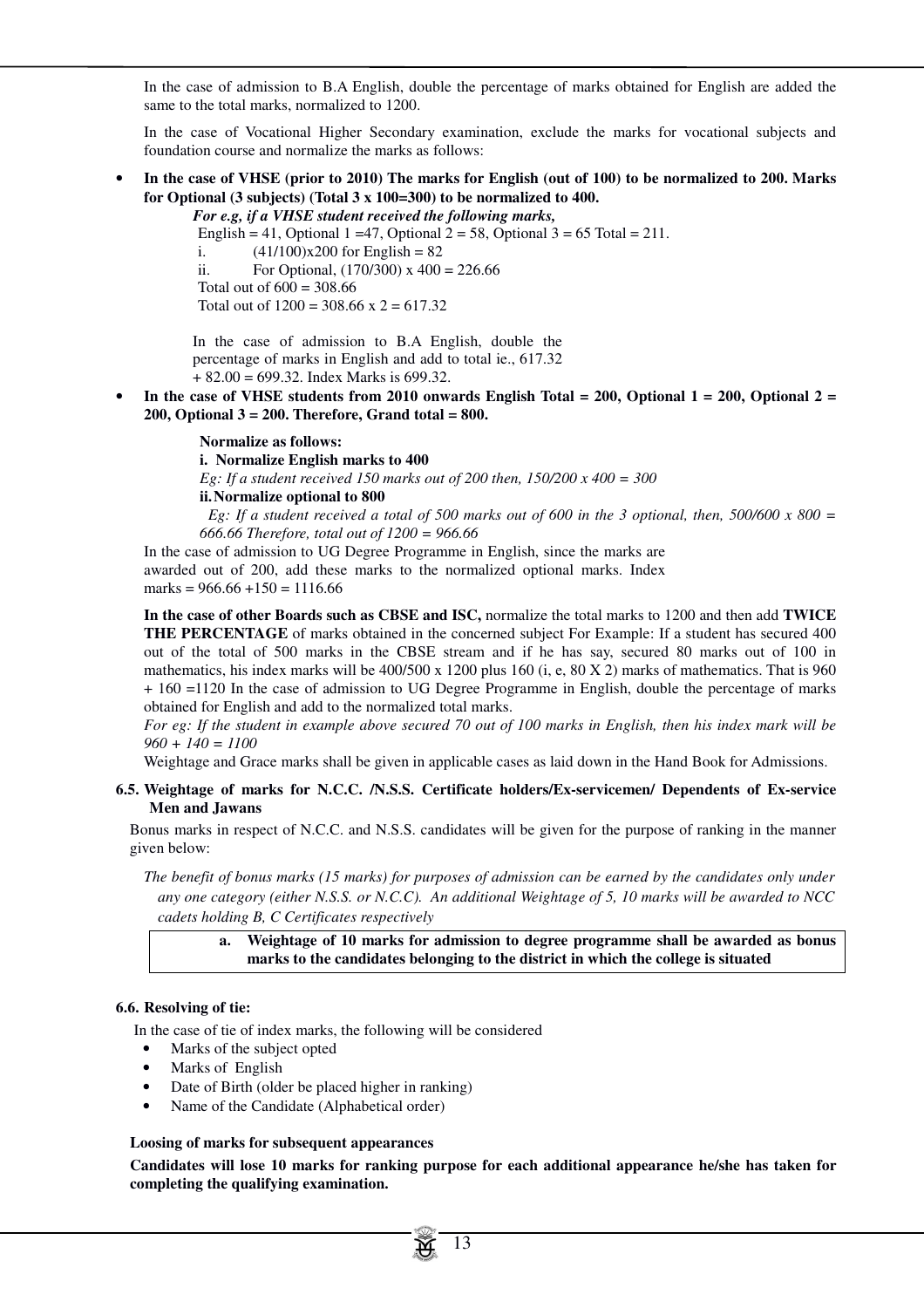#### **6.7. Fee to be paid to the University on allotment**

On securing admission, the under mentioned University fee has to be remitted by the Candidates in any branch of State Bank of Travancore using the special chalan of Kannur University available in the 'Allotment Details'

page of valid applicant's homepage in the website **http://cap.kannuruniversity.ac.in**. **The original payin-slip (University's Copy) from the bank should be produced in the college at the time of admission.** The candidate without the original pay-in-slip will not be allowed to join the college. The candidates should keep the original pay-in-slip after verification in the college. It will be required for further allotment, if any.

| Sl.No | Particulars of the Fee to be remitted                            | Amount     |
|-------|------------------------------------------------------------------|------------|
| 1.    | Students Affiliation fee (onetime payment)                       | $Rs.100/-$ |
| 2.    | University Union Fee (as one time payment for 3 years)           | $Rs.100/-$ |
| 3.    | Sports Affiliation fee (To be collected annually and remitted to |            |
|       | KUF in full) (as one time payment for 3 years)                   | $Rs.150/-$ |
| 4.    | University Development Fee                                       | $Rs.50/-$  |
| 5.    | Recognition Fee                                                  | $Rs.50/-$  |
| 6.    | Matriculation Fee                                                | $Rs.50/-$  |
|       | Total                                                            | Rs. 500/-  |

# **Fee details for General candidates are shown below**

# **Fee details for SC /ST candidates**

| Sl.No | Particulars of the Fee to be remitted                            | Amount     |
|-------|------------------------------------------------------------------|------------|
|       | Students Affiliation fee (onetime payment)                       | $Rs.100/-$ |
| 2.    | University Union Fee (as one time payment for 3 years)           | $Rs.100/-$ |
| 3.    | Sports Affiliation fee (To be collected annually and remitted to |            |
|       | KUF in full) (as one time payment for 3 years)                   | $Rs.150/-$ |
| 4.    | University Development Fee                                       | $- - -$    |
| 5.    | Recognition Fee                                                  | $Rs.50/-$  |
| 6.    | <b>Matriculation Fee</b>                                         | $Rs.50/-$  |
|       | <b>Total</b>                                                     | Rs. 450/-  |

SC/ST candidates shall claim the refund of fees from the SC/ST Board.

**Colleges are requested to collect fees due to them directly from the candidates.** 

**Note : The** *Registration Fee & University Fee* **once remitted will not be refunded under any circumstances.**

**Application forms for Matriculation and Recognition are to be collected from the candidates and submitted to the University along with the University copy of the chalan of admission fee**.

**6.8. As per the instructions of the University Grants Commission, the eligible SC/ST/OBC /SEBC/ PWD students should submit their scholarship form for the academic year by February for processing the scholarship to SC/ST/OBC/PWD etc.** 

# **7. HOW TO APPLY**

- **7.1.** (a) Any candidate who wishes to join UG Degree Programme under Kannur University should compulsorily register online **http://cap.kannuruniversity.ac.in**
	- (b) The site is optimized with the latest versions of Mozilla firebox, Google Chrome etc,
	- (c) The candidates are advised to enable "Java Script" before proceeding with the Registration
	- (d) Read the instructions carefully before proceeding with the registration.
	- (e) Do not press "back" button during the process of registration.

# **7.2. Online Registration .**

The Registration Fee will be as follows:

- **a. For General candidates: Rs 200/-**
- **b.** For SC/ST candidates: Rs 100/-. The Registration Fee can be remitted `in any branch of State Bank of Travancore using the downloaded Chalan. The original pay-in-slip (University's Copy) from the bank should be kept safely as the same is to be submitted to the Principal at the time of admission. A candidate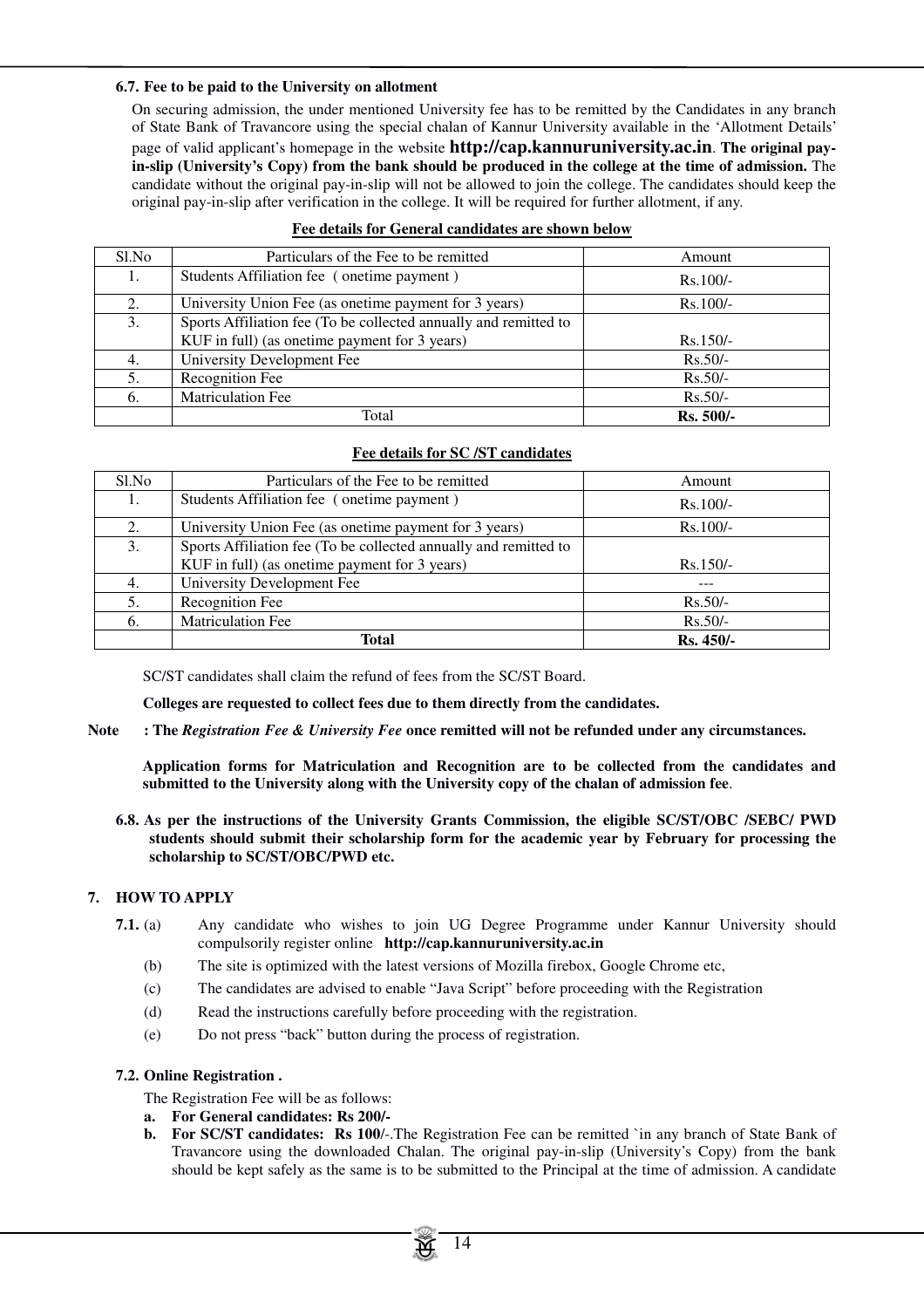who does not belong to SC/ST Community will be treated as "General" candidate for this purpose. Candidates shall not remit the fee in any other form like Demand Draft, Cheque etc.

# **Note: The Registration fee once remitted will not be refunded under any circumstances.**

**7.3.** 1. Check whether Java script is enabled. If not, enable it.

2. The first step of UG online registration process is to click on "**Click here for Registration**" button available in the home page of the website online **http://cap.kannuruniversity.ac.in**. After that, the candidate has to provide the minimum details like **Name**, **Date of birth**, **Gender**, **Category** and **Email id** . After entering the required details the candidate will be provided with a unique application number**.**

#### **Note the Application Number and Password you have already entered for future use.**

**This application number and password must be used for all the UG online admission related activities**. Till the prescribed date and time, candidates can login to the site with these credentials.

3. Login

After generating the Application number the candidate should login with the Application number and Password.

4. Instructions For Online Registration

Candidates are advised to read the instructions carefully before registration. After reading the instructions click the **"Proceed"** Button**.** Do not press **BACK BUTTON** during Registration.

# **STEPS FOR THE ONLINE REGISTRATION PROCESS ( 1 TO 8 ).**

**Step 1**: Candidate profile Registration

Candidate should enter the personal details here. Fields marked with \* are mandatory.

i. Name (As in the certificate of the qualifying examination).

ii. Date of Birth (**dd/mm/yyyy** format).

- iii. Gender (Choose Male, Female or other).
- iv. Nationality : Whether Indian or not ?
- v. Keralite : Whether Keralite or not ? (See prospectus clause 5.3)

vi. Address: The candidate has to provide permanent address for communication. Providing Mobile Number, Land Phone No and Email Id, would enable the candidate for proper communication. (For Email check Spam folder)

vii. Religion: Select your religion.

viii. Communal Reservation Category: State whether the candidate wishes to avail the benefit of communal reservation or not. By choosing YES, the candidate will be considered for reservation benefit and the candidate should be able to produce the community and income proof accordingly. For details see Prospectus clause 4 & 5 .

ix. Category: Select Communal reservation category.

x. Caste : Select caste.

xi. BPL: It mentions to claim reservation seats for forward community candidates who are economically backward. If the candidate choose YES, he/she has to submit certificates to support the claim.(See prospectus clause 4.(d)(a))

xii. OEC (Other Eligible Communities): Select only if the candidate belongs to OEC category.(See Prospectus Annexure IV)

xiii. Annual income: Enter the annual income of the family .

xiv. PWD ( Differently abled ) : It mentions to claim reservation seats for persons with disabilities . If the candidate chooses YES, he/she has to submit certificates to support the claim.(See prospectus clause4.(b))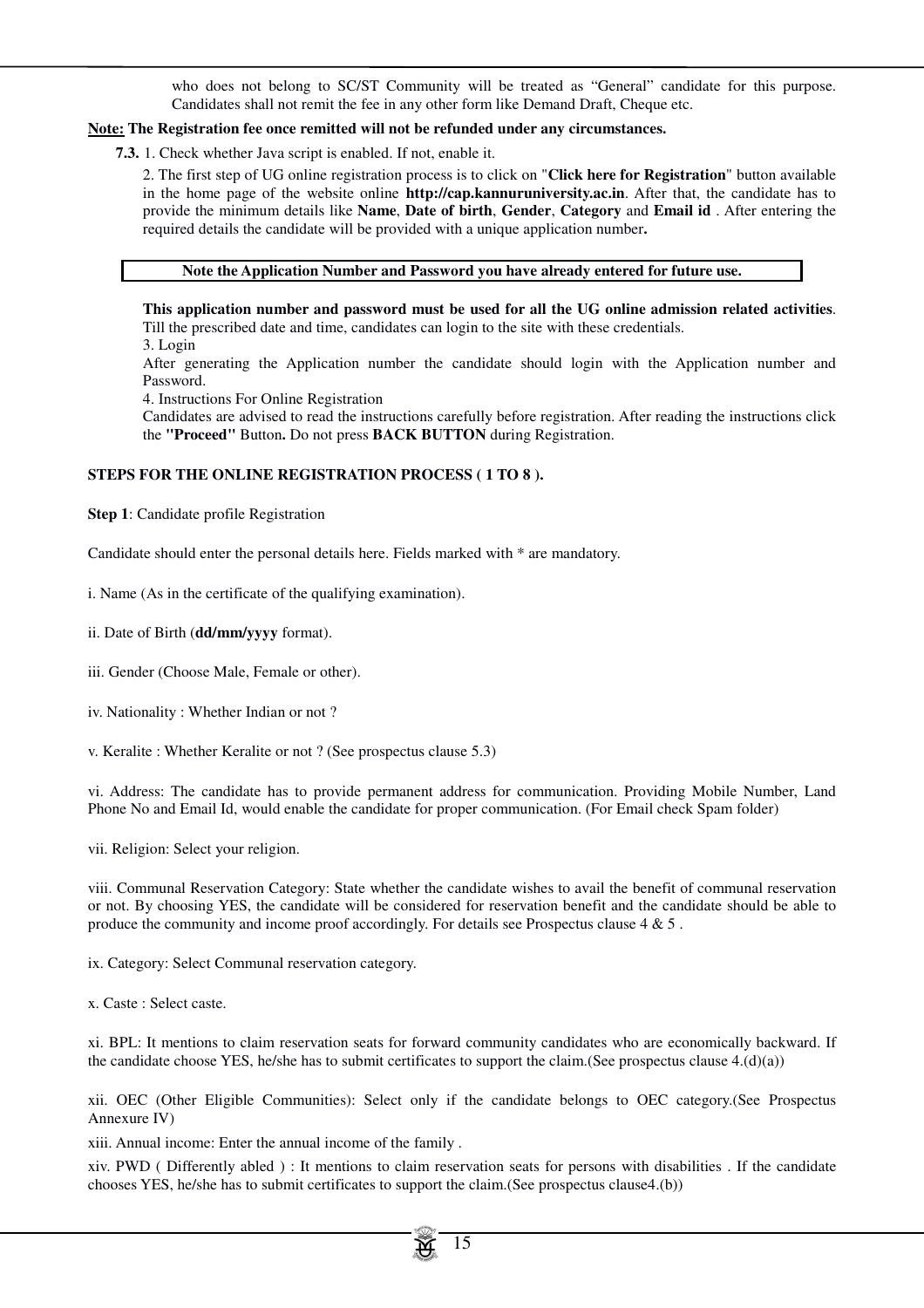xv. Special Reservation: Candidate can claim if he/she has any Weightage for NCC, NSS or Ex-servicemen/ dependants. Documents should be available with candidate to support the claim. (See prospectus clause 6.1)

xvi. Reservation for Nominees : (See prospectus clause 4.(a))

xvii. Are you interested to apply in Self Financing colleges : If the candidate mentions 'YES', he/she can apply for admission in Self Financing Colleges also in addition to Government and Aided colleges.

If the candidate mentions 'NO', he/she can apply for admission in Government and Aided colleges only.

xviii. Have you won any sports competitions ? : The candidate can select 'YES' if he/she has won in sports competitions at District/State/National level and also mention the sports item.

After filling this candidate profile, the candidate can continue registration by clicking button **"Save and Continue"**. It directs to a page, Academic Profile Registration.

**Step 2**: Academic Profile Registration.

Enter mark details of the qualifying examination of the candidate.

i. Type of Examination: Regular, Part-time or Open school.

ii. Board of Study: Select HSE-Kerala, VHSE-Kerala, ISC, CBSE or THSE. If the candidate has studied in any other board, he / she has to produce Eligibility Certificate for admission in Kannur University.

iii. Stream: Stream of study like Science, Humanities, Commerce

iv. Year of Passing: Select the year of passing of qualifying examination

v. Number of Appearances: The number of chances taken to complete the qualifying examination.

vi. Examination Register Number : The Register number of qualifying examination. (ie, +2 level)

#### *vii. Pre-knowledge of Arabic: If the candidate has pre-knowledge of Arabic in secondary or higher secondary level, click yes. This is applicable for only those who wish to take admission for BA Arabic course.*

viii. Mark Details: Choose appropriate Mark System. If the candidate has studied under Grade system, It is his / her responsibility to convert his / her grades into marks by following the directions from his / her board of study and send attested copy of supporting documents to the University and produce the valid documents at the time of admission. **THE CANDIDATE HAS TO FILL THIS FORM ,FROM TOP TO BOTTOM, ONE BY ONE.**

# The page automatically gets displayed according to the Board selected by the candidate.

The Candidate has to fill the correct details of marks obtained and maximum marks as in the certificate.

After filling the above details click **"Save and Continue"** button for submitting these details.

**Step 3**: Download chalan

Download the chalan and take a printout of the chalan generated and remit the required fee at any of the SBT branches

#### **Step 4:** Enter Registration Fee remittance details

After remitting the registration fee, again login to your account with the Application number and Password .Your login account will be activate only after the two days of the payment. After login the Candidates are directed to a page for entering the registration fee remittance details. After entering all the required fields, click the **"Proceed"** Button**.**

#### **Step 5**: Upload photo and Signature

Photo [with 150px X 200px (WIDTH X HEIGHT), 40kb, .jpg format only]. Photo must be clear and with light background. Signature [with 150px X 60px (WIDTH X HEIGHT), 40kb, .jpg format only]. For uploading photo and signature, select the image file on the PC using "Browse" button. After uploading the photo and signature, click "Continue" button for further registration

**Step 6**: Add and Change Options

• Candidates can select options of their choice which are to be done very carefully. Here student can select Course and college of their choice and click "Add Option" button to confirm it. A student can select up to a maximum of 20 options in courses and colleges they wish to join.

# **The steps involved in registering of options are summarized below.**

- 1. Choose the stream (BA/BSc/BCom..)
- 2. Choose a programme (Eg-Sociology, Zoology, etc.)
- 3. Select the College, where the chosen programme is offered .
- 4. Click the button 'Add Option'. The college selected first will be the first option of the candidate for that Programme.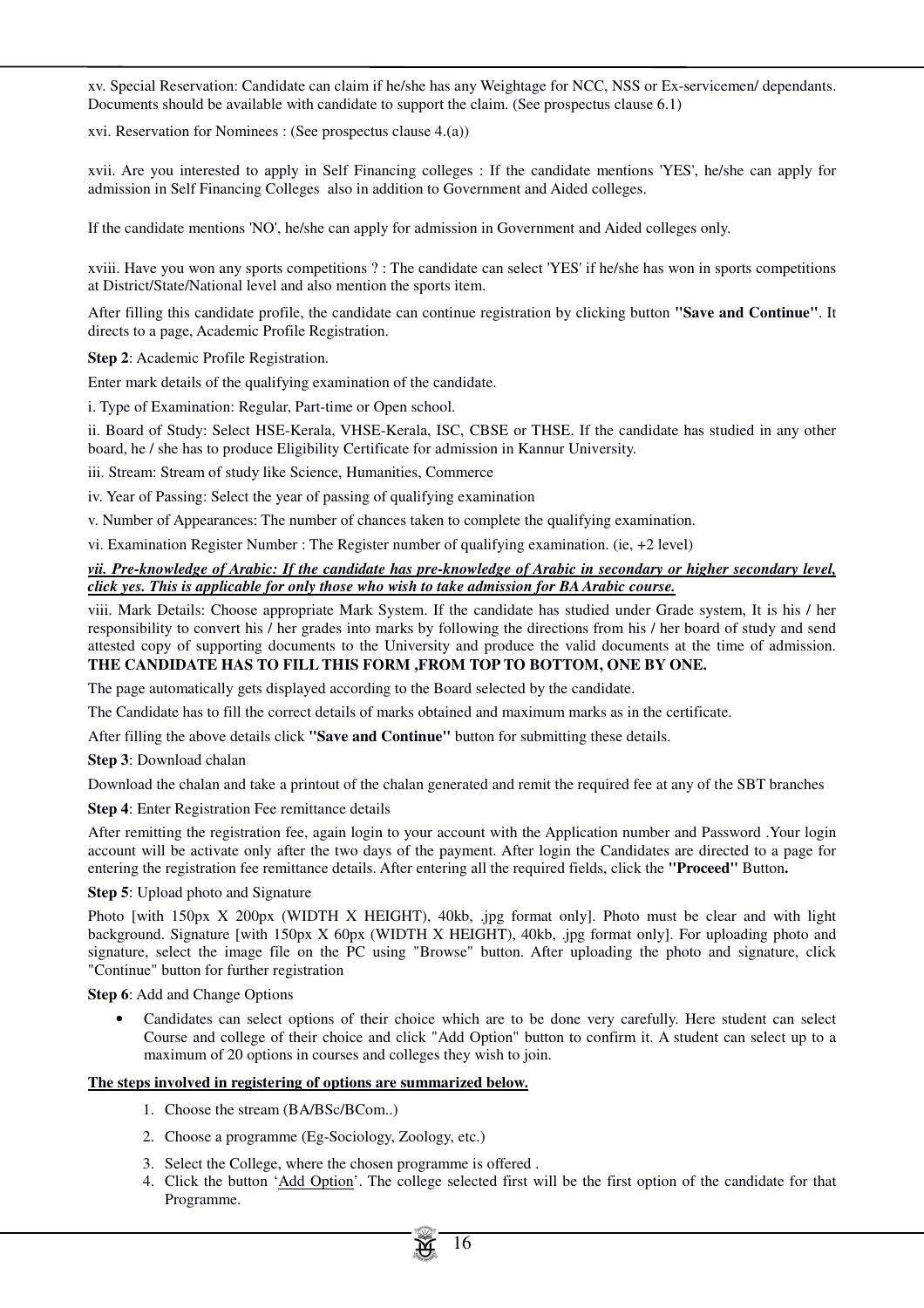- 5. The Programme and college will be displayed below. A candidate can register all the available options by repeating the steps given above, if he/she desires so. However, it is not compulsory that he/she should exercise all the options. The candidate is advised to give option to colleges / courses depending upon his/her interest
- The preference numbers along with the selected options shows the priority of options. So candidate must be very careful in prioritizing their options.

# **The steps involved in changing the preference of options are summarized below.**

**a.** Select the option to be changed.

**b.** Suppose the candidate wants to change preference to a higher one (eg:-option with preference no.3 need to be changed to the one with preference no 2), click the row with the option to be moved, click Up arrow (↑) once so that it will be changed accordingly. By clicking the down arrow  $( \cdot )$ , the candidate can bring the preference to a lower one. If option 5 is to be brought to 2, the up arrow has to be clicked thrice. Existing option can be deleted by clicking the  $(X)$ button link.

**c. DO NOT FORGET** to click the button 'Save & Refresh Options' to finalize selected options. If any alteration is made in the selected option list, DO NOT FORGET to click 'Save & Refresh Options' button.

After adding all the options click "Preview and Verify Completed Application" **button** for further registration.

# **Step 7**: **VERIFY THE APPLICATION**

The candidate can verify/edit the submitted application again before taking the print out of the completed Application form. After clicking the 'Print Completed Application' button, no changes can be made in the submitted application form.

**Step 8**: Print out of completed application form

Click the **'Print Completed Application'** button to take the print out of the completed application form. The Registration process is completed only after taking the print out of the completed application form. Those candidate who have not taken the print out of the completed application form will not be considered for the admission.

Candidates are instructed to submit their application online within the time schedule specified, through admission portal.

*DO NOT SEND HARD COPIES TO THE UNIVERSITY*. **The hard copy of the online application with supporting documents should be kept by the candidate and it has to be submitted at the time of admission in the respective college** 

#### **THE CANDIDATE WHO HAS NOT TAKEN THE PRINTOUT OF THE APPLICATION FORM WILL NOT BE CONSIDERED FOR THE ADMISSION, THIS ONLINE APPLICATION WILL BE REJECTED WITHOUT ANY NOTIFICATION.**

- a. Go to the website **http://cap.kannuruniversity.ac.in** and enter the application number,
	- and Password which is given as password in the Applicant Login section.
- b. A valid applicant will be directed to his/her home page with a group of navigation links (My Home, Index Mark, Allotment, Personal Profile', Password and Logout). In the link 'My Home' the applicant can view the status of the application.
- c. The candidate is advised to use the 'Logout' link at the time of exit from his/her Home Page.
- **Updating the information and options already given online.** A candidate can edit some any of the information given at the time of registration, by entering the Home Page using his/her application number, password (Date of Birth given as default password) as per the following procedure:
	- a. Go to the website **http://cap.kannuruniversity.ac.in** and enter the application number, and Date of Birth which is given as password in the Applicant Login section. (Date of Birth in the format **dd/mm/yyyy)**. It is advised to change the password immediately using the link **" PASSWORD "** to prevent any type of intrusion by any unauthorized person. The candidate should note down the password and application number.
	- b. A valid applicant will be directed to his/her home page with a group of navigation links (My Home, Index Mark, Allotment, Edit Application, Personal Profile, Password and Logout). In the link 'My Home' the applicant can view the status of the application. Click the **'Preview & Print Completed Application'**  button to view /print the application.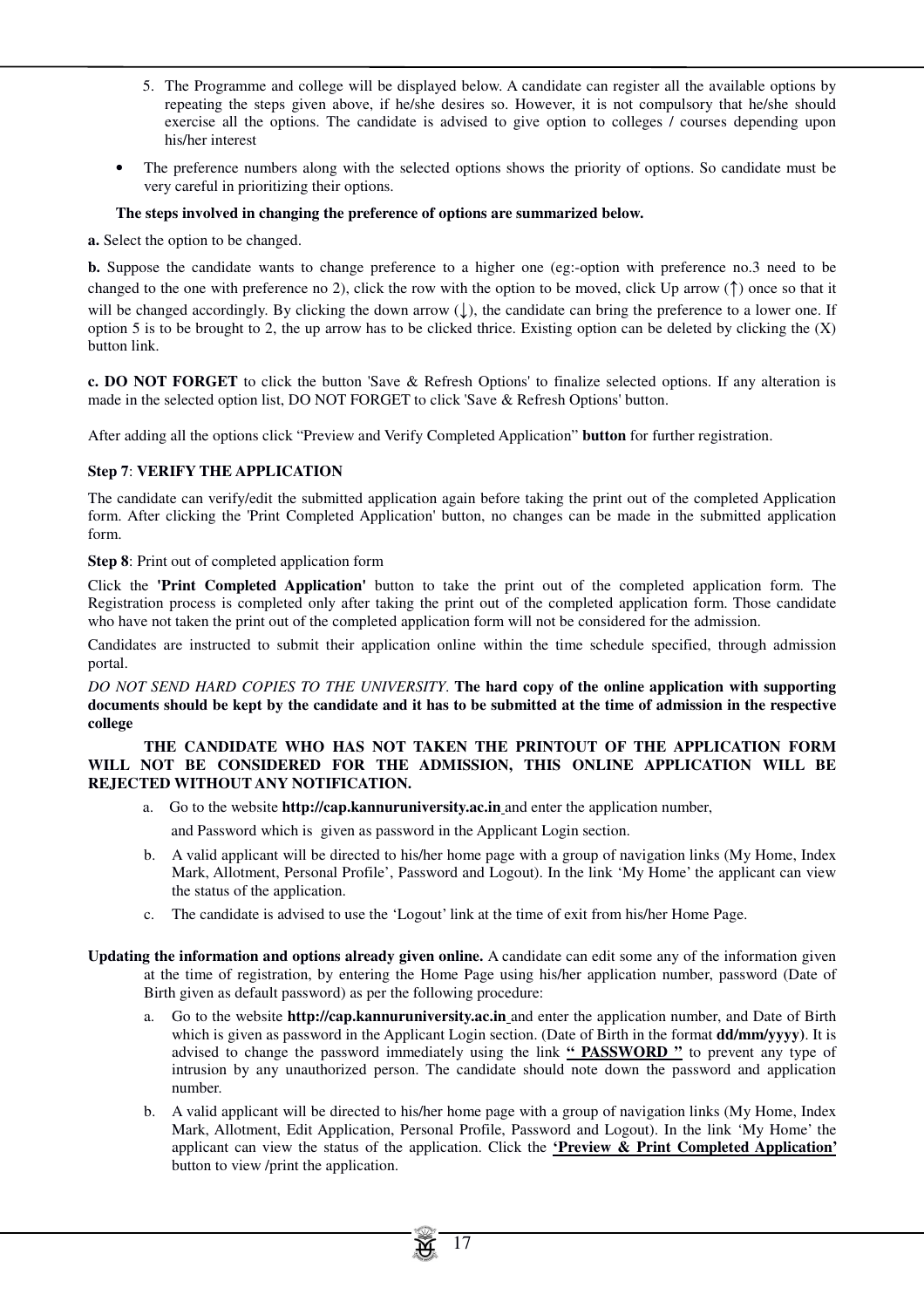- c. For updating the personal profile, the candidate has to go to the 'Personal Profile' link where he/she can edit some of the information given at the time of online registration.
- d. Using the link 'Academic Profile' the candidate can change the details of Qualifying Examination except Board, Register Number, Year of passing of Qualifying Examination and the name of the subjects passed.
- e. The link 'My Options' is provided for the candidate to add/delete/change the preference of the options using the procedure explained in 7.4.1 & 7.4 .2.
- f. If the candidate wishes to change the existing password, he/she can use the link 'Password'.
- g. After making all the changes, the candidate can take the latest printout from 'My Home' page.
- h. The candidate is advised to use the 'Logout' link at the time of exit from his/her Home Page

#### **7.4. Submission of Printout of Application and other documents.**

- **Note: The candidate NEED NOT SUBMIT the print out of the online applications and other documents to the University.**
- **A copy of the printout of the application has to be retained by the Candidate which has to be produced before the Principal, at the time of admission. The original of all certificates shall be produced before the Principal at the time of reporting for admission.**

#### **8. ONLINE CENTRALIZED ALLOTMENT PROCESS**

- **8.1.1. Trial Allotment:** A trial allotment will be conducted to give an idea about the chances of getting allotment to a Programme and college, based on the options registered and the rank of the candidate. **The trial allotment does not guarantee the candidate, a seat in a College or a Programme.**
- **8.1.2. First Allotment:** After the trial allotment and the period earmarked for revising options, the first allotment list will be published in the website **http://cap.kannuruniversity.ac.in** on the date to be notified. The allotment list will show the personal details, the college and the Programme to which the candidate is allotted to and the fee to be remitted. The candidate has to download the allotment memo which has to be produced before the Principal at the time of admission, from website after entering details of the prescribed fee as per the procedure mentioned in clause 8.2. The candidates who get allotment have to remit the University fee as per the procedure mentioned in clause 8.2 and ensure their seat, and those who fail to remit the fee in time will not be considered for further allotment.. The candidates will have to follow the notification of the University with regard to the date of admission in the concerned college.

#### **8.2. Remitting of fee**

- **8.2.1.** The fee due to the University for the Programme will have to be remitted in any branch of State Bank of Travancore using the special Chalan of Kannur University available in the 'Allotment' page of valid applicant's homepage in the website **http://cap.kannuruniversity.ac.in**. **The original pay-inslip from the bank should be produced in the college at the time of admission**. The candidate without the original pay-in-slip will not be allowed to join the college. The candidates should keep the original payin-slip after verification in the college. It will be required for further allotment, if any.
- **Note: The University fee once remitted will not be refunded .**
- **8.2.2. Candidates SHALL NOT remit the fee in any other form like Demand Draft, Cheque etc.**
- **8.2.3. Those candidates who do not remit the fee on or before the date specified and in the specified method vide Clause 8.2.1 will lose their current allotment as well as the eligibility for further allotments**.
- **8.3. Downloading Allotment memo** After remitting University fee for the prescribed Programme, candidates can Login to their homepage using their application number and password for downloading the memo. Using the link '**Allotment'** the applicant can view his/her allotment details. After furnishing the details of University fee for prescribed Programme, the student can download allotment memo which has to be produced before the principal at the time of admission.
	- **8.3.1.** Those candidates who do not remit the fee on or before the date specified and in the specified method vide Clause 8.2.1 and enter the details in the Website will lose their current allotment as well as the eligibility for further allotments.
- **8.4. Cancellation/Activation of options after the first allotment:** Candidates who remit the fee as per the first allotment within the prescribed time limit will have the facility to cancel/activate their higher options before the second allotment during a specified period which will be notified.
	- **8.4.1.** After the first allotment, the options below the 'allotted one' of the candidate will automatically be removed from the option list of the candidate. For example, if a candidate had registered 20 options in all, and if he/she is allotted his/her 10th option, all options from 11 to 20 will be automatically removed from the option list. Options from 1 to 9 will remain valid and will be considered for future allotments.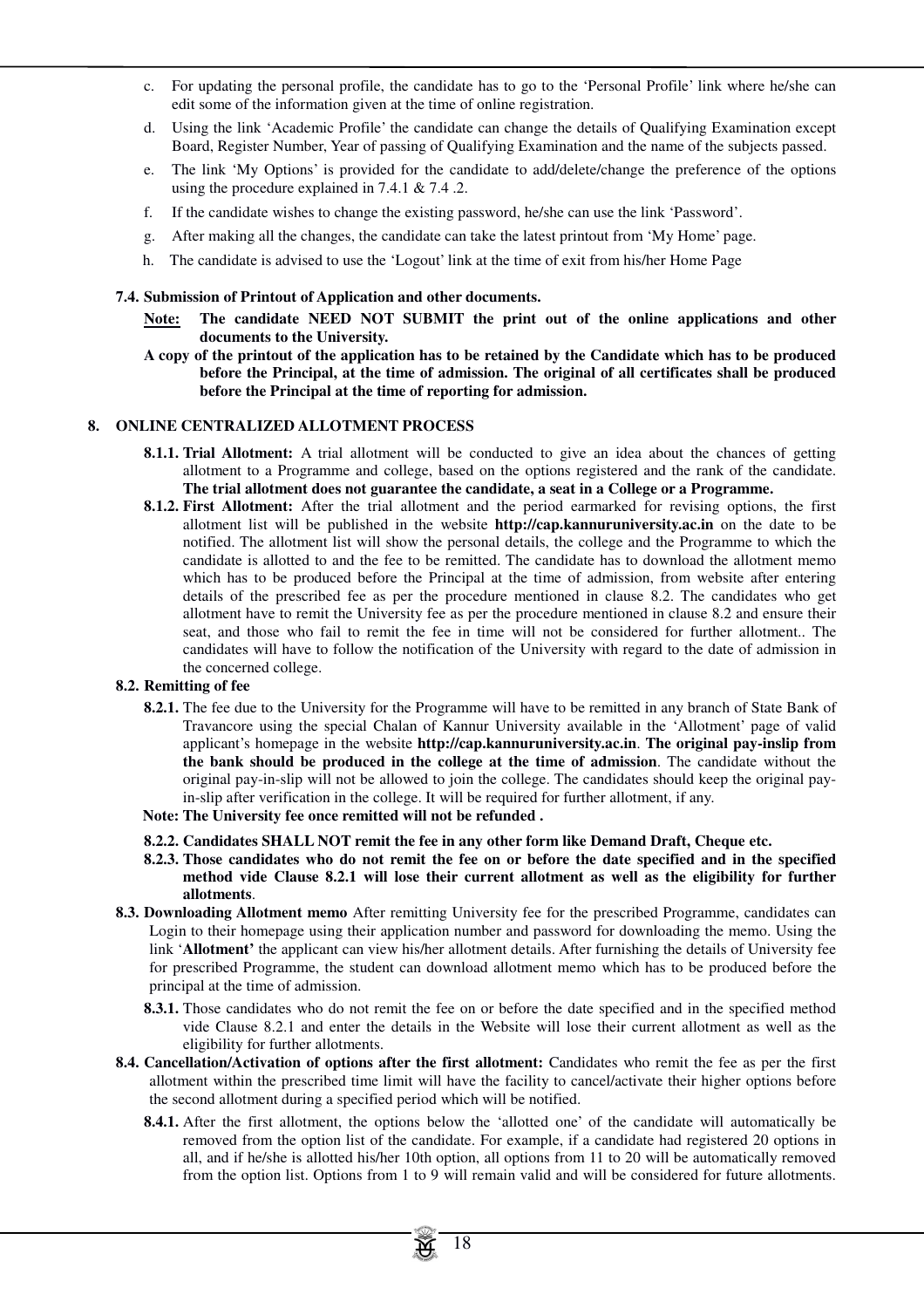He/she may cancel/activate any options among the remaining options as per his/her desire. But the candidate will not be permitted to register any fresh options to the existing ones.

- **8.4.2.** Existing options registered by the candidate, available in the Home Page, can be cancelled one by one by clicking the " **CANCEL** " button shown against each option or all higher options can be cancelled by clicking " **CANCEL ALL HIGHER OPTIONS** " button, if the candidate desires so. Option once cancelled can be activated again using " **ACTIVATE** " button, within a specified time period.
- **8.4.3. If a candidate is satisfied with an allotment and does not want to be considered again for further allotment(s), he/she must cancel all the remaining higher options. A candidate retaining all or any of his/her higher options after an allotment, is bound to accept the new allotment, if any, failing which, he/she will lose the existing allotment as well as the new allotment; moreover he/she will not be considered for any further allotments.**
- **8.4.4.** The facility for cancellation/activation of options will be available during the notified period only.

#### **8.5. Second/Further Allotment and Remittance of Fee:**

The second/further allotment list will be published on the date to be notified. A candidate who gets an allotment at any stage will have to remit the prescribed fee for the course allotted, through the method specified in Clause 8.2.1

The candidates need to remit the fee due to the University only once during this process of allotment which would confirm their seat in any of the colleges as per their preference and eligibility.

#### **Note**: **The date of reporting to the college concerned for taking admission will be notified in due course.**

#### **8.6. Post Allotment Activities:**

- **8.6.1.** Reporting at the College: Candidates who get allotment will have to report before the Principal/Head of the College/Institution concerned for admission on the dates notified, with the following documents:
	- **a)** Print out of completed online application generated by the Candidate.
	- **b)** Fee receipt (Original copy) towards Registration fee
	- **c)** Allotment Memo (Latest)
	- **d)** Original marklist of the qualifying examination
	- **e)** Fee Receipt(Original Copy)towards special fee affiliation, matriculation, recognition, eligibility fee
	- **f)** Certificate to prove date of birth
	- **g)** TC from the Institution last attended
	- **h)** Course & Conduct Certificate
	- **i)** Original Community Certificate/BPL Certificate
	- **j)** Income certificate in the case of SEBC/ OEC candidates.
	- **k)** Original certificates to prove the claim for grace marks, if any.
	- **l)** Eligibility certificate from the University of Kannur in case of candidates who have passed qualifying examination other than HSE/ VHSE conducted by Government of Kerala or the examination conducted by CBSE and CISCE.
	- **m)** Any other relevant certificate for any claim made in the application.
- **8.6.2. Verification of Documents: The Principal/Head of the Institution shall be personally responsible for verification and satisfaction of the correctness of the records produced by the candidate at the time of seeking admission in the College/Institution. The candidates should fulfill the eligibility criteria at the time of online registration and all relevant documents shall be submitted at the respective colleges during the time of admission**.

**All candidates securing admission to the Degree Programme should compulsory remit the university fees (General-500/-, SC/ST-450/-) in any branch of SBT by down loading the admission fee chalan.** 

#### **SPECIAL INSTRUCTIONS**

- 1 Failure to report for Admission: Candidates who do not take admission on the prescribed date will lose their admission. They will not be considered for any further regular allotments under any stream.
- 2 Candidates have the freedom to change their password, however they should take note of the password and application number carefully for future login.
- 3 Application of candidates who do not register their personal and academic data online and who do not give their options online within the time schedule will not be considered for allotment. No opportunity will be given to incorporate any details after the last date of submission of application. Late or defective application will not be considered under any circumstances.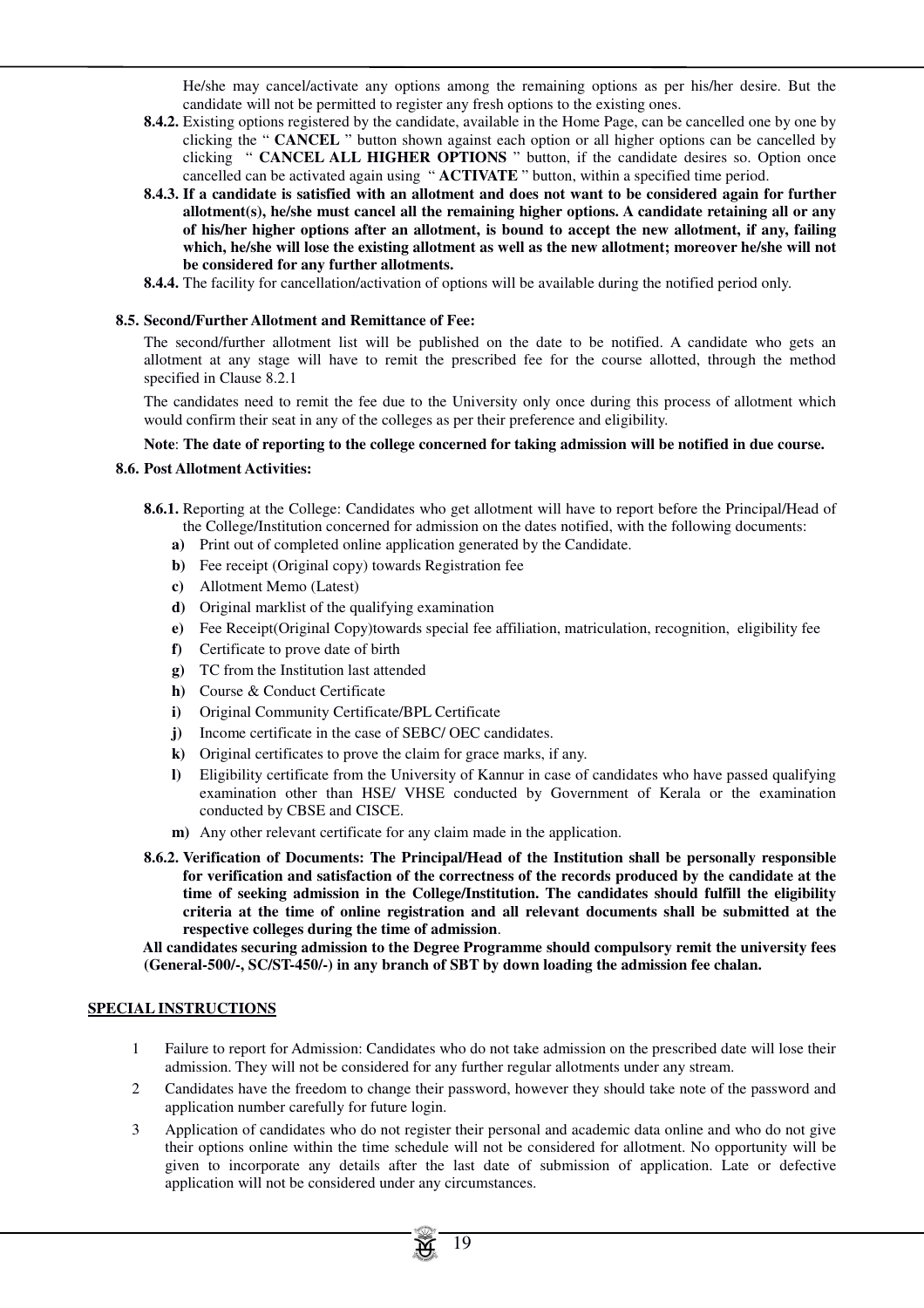- 4 Any kind of false information will lead to cancellation of admission.
- 5 Any boards, where the grades are awarded instead of marks, the candidates should enter the corresponding marks, while entering the academic data.
- 6 No rounding of marks / percentage to the nearest whole number will be permitted.
- 7 The University will not entertain any request for change of the dates of Online Centralized Allotment.
- 8 Any other item not specifically covered in this prospectus will be decided by the University and that decision shall be final.
- 9 **Preventive measure against ragging: If an applicant for admission is found to have indulged in ragging in the past or if it is noticed later that he/she had indulged in ragging, admission shall be refused or he/she shall be expelled from the educational institution**.

**Any disputes pertaining to allotment/ admission shall fall within the jurisdiction of the Hon'ble High Court of Kerala.**

Sd/-

**REGISTRAR** Kannur University Thavakkara Kannur ,Kerala Pin : 670 002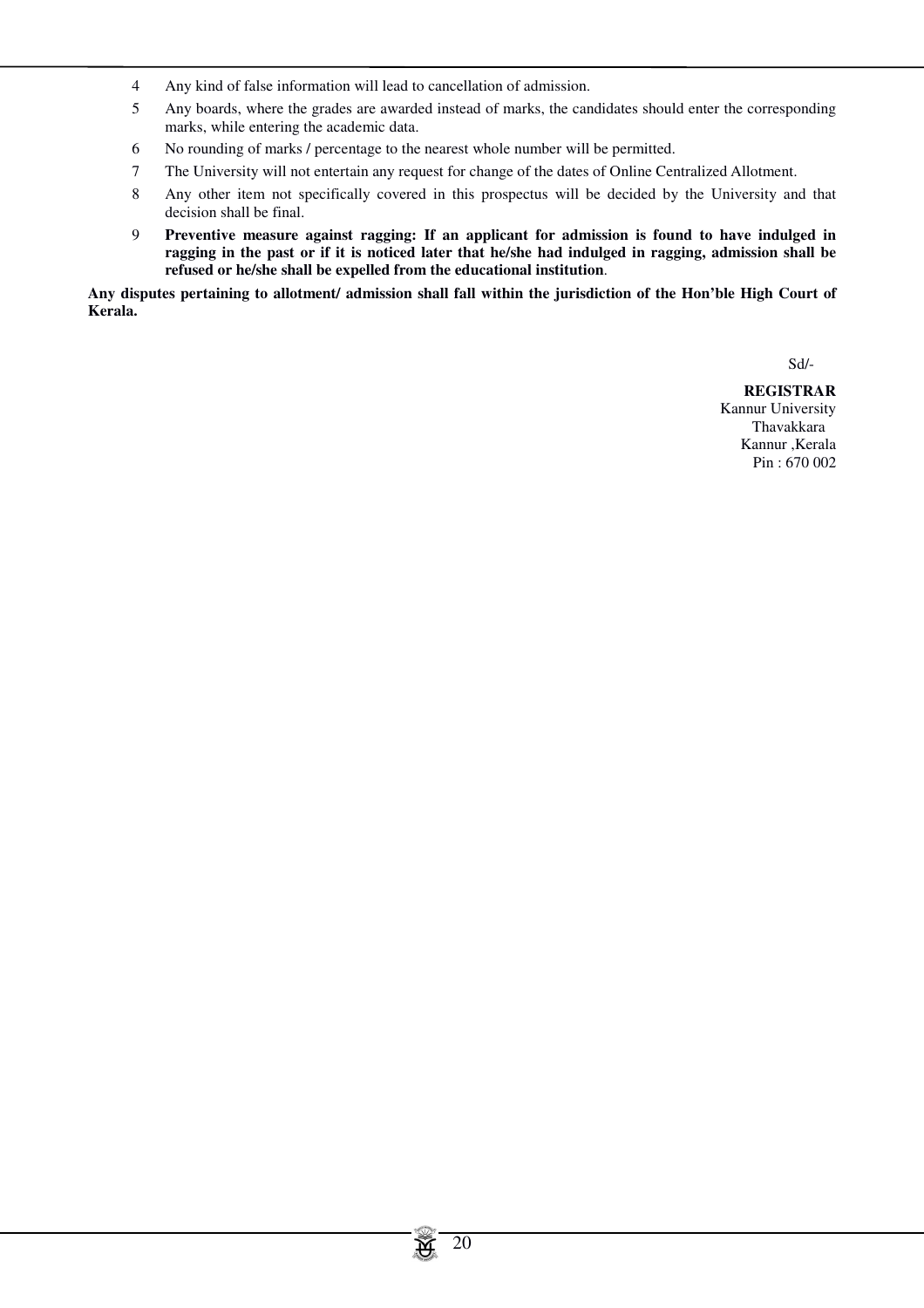|                 |                                                      | Categ        |                                              |               |                 | <b>Seats</b>                             |              |
|-----------------|------------------------------------------------------|--------------|----------------------------------------------|---------------|-----------------|------------------------------------------|--------------|
| No              | College                                              | ory<br>No    | Programme                                    | <b>Nature</b> | <b>Existing</b> | <b>Marginal</b><br>increase<br>permitted | <b>Total</b> |
|                 |                                                      |              | <b>Government Colleges</b>                   |               |                 |                                          |              |
| $\mathbf{1}$    | K.M.M Govt. Women's                                  | $\mathbf{1}$ | <b>BA English</b>                            | Govt.         | 30              | 6                                        | 36           |
|                 | College, Kannur                                      |              | BA Economics (History & Political Science)   | Govt.         | 40              | 8                                        | 48           |
|                 |                                                      |              | <b>BA Economics (Mathematical Economics)</b> | Govt.         | 30              | 6                                        | 36           |
|                 |                                                      |              | <b>BA History</b>                            | Govt.         | 40              | 8                                        | 48           |
|                 |                                                      |              | <b>BA Malayalam</b>                          | Govt.         | 30              | 6                                        | 36           |
|                 |                                                      |              | <b>B.Sc. Physics</b>                         | Govt.         | 24              | 5                                        | 29           |
|                 |                                                      |              | <b>B.Sc. Mathematics</b>                     | Govt.         | 24              | 5                                        | 29           |
|                 |                                                      |              | <b>B.Sc. Chemistry</b>                       | Govt.         | 24              | 5                                        | 29           |
| $\overline{c}$  | Govt. Brennen College,<br>Dharmadam, Thalassery,     | $\mathbf{1}$ | <b>BA History</b>                            | Govt.         | 45              | 15                                       | 60           |
|                 | Kannur                                               |              | <b>BA</b> Economics                          | Govt.         | 45              | 9                                        | 54           |
|                 |                                                      |              | <b>BA Philosophy</b>                         | Govt.         | 35              | 15                                       | 50           |
|                 |                                                      |              | <b>BA Political Science</b>                  | Govt.         | 30              | 10                                       | 40           |
|                 |                                                      |              | <b>BA Functional English</b>                 | Govt.         | 30              | 6                                        | 36           |
|                 |                                                      |              | BA Malayalam and Literature                  | Govt.         | 24              | 16                                       | 40           |
|                 |                                                      |              | BA Urdu and Islamic History (Double core)    | Govt.         | 24              | 0                                        | 24           |
|                 |                                                      |              | BA Arabic and Islamic History (Double core)  | Govt.         | 15              | 10                                       | 25           |
|                 |                                                      |              | <b>BA Hindi and Literature</b>               | Govt.         | 25              | 15                                       | 40           |
|                 |                                                      |              | <b>BA Sanskrit and Literature</b>            | Govt.         | 10              | 5                                        | 15           |
|                 |                                                      |              | <b>B.Sc. Mathematics</b>                     | Govt.         | 32              | 8                                        | 40           |
|                 |                                                      |              | <b>B.Sc.Physics</b>                          | Govt.         | 32              | 8                                        | 40           |
|                 |                                                      |              | <b>B.Sc. Chemistry</b>                       | Govt.         | 32              | 5                                        | 37           |
|                 |                                                      |              | B.Sc. Botany                                 | Govt.         | 24              | 6                                        | 30           |
|                 |                                                      |              | B.Sc. Zoology                                | Govt.         | 24              | 5                                        | 29           |
|                 |                                                      |              | <b>B.Sc. Honours in Mathematics</b>          | Govt.         | 30              | 0                                        | 30           |
|                 |                                                      |              | <b>BBA</b>                                   | Govt.         | 24              | 5                                        | 29           |
| 3               | Govt. College Thalassery,<br>Chokli P.O, Thalassery, | $\mathbf{1}$ | <b>B.Com with Computer Application</b>       | Govt.         | 40              | 0                                        | 40           |
|                 | Kannur                                               |              | <b>BCA</b>                                   | Govt.         | 25              | 0                                        | 25           |
|                 |                                                      |              | <b>BA History</b>                            | Govt.         | 40              | 0                                        | 40           |
| 4               | Govt. College Peringome,<br>Peringom P.O, Payyannur, | $\mathbf{1}$ | <b>B.Com with Co-operation</b>               | Govt.         | 36              | 0                                        | 36           |
|                 | Kannur                                               |              | <b>B.Sc.Mathematics</b>                      | Govt.         | 36              | 0                                        | 36           |
|                 |                                                      |              | <b>BA English</b>                            | Govt.         | 30              | 0                                        | 30           |
| $5\phantom{.0}$ | Govinda Pai Memeorial<br>Govt. College,              | $\mathbf{1}$ | <b>B.Com with Co-operation</b>               | Govt          | 40              | 8                                        | 48           |
|                 | Manjeswaram, Kasaragod                               |              | <b>BTTM</b>                                  | Govt          | 24              | 5                                        | 29           |
|                 |                                                      |              | <b>B.A Kannada</b>                           | Govt          | 24              | 5                                        | 29           |
|                 |                                                      |              | <b>B.Sc. Statistics</b>                      | Govt          | 24              | 5                                        | 29           |

# **ANNEXURE I A**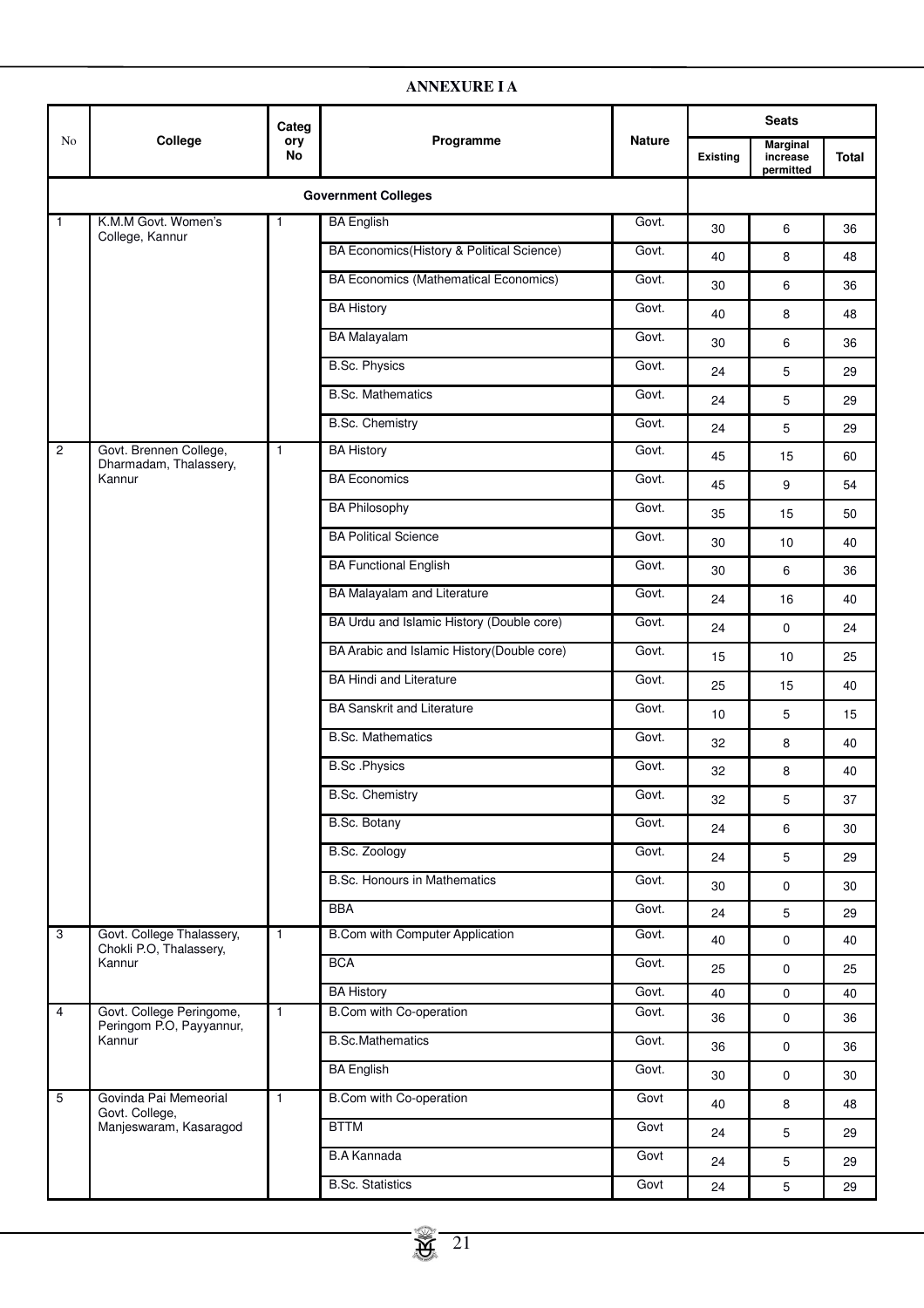| 6              | Govt. College Kasaragod,<br>VidyanagarP.O, Kasaragod           | $\mathbf{1}$            | <b>BA</b> Arabic                   | Govt. | 20 | 5              | 25              |
|----------------|----------------------------------------------------------------|-------------------------|------------------------------------|-------|----|----------------|-----------------|
|                |                                                                |                         | <b>BA Economics</b>                | Govt. | 40 | 4              | 44              |
|                |                                                                |                         | BA English (Language & Literature) | Govt. | 24 | 2              | 26              |
|                |                                                                |                         | <b>BA History</b>                  | Govt. | 40 | 4              | 44              |
|                |                                                                |                         | <b>BA Kannada</b>                  | Govt. | 20 | 5              | 25              |
|                |                                                                |                         | <b>BA Malayalam</b>                | Govt. | 20 | 5              | 25              |
|                |                                                                |                         | B.Com with Co-operation            | Govt. | 30 | 4              | 34              |
|                |                                                                |                         | <b>B.Sc. Botany</b>                | Govt. | 24 | $\overline{4}$ | 28              |
|                |                                                                |                         | <b>B.Sc. Chemistry</b>             | Govt. | 30 | 3              | 33              |
|                |                                                                |                         | <b>B.Sc. Computer Science</b>      | Govt. | 20 | $\overline{4}$ | 24              |
|                |                                                                |                         | B.Sc. Geology                      | Govt. | 18 | 5              | 23              |
|                |                                                                |                         | <b>B.Sc. Mathematics</b>           | Govt. | 36 | 0              | 36              |
|                |                                                                |                         | <b>B.Sc. Physics</b>               | Govt. | 30 | $\overline{4}$ | 34              |
|                |                                                                |                         | B.Sc. Zoology                      | Govt. | 25 | 3              | 28              |
| $\overline{7}$ | E.K Nayanar Memorial Govt.<br>College, Elerithattu,            | $\mathbf{1}$            | <b>BA Economics</b>                | Govt. | 40 | $\overline{4}$ | 44              |
|                | Neleswaram, Kasaragod                                          |                         | <b>BA Hindi</b>                    | Govt. | 40 | 0              | 40              |
|                |                                                                |                         | <b>BA Functional English</b>       | Govt. | 24 | 0              | 24              |
|                |                                                                |                         | <b>B.Com with Co-operation</b>     | Govt. | 40 | 8              | 48              |
|                |                                                                |                         | <b>B.Sc Physics</b>                | Govt. | 24 | 0              | 24              |
| 8              | Govt. Arts and Science<br>College, Uduma, Kuniya,<br>Kasaragod | $\mathbf{1}$            | <b>BA History</b>                  | Govt. | 36 | 0              | 36              |
|                |                                                                |                         | <b>BA English</b>                  | Govt. | 30 | 0              | 30              |
|                |                                                                |                         | B.Com with Co-operation            | Govt. | 36 | 0              | 36              |
| 9              | Govt. College Mananthavadi,                                    | $\mathbf{1}$            | <b>B.Com</b>                       | Govt. | 40 | 8              | 48              |
|                | Nalloornad P.O, Wayanad                                        |                         | <b>BA English</b>                  | Govt. | 24 | 5              | 29              |
|                |                                                                |                         | <b>BA Development Economics</b>    | Govt. | 24 | 5              | 29              |
|                |                                                                |                         | <b>B.Sc Electronics</b>            | Govt. | 24 | 5              | 29              |
|                |                                                                |                         | <b>Aided Colleges</b>              |       |    |                |                 |
| 1              | N.A.M College, Kallikandy,                                     | $\overline{\mathbf{c}}$ | <b>B.Sc. Mathematics</b>           | Aided | 34 | $\pmb{0}$      | 34              |
|                | Thuvakunnu P.O, Kannur                                         |                         | <b>B.Sc. Computer Science</b>      | Aided |    |                |                 |
|                |                                                                |                         | <b>B.Sc. Polymer Chemistry</b>     | Aided | 34 | $\pmb{0}$      | 34              |
|                |                                                                |                         | <b>BA History</b>                  | Aided | 34 | 0              | 34              |
|                |                                                                |                         |                                    |       | 55 | 0              | 55              |
|                |                                                                |                         | <b>B.Com with Co-operation</b>     | Aided | 55 | 5              | 60              |
|                |                                                                |                         | <b>BA English</b>                  | Aided | 30 | 0              | 30              |
| $\overline{2}$ | Sir Syed College, Karimbam<br>P.O, Taliparamba, Kannur         | $\overline{c}$          | <b>BA</b> Arabic                   | Aided | 40 | 8              | 48              |
|                |                                                                |                         | <b>BA Economics</b>                | Aided | 60 | 0              | 60              |
|                |                                                                |                         | <b>BA Functional English</b>       | Aided | 40 | 8              | $\overline{48}$ |
|                |                                                                |                         | <b>BA History</b>                  | Aided | 60 | 0              | 60              |
|                |                                                                |                         | <b>BA Malayalam</b>                | Aided | 30 | 0              | 30              |
|                |                                                                |                         | <b>B.Sc. Mathematics</b>           | Aided | 34 | 0              | 34              |
|                |                                                                |                         | <b>B.Sc. Statistics</b>            | Aided | 34 | 0              | 34              |
|                |                                                                |                         | <b>B.Sc. Physics</b>               | Aided | 34 | 0              | 34              |
|                |                                                                |                         | <b>B.Sc. Chemistry</b>             | Aided | 34 | 0              | 34              |
|                |                                                                |                         | <b>B.Sc. Botany</b>                | Aided | 34 | 0              | 34              |
|                |                                                                |                         | B.Sc. Zoology                      | Aided | 34 | 0              | 34              |
|                |                                                                |                         | <b>B.Sc. Forestry</b>              | Aided | 24 | 5              | 29              |
|                |                                                                |                         | <b>B.Com</b>                       | Aided | 60 | 0              | 60              |
|                |                                                                |                         |                                    |       |    |                |                 |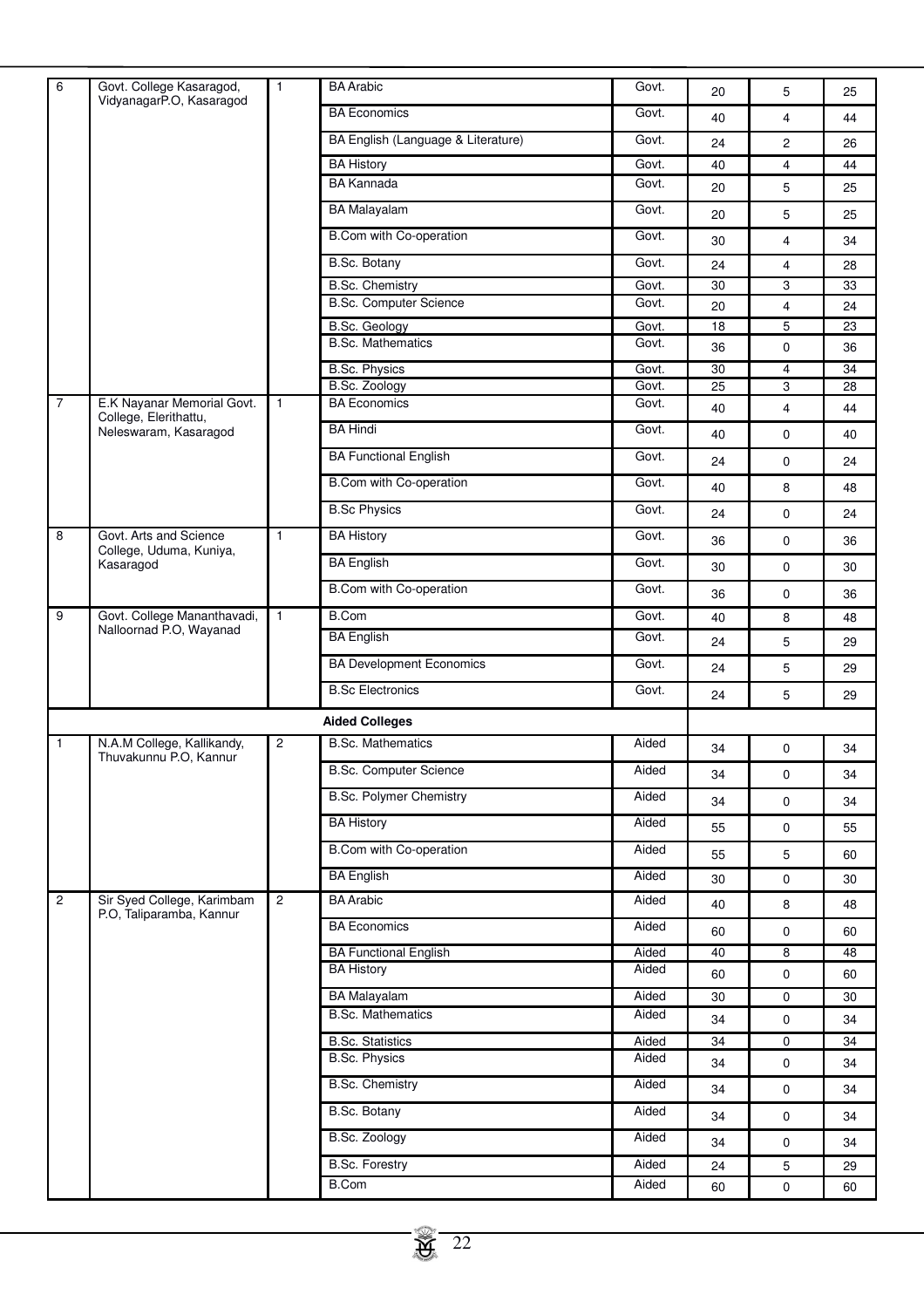| 3              | Sree Narayana College,                                                         | 2 | <b>B.Sc Mathematics</b>         | Aided | 60 | 0              | 60 |
|----------------|--------------------------------------------------------------------------------|---|---------------------------------|-------|----|----------------|----|
|                | Thottada P.O, Kannur                                                           |   | <b>B.Sc Physics</b>             | Aided | 46 | $\overline{4}$ | 50 |
|                |                                                                                |   | <b>B.Sc Chemistry</b>           | Aided | 46 | $\overline{4}$ | 50 |
|                |                                                                                |   | <b>B.Sc Zoology</b>             | Aided | 36 | 0              | 36 |
|                |                                                                                |   | <b>B.Sc Botany</b>              | Aided | 36 | 0              | 36 |
|                |                                                                                |   | <b>B.Sc Microbiology</b>        | Aided | 30 | 5              | 35 |
|                |                                                                                |   | <b>BA English</b>               | Aided | 40 | 8              | 48 |
|                |                                                                                |   | <b>BA History</b>               | Aided | 60 | $\mathbf 0$    | 60 |
|                |                                                                                |   | <b>BA Economics</b>             | Aided | 60 | $\mathbf 0$    | 60 |
|                |                                                                                |   | <b>BA Malayalam</b>             | Aided | 40 | 8              | 48 |
|                |                                                                                |   | B.Com with Co-operation         | Aided | 60 | $\mathbf 0$    | 60 |
|                |                                                                                |   | B.Com with Income Tax           | Aided | 40 | 0              | 40 |
|                |                                                                                |   | <b>BBA</b>                      | Aided | 40 | 8              | 48 |
| $\overline{4}$ | St. Pius X College,                                                            | 2 | <b>B.Sc Microbiology</b>        | Aided | 34 | $\mathbf 0$    | 34 |
|                | Rajapuram, Kanhangad,<br>Kasaragod                                             |   | <b>BA Development Economics</b> | Aided | 50 | $\mathbf 0$    | 50 |
|                |                                                                                |   | <b>B.Sc. Physics</b>            | Aided | 34 | $\mathbf 0$    | 34 |
|                |                                                                                |   | <b>B.Sc Computer Science</b>    | Aided | 34 | 0              | 34 |
|                |                                                                                |   | B.Com with Computer application | Aided | 40 | 0              | 40 |
|                |                                                                                |   | <b>BBA</b>                      | Aided | 42 | $\mathbf 0$    | 42 |
| 5              | Co-operative Arts & Science<br>College, P.O Pazhayangadi<br>R.S, Madai, Kannur | 9 | <b>BA History</b>               | Aided | 35 | $\overline{4}$ | 39 |
|                |                                                                                |   | <b>BA English</b>               | Aided | 24 | 5              | 29 |
|                |                                                                                |   | <b>BA Malayalam</b>             | Aided | 24 | 5              | 29 |
|                |                                                                                |   | <b>B.Sc Mathematics</b>         | Aided | 24 | 5              | 29 |
|                |                                                                                |   | B.Com with Co-operation         | Aided | 24 | 5              | 29 |
|                |                                                                                |   | <b>BBA</b>                      | Aided | 40 | 0              | 40 |
| 6              | Nirmalagiri College,<br>Nirmalagiri P.O,                                       | 3 | <b>B.Sc. Mathematics</b>        | Aided | 40 | 8              | 48 |
|                | Kuthuparamba, Kannur                                                           |   | <b>B.Sc. Physics</b>            | Aided | 34 | 5              | 39 |
|                |                                                                                |   | <b>B.Sc. Chemistry</b>          | Aided | 32 | 5              | 37 |
|                |                                                                                |   | <b>B.Sc. Botany</b>             | Aided | 30 | 5              | 35 |
|                |                                                                                |   | <b>B.Sc. Zoology</b>            | Aided | 32 | 5              | 37 |
|                |                                                                                |   | B.Sc. Home science              | Aided | 30 | 5              | 35 |
|                |                                                                                |   | <b>BA Economics</b>             | Aided | 50 | $\mathbf 0$    | 50 |
|                |                                                                                |   | <b>BA English</b>               | Aided | 36 | $\overline{7}$ | 43 |
|                |                                                                                |   | <b>BA History</b>               | Aided | 30 | 6              | 36 |
|                |                                                                                |   | <b>BA Malayalam</b>             | Aided | 30 | 6              | 36 |
|                |                                                                                |   | <b>B.Com with Finance</b>       | Aided | 25 | $\mathbf 0$    | 25 |
| $\overline{7}$ | Pazhassi Raja N.S.S<br>College, Mattanur, Kannur                               | 3 | <b>BA History</b>               | Aided | 60 | 0              | 60 |
|                |                                                                                |   | <b>BA Economics</b>             | Aided | 60 | $\mathbf 0$    | 60 |
|                |                                                                                |   | <b>BA Hindi</b>                 | Aided | 40 | $\mathbf 0$    | 40 |
|                |                                                                                |   | <b>BA</b> English               | Aided | 24 | 5              | 29 |
|                |                                                                                |   | <b>B.Sc. Mathematics</b>        | Aided | 50 | $\mathbf 0$    | 50 |
|                |                                                                                |   | <b>B.Sc. Physics</b>            | Aided | 40 | $\mathbf 0$    | 40 |
|                |                                                                                |   | <b>B.Sc. Chemistry</b>          | Aided | 38 | $\mathbf 0$    | 38 |
|                |                                                                                |   | B.Sc. Zoology                   | Aided | 30 | $\mathbf 0$    | 30 |
|                |                                                                                |   | <b>B.Sc. Plant Science</b>      | Aided | 24 | $\mathbf 0$    | 24 |
|                |                                                                                |   | B.Com with Finance (Elective)   | Aided | 60 | $\mathbf 0$    | 60 |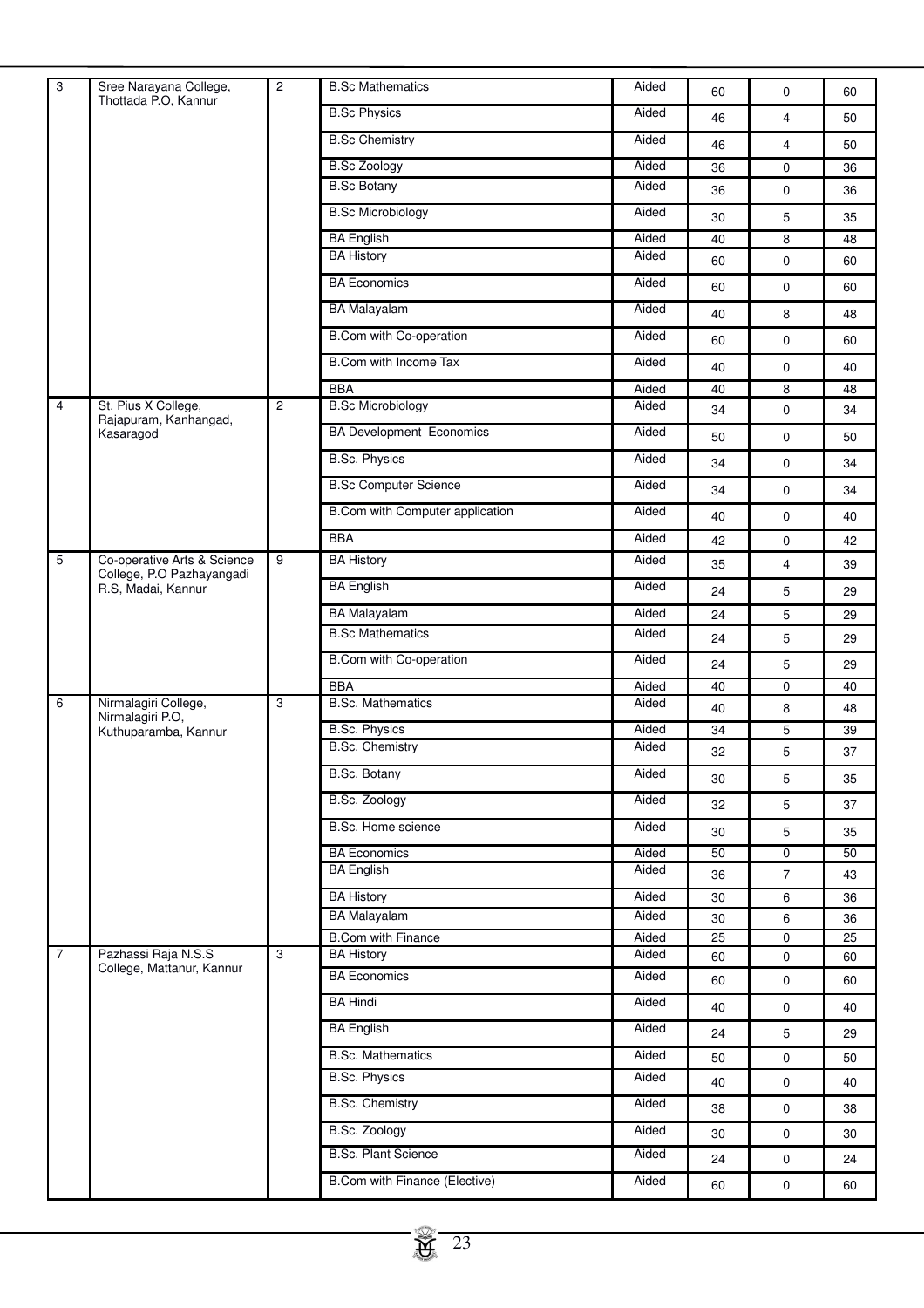| $\overline{8}$    | Payyanur College, P.O Edat,                     | $\overline{9}$ | <b>B.Sc. Mathematics</b>                     | Aided             |          |                |          |
|-------------------|-------------------------------------------------|----------------|----------------------------------------------|-------------------|----------|----------------|----------|
|                   | Payyanur, kannur                                |                | <b>B.Sc. Physics</b>                         | Aided             | 35       | 5              | 40       |
|                   |                                                 |                |                                              |                   | 35       | 5              | 40       |
|                   |                                                 |                | <b>B.Sc. Chemistry</b>                       | Aided             | 35       | 5              | 40       |
|                   |                                                 |                | <b>B.Sc. Zoology</b>                         | Aided             | 35       | $\mathbf 0$    | 35       |
|                   |                                                 |                | <b>B.Sc. Botany</b>                          | Aided             | 30       | 5              | 35       |
|                   |                                                 |                | <b>BA Economics</b>                          | Aided             | 60       | $\mathbf 0$    | 60       |
|                   |                                                 |                | <b>BA History</b>                            | Aided             | 40       | 8              | 48       |
|                   |                                                 |                | <b>BA Political Science</b>                  | Aided             | 40       | 8              | 48       |
|                   |                                                 |                | <b>BA English</b>                            | Aided             | 35       | $\overline{7}$ | 42       |
|                   |                                                 |                | <b>BA Malayalam</b>                          | Aided             | 30       | 6              | 36       |
|                   |                                                 |                | <b>BA Hindi</b>                              | Aided             | 35       | 5              | 40       |
|                   |                                                 |                | <b>BA Functional Hindi</b>                   | Aided             | 24       | 5              | 29       |
|                   |                                                 |                | <b>B.Com with Finance</b>                    | Aided             | 50       | 10             | 60       |
|                   |                                                 |                | <b>BBA</b>                                   | Aided             | 30       | $\mathbf 0$    | 30       |
| 9                 | S.E.S College                                   | 9              | <b>B.Sc Mathematics</b>                      | Aided             | 24       | 5              | 29       |
|                   | Sreekandapuram, Kannur                          |                | <b>B.Sc Physics</b>                          | Aided             | 28       | 5              | 33       |
|                   |                                                 |                | <b>B.Sc Chemistry</b>                        | Aided             | 24       | 5              | 29       |
|                   |                                                 |                | <b>BA English and Literature</b>             | Aided             |          |                |          |
|                   |                                                 |                | <b>BA Economics</b>                          | Aided             | 30       | 6              | 36       |
|                   |                                                 |                | <b>BBA</b>                                   | Aided             | 32       | 6              | 38       |
|                   |                                                 |                |                                              |                   | 24       | 5              | 29       |
|                   |                                                 |                | <b>B.Com with Co-operation</b><br><b>BCA</b> | Aided<br>Un-Aided | 40<br>25 | 0<br>0         | 40<br>25 |
| 10                | Mahatma Gandhi College,                         | 9              | <b>B.Sc Computer Science</b>                 | Aided             | 24       | 5              | 29       |
|                   | Keezhur P.O, Iritty, Kannur                     |                | <b>B.Sc Mathematics</b>                      | Aided             | 32       | 5              | 37       |
|                   |                                                 |                | <b>B.Sc Physics</b>                          | Aided             | 32       | 5              | 37       |
|                   |                                                 |                | <b>B.Com with Finance</b>                    | Aided             | 50       | 10             | 60       |
|                   |                                                 |                | <b>BBA</b>                                   | Aided             | 40       | 0              | 40       |
| 11                | Mary Matha Arts and                             | 3              | <b>BA Functional English</b>                 | Aided             | 35       | $\overline{7}$ | 42       |
|                   | Science College, Vemom<br>P.O, Mananthavady,    |                | <b>B.Sc Mathematics</b>                      | Aided             | 35       | $\overline{7}$ | 42       |
|                   | Wayanad                                         |                | <b>B.Sc Zoology</b>                          | Aided             | 35       | 5              | 40       |
|                   |                                                 |                | <b>B.Sc Computer Science</b>                 | Aided             | 30       | 5              | 35       |
|                   |                                                 |                | <b>B.Com with Computer Application</b>       | Aided             | 40       | 8              | 48       |
|                   |                                                 |                | <b>B.Sc Physics</b>                          | Aided             | 24       | $\mathbf 0$    | 24       |
|                   |                                                 |                | <b>B.Sc Chemistry</b>                        | Un-Aided          | 24       | 5              | 29       |
| $12 \overline{ }$ | Nehru Arts & Science<br>College, P.O Padanekat, | 9              | <b>B.Sc. Polymer Chemistry</b>               | Aided             | 24       | 5              | 29       |
|                   | Kanhangad, Kasaragod                            |                | <b>B.Sc. Mathematics</b>                     | Aided             | 24       | 5              | 29       |
|                   |                                                 |                | <b>B.Sc. Zoology</b>                         | Aided             | 24       | 5              | 29       |
|                   |                                                 |                | <b>B.Sc. Plant Science</b>                   | Aided             | 24       | 5              | 29       |
|                   |                                                 |                | <b>B.Sc. Physics</b>                         | Aided             | 36       | 5              | 41       |
|                   |                                                 |                | <b>B.Sc. Statistics</b>                      | Aided             | 24       | 5              | 29       |
|                   |                                                 |                | B.Com with co-operation                      | Aided             | 40       | 15             | 55       |
|                   |                                                 |                | <b>BA Economics</b>                          | Aided             | 40       | 8              | 48       |
|                   |                                                 |                | <b>BA History</b>                            | Aided             | 40       | 8              | 48       |
|                   |                                                 |                | <b>BA</b> Malayalam                          | Aided             |          |                |          |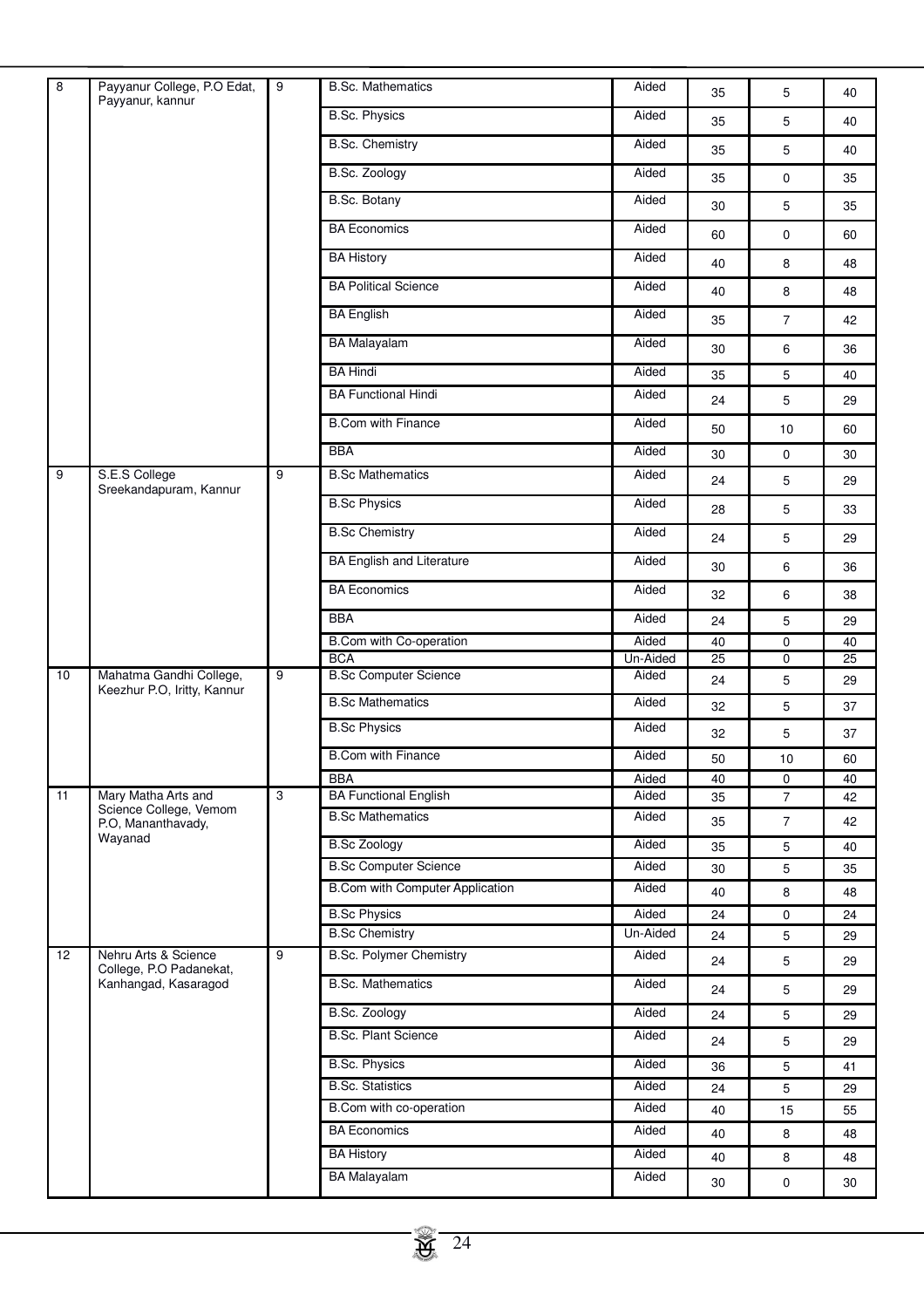|                |                                                            |                | <b>Un-Aided</b>                                                    |                      |          |                |          |
|----------------|------------------------------------------------------------|----------------|--------------------------------------------------------------------|----------------------|----------|----------------|----------|
| $\mathbf{1}$   | College of Applied Science,<br>Pettikundu P.O(Cheemeni),   | 4              | <b>B.Sc. Computer Science</b>                                      | Un-Aided             | 25       | $\mathbf 0$    | 25       |
|                | Kasaragod                                                  |                |                                                                    |                      | 25       | $\mathbf 0$    | 25       |
|                |                                                            |                | <b>B.Sc. Electronics</b><br><b>B.Com with Computer Application</b> | Un-Aided<br>Un-Aided | 40       | 0              | 40       |
| $\overline{c}$ | Malabar Islamic Complex-                                   | $\overline{4}$ | <b>BBA</b> (Additional batch)                                      | Un-Aided             | 60       | $\mathbf 0$    | 60       |
|                | Arts & Science College,<br>Mahianabad, Thekkil,            |                | B.Com with Computer Application                                    | Un-Aided             | 60       | 0              | 60       |
|                | Kasaragod                                                  |                | <b>B.Sc. Computer Science</b>                                      | Un-Aided             | 35       | $\mathbf 0$    | 35       |
|                |                                                            |                | <b>B.Sc. Mathematics</b>                                           | Un-Aided             | 35       | 0              | 35       |
|                |                                                            |                | <b>BTTM</b>                                                        | Un-Aided             | 40       | 8              | 48       |
|                |                                                            |                | <b>B.A. Economics</b>                                              | Un-Aided             | 40       | $\mathbf 0$    | 40       |
|                |                                                            |                | B.A. English                                                       | Un-Aided             | 35       | 0              | 35       |
|                |                                                            |                | <b>BBA</b>                                                         | Un-Aided             | 40       | 0              | 40       |
| 3              | <b>Sharaf Arts &amp; Science</b>                           | $\overline{4}$ | <b>B.Sc Microbiology</b>                                           | Un-Aided             | 35       | 0              | 35       |
|                | College, Padanne,<br>Kasaragod                             |                |                                                                    |                      | 50       | $\mathbf 0$    | 50       |
|                |                                                            |                | B.Com with Computer Application                                    | Un-Aided             |          |                |          |
|                |                                                            |                | B.Com with Co-operation                                            | Un-Aided             | 50       | $\pmb{0}$      | 50       |
|                |                                                            |                | BBA (TTM)                                                          | Un-Aided             | 50       | $\mathbf 0$    | 50       |
| $\overline{4}$ | Sa-Adiya Arts & Science<br>College, Kalanad.P.O,           | $\overline{4}$ | <b>B.Sc. Computer Science</b>                                      | Un-Aided             | 35       | $\mathbf 0$    | 35       |
|                | Koliyadukkam, Kasaragod                                    |                | B.Sc. Bio-technology                                               | Un-Aided             | 35       | $\mathbf 0$    | 35       |
|                |                                                            |                | B.A. English                                                       | Un-Aided             | 40       | 8              | 48       |
|                |                                                            |                | <b>B.Com with Computer Application</b>                             | Un-Aided             | 40       | 8              | 48       |
|                |                                                            |                | <b>BBA</b>                                                         | Un-Aided             | 30       | 6              | 36       |
|                |                                                            |                | <b>BCA</b>                                                         | Un-Aided             | 25       | 0              | 25       |
| 5              | S.N.D.P Yogam Arts &<br>Science College, Perole,           | $\overline{4}$ | <b>B.Sc. Physics</b>                                               | Un-Aided             | 35       | $\mathbf 0$    | 35       |
|                | Nileswar, Kasaragod                                        |                | B.A. English                                                       | Un-Aided             | 40       | 0              | 40       |
|                |                                                            |                | B.Com with Co-operation                                            | Un-Aided             | 50       | $\mathbf 0$    | 50       |
|                |                                                            |                | <b>B.Com with Computer Application</b>                             | Un-Aided             | 30       | 0              | 30       |
| 6              | Dr Ambedkar Arts & Science<br>College, Periya              | $\overline{4}$ | <b>B.Sc. Physics</b>                                               | Un-Aided             | 35       | 5              | 40       |
|                | P.O, Sreesailam, Kasaragod                                 |                | <b>BA English</b>                                                  | Un-Aided             | 30       | 0              | 30       |
|                |                                                            |                | <b>B.Com with Co-operation</b>                                     | Un-Aided             | 50<br>40 | 10<br>0        | 60<br>40 |
|                |                                                            |                | B.Com with Co-operation (Additional Batch)<br><b>BBA</b>           | Un-Aided<br>Un-Aided | 25       | 0              | 25       |
| $\overline{7}$ | Nalanda college of arts &                                  | $\overline{4}$ |                                                                    |                      | 50       | 0              | 50       |
|                | Science, Perala P.O,<br>Kasaragod                          |                | <b>B.A. Economics</b><br>B.Com (Finance)                           | Un-Aided<br>Un-Aided | 50       | 10             | 60       |
|                |                                                            |                | B.Com with Co-operation                                            | Un-Aided             | 35       | $\overline{7}$ | 42       |
|                |                                                            |                | B.Sc. Geography                                                    | Un-Aided             | 24       | 5              | 29       |
|                |                                                            |                | <b>BBA Travel &amp; Tourism</b>                                    | Un-Aided             | 30       | 0              | 30       |
| 8              | Peoples co-operative Arts &<br>Science college, Munad.P.O, | $\overline{4}$ | <b>B.Sc. Computer Science</b>                                      | Un-Aided             | 40       | 0              | 40       |
|                | Kasaragod                                                  |                | <b>B.Com with Computer Application</b>                             | Un-Aided             | 60       | 0              | 60       |
|                |                                                            |                | <b>B.Com with Finance</b>                                          | Un-Aided             | 50       | 10             | 60       |
|                |                                                            |                | B.A. Malayalam                                                     | Un-Aided             | 30       | 6              | 36       |
|                |                                                            |                | B. Travel and Tourism                                              | Un-Aided             | 30       | 6              | 36       |
|                |                                                            |                | <b>B.A. Functional English</b>                                     | Un-Aided             | 30       | 6              | 36       |
|                |                                                            |                | <b>B.A. Economics</b>                                              | Un-Aided             | 30       | 6              | 36       |
|                |                                                            |                | <b>BBA</b>                                                         | Un-Aided             | 40       | 8              | 48       |
|                |                                                            |                | B.Com. with Co-operation                                           | Un-Aided             | 40       | 0              | 40       |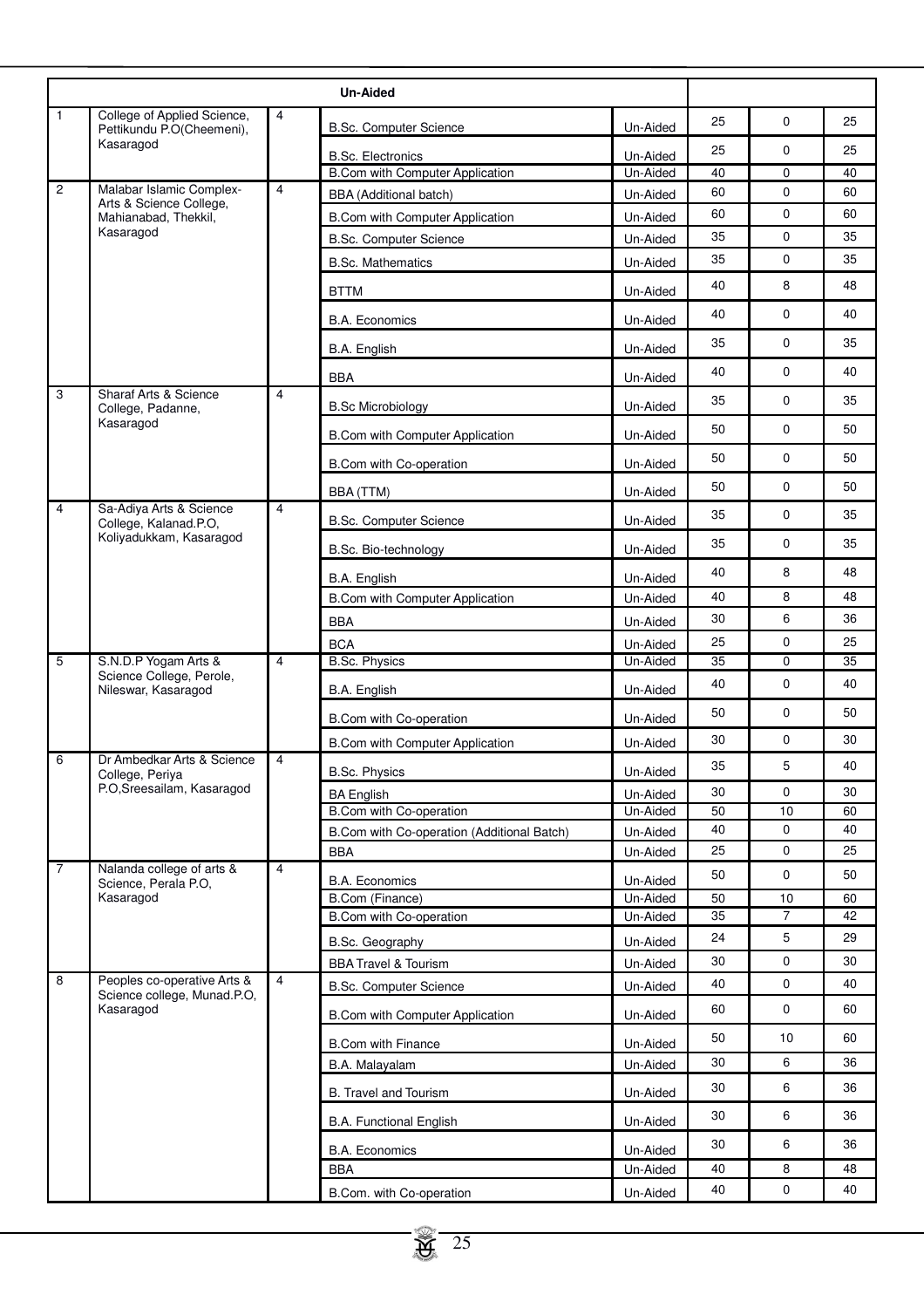| 9  | Khansa Women's College for<br>Advanced Studies, Kumbala  | 4              | B.Sc. Bio-Chemistry                    | Un-Aided | 20 | 5           | 25 |
|----|----------------------------------------------------------|----------------|----------------------------------------|----------|----|-------------|----|
|    | P.O, Kasaragod                                           |                | <b>BA English</b>                      | Un-Aided | 20 | 5           | 25 |
|    |                                                          |                | B.Sc. Micro Biology                    | Un-Aided | 20 | 5           | 25 |
|    |                                                          |                | B.Com with Co-operation                | Un-Aided | 40 | 8           | 48 |
| 10 | College of Applied Science,                              | $\overline{4}$ | <b>B.Sc. Electronics</b>               | Un-Aided | 25 | 0           | 25 |
|    | Manjeswaram, Kumbala P.O,<br>Kasaragod                   |                | <b>B.Sc. Computer Science</b>          | Un-Aided | 25 | 0           | 25 |
|    |                                                          |                |                                        |          | 40 | $\mathbf 0$ | 40 |
| 11 | Model College (IHRD),                                    | $\overline{4}$ | <b>B.Com with Computer Application</b> | Un-Aided | 30 | 6           | 36 |
|    | Madikai.P.O Kanhirapoil, Via                             |                | B.A. English                           | Un-Aided |    | 8           | 48 |
|    | Anandashram, Kanhangad-<br>671531, Kasaragod             |                | <b>B.Com with Computer Application</b> | Un-Aided | 40 |             |    |
| 12 | Trikaripur Arts & Science                                |                | <b>B.Sc. Electronics</b>               | Un-Aided | 25 | 5           | 30 |
|    | College, Karolam,                                        | $\overline{4}$ | <b>B.Com with Computer Application</b> | Un-Aided | 40 | 0           | 40 |
|    | Elambachi.P.O, Kasaragod<br>671311                       |                | <b>BBA</b>                             | Un-Aided | 40 | $\mathbf 0$ | 40 |
|    |                                                          |                | <b>BCA</b>                             | Un-Aided | 25 | 0           | 25 |
|    |                                                          |                | B.Sc. Psychology                       | Un-Aided | 25 | 0           | 25 |
| 13 | Greenwood Arts & Science                                 | $\overline{4}$ | <b>B.Com with Computer Application</b> | Un-Aided | 40 | 0           | 40 |
|    | College for Women,<br>Palakkunnu, Kasaragod              |                | <b>BCA</b>                             | Un-Aided | 25 | $\mathbf 0$ | 25 |
| 14 | Sanatana Arts & Science                                  | $\overline{4}$ | B.Com with Co-operation                | Un-Aided | 30 | 0           | 30 |
|    | College, Parkalayi,<br>Kanhangad, Kasaragod              |                | <b>BA English</b>                      | Un-Aided | 30 | 0           | 30 |
| 15 | C.K Nair Arts & Management                               | $\overline{4}$ | B.A. English                           | Un-Aided | 30 | $\mathbf 0$ | 30 |
|    | College, Hosdurg,<br>Kanhangad, Kasaragod                |                | B.Com with Co-operation                | Un-Aided | 40 | 0           | 40 |
|    |                                                          |                | <b>BBA</b>                             | Un-Aided | 35 | $\mathbf 0$ | 35 |
| 16 | St.Mary's College, Bela,<br>Kasaragod                    | 4              | B.Com with Co-operation                | Un-Aided | 40 | 0           | 40 |
|    |                                                          |                | <b>BBA</b>                             | Un-Aided | 40 | $\mathbf 0$ | 40 |
| 17 | Malik Dinar College of                                   | $\overline{4}$ | <b>B.Com with Computer Application</b> | Un-Aided | 40 | 0           | 40 |
|    | Graduate Studies.<br>Seethangoli, Kasaragod              |                | <b>BBA Travel &amp; Tourism</b>        | Un-Aided | 30 | $\mathbf 0$ | 30 |
|    |                                                          |                | B.Com with Co-operation                | Un-Aided | 40 | 0           | 40 |
| 18 | College of Applied                                       | $\overline{4}$ | <b>B.Sc. Computer Science</b>          | Un-Aided | 40 | 0           | 40 |
|    | Science (Pattuvam) Kuttikkol<br>P.O, Taliparamba, Kannur |                | <b>B.Sc. Electronics</b>               | Un-Aided | 40 | 0           | 40 |
|    |                                                          |                | <b>B.Com with Computer Application</b> | Un-Aided | 30 | 0           | 30 |
| 19 | College of Applied Science,                              | 4              | <b>B.Sc. Computer Science</b>          | Un-Aided | 25 | 2           | 27 |
|    | Kuthuparamba P.O,<br>Taliparamba, Kannur                 |                | <b>B.Sc. Electronics</b>               | Un-Aided | 25 | 0           | 25 |
|    |                                                          |                | <b>B.Com with Computer Application</b> | Un-Aided | 40 | 6           | 46 |
| 20 | College of Applied Science,                              | $\overline{4}$ |                                        |          | 40 | $\mathsf 0$ | 40 |
|    | Neruvambaram, Payyannur,<br>Kannur                       |                | <b>B.Sc. Electronics</b>               | Un-Aided |    |             |    |
|    |                                                          |                | <b>B.Sc. Computer Science</b>          | Un-Aided | 40 | 0           | 40 |
| 21 | Gurudev Arts & Science                                   | $\overline{4}$ | <b>B.Com with Computer Application</b> | Un-Aided | 50 | 0           | 50 |
|    | College, Mathil, Payyannur,                              |                | B.Sc. Micro Biology                    | Un-Aided | 40 | $\mathbf 0$ | 40 |
|    | Kannur                                                   |                | <b>B.Sc. Electronics</b>               | Un-Aided | 35 | 5           | 40 |
|    |                                                          |                | <b>B.Sc. Chemistry</b>                 | Un-Aided | 35 | 5           | 40 |
|    |                                                          |                | <b>B.Sc. Physics</b>                   | Un-Aided | 35 | 5           | 40 |
|    |                                                          |                | B.Sc. Bio-Chemistry                    | Un-Aided | 25 | 5           | 30 |
|    |                                                          |                | B.A. English                           | Un-Aided | 30 | 6           | 36 |
|    |                                                          |                | <b>BBA</b>                             | Un-Aided | 30 | 6           | 36 |
|    |                                                          |                | <b>BCA</b>                             | Un-Aided | 25 | 5           | 30 |
|    |                                                          |                | <b>B.Com with Computer Application</b> | Un-Aided | 40 | 8           | 48 |
|    |                                                          |                | B.Com with Co-operation                | Un-Aided | 40 | 0           | 40 |
|    |                                                          |                | <b>B.Sc. Mathematics</b>               | Un-Aided | 25 | 0           | 25 |
|    |                                                          |                |                                        |          | 25 | $\mathbf 0$ | 25 |
|    |                                                          |                | <b>BSW</b>                             | Un-Aided |    |             |    |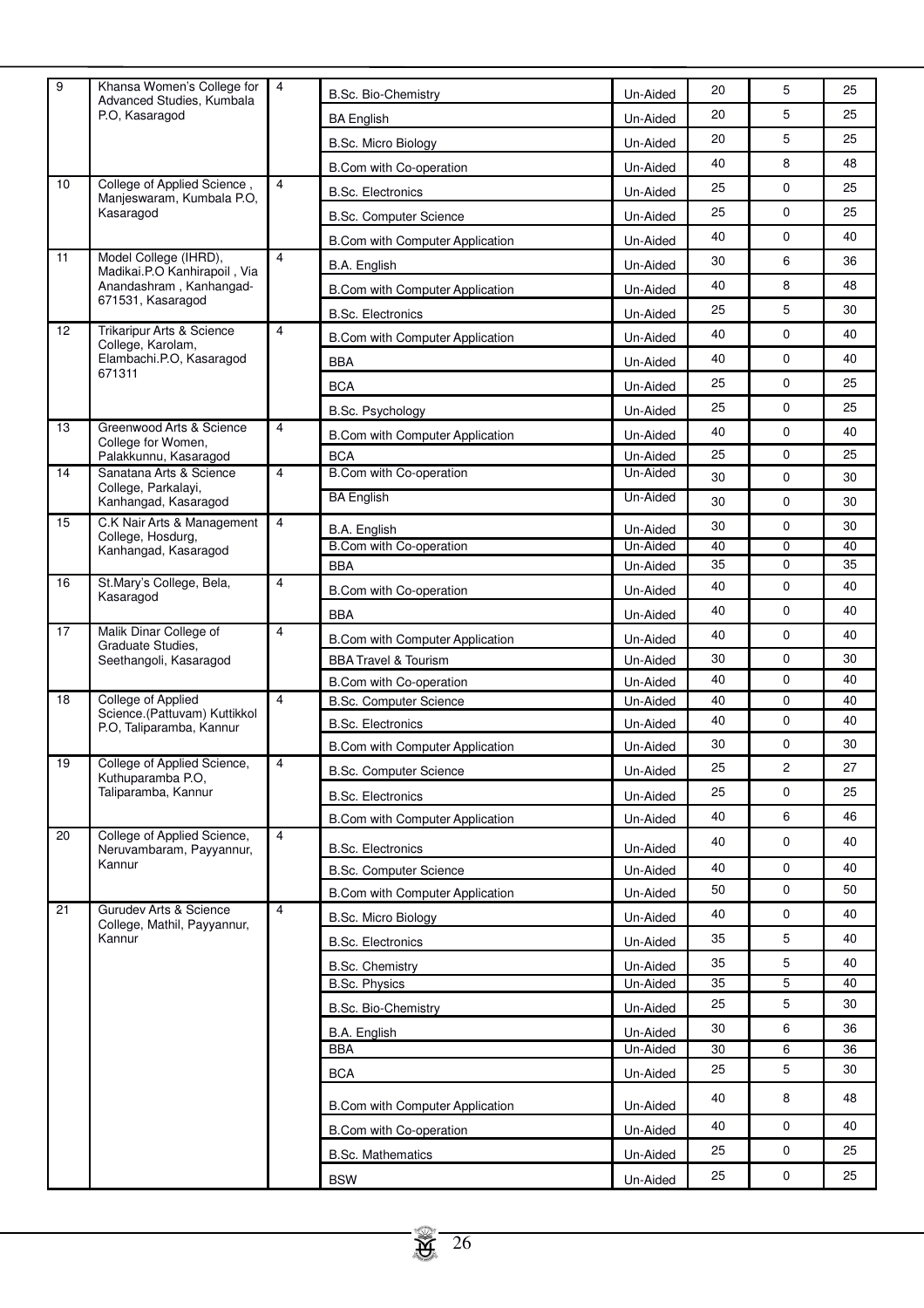| 22 | Aditya Kiran College of<br>Applied Studies, Krishnagiri, | 4              | <b>BBA</b>                                   | Un-Aided             | 50       | 10                            | 60       |
|----|----------------------------------------------------------|----------------|----------------------------------------------|----------------------|----------|-------------------------------|----------|
|    | Kuttoor P.O. Kannur                                      |                | <b>BCA</b>                                   | Un-Aided             | 35       | 5                             | 40       |
|    |                                                          |                | B.Com with Computer Application              | Un-Aided             | 55       | 5                             | 60       |
|    |                                                          |                | B.Com with Co-operation                      | Un-Aided             | 30       | 6                             | 36       |
|    |                                                          |                | <b>BBA Retail Management</b>                 | Un-Aided             | 40       | $\mathbf 0$                   | 40       |
| 23 | Sir Syed Institute for<br>Technical Studies, Karimbam    | $\overline{4}$ | <b>B.Sc. Computer Science</b>                | Un-Aided             | 35       | 5                             | 40       |
|    | P.O. Taliparamba, Kannur                                 |                | B.Sc. Micro Biology                          | Un-Aided             | 35       | 5                             | 40       |
|    |                                                          |                | <b>B.Sc Bio-Chemistry</b>                    | Un-Aided             | 25       | 5                             | 30       |
|    |                                                          |                | <b>B.Com with Computer Application</b>       | Un-Aided             | 50       | 10                            | 60       |
|    |                                                          |                | B.Com with Co-operation                      | Un-Aided             | 50       | $\mathbf 0$                   | 50       |
|    |                                                          |                | <b>BBA</b>                                   | Un-Aided             | 40       | 8                             | 48       |
|    |                                                          |                | B.A. English                                 | Un-Aided             | 30       | 6                             | 36       |
|    |                                                          |                | <b>B.Com Finance</b>                         | Un-Aided             | 40       | 8                             | 48       |
|    |                                                          |                | <b>B.A. Economics</b>                        | Un-Aided             | 40       | $\mathsf 0$                   | 40       |
|    |                                                          |                | <b>B.Com Marketing</b>                       | Un-Aided             | 40       | $\mathbf 0$                   | 40       |
|    |                                                          |                | <b>B.Sc. Biotechnology</b>                   | Un-Aided             | 25       | 5                             | 30       |
| 24 | Taliparamba Arts & Science<br>College, Kanhirangad P.O,  | $\overline{4}$ | <b>B.Sc. Physics</b>                         | Un-Aided             | 40       | 5                             | 45       |
|    | Taliparamba, Kannur                                      |                | <b>B.Sc. Computer Science</b>                | Un-Aided             | 40       | $\mathbf 0$                   | 40       |
|    |                                                          |                | <b>B.Sc. Electronics</b>                     | Un-Aided             | 40       | $\mathbf 0$                   | 40       |
|    |                                                          |                | <b>BBA</b>                                   | Un-Aided             | 55       | 5                             | 60       |
|    |                                                          |                | B.Com with Co-operation                      | Un-Aided             | 40       | $\mathbf 0$                   | 40       |
|    |                                                          |                | B.A. English                                 | Un-Aided             | 30       | $\mathbf 0$                   | 30       |
| 25 | Deva Matha Arts & Science<br>College, Kannur             | $\overline{4}$ | <b>B.Sc. Physics</b>                         | Un-Aided             | 35       | $\mathbf 0$                   | 35       |
|    |                                                          |                | <b>B.Sc. Chemistry</b>                       | Un-Aided             | 35       | $\mathbf 0$                   | 35       |
|    |                                                          |                | <b>BCA</b>                                   | Un-Aided             | 25       | $\mathbf 0$                   | 25       |
|    |                                                          |                | <b>B.Com with Computer Application</b>       | Un-Aided             | 50       | 10                            | 60       |
|    |                                                          |                | B.A. English                                 | Un-Aided             | 50       | $\mathbf 0$                   | 50       |
|    |                                                          |                | B.Com with Co-operation                      | Un-Aided             | 40       | 8                             | 48       |
| 26 | Mary Matha Arts & Science                                | $\overline{4}$ | <b>BBA</b>                                   | Un-Aided             | 35<br>35 | $\overline{7}$<br>$\mathbf 0$ | 42<br>35 |
|    | College, Alakode P.O.,<br>Kannur                         |                | <b>B.Sc. Physics</b>                         | Un-Aided             | 35       | $\mathbf 0$                   | 35       |
|    |                                                          |                | <b>B.Sc. Chemistry</b>                       | Un-Aided             |          | $\mathbf 0$                   |          |
|    |                                                          |                | B.A. English                                 | Un-Aided             | 50       |                               | 50       |
|    |                                                          |                | B.Com with Computer Application              | Un-Aided             | 50       | $\mathbf 0$                   | 50       |
|    |                                                          |                | B.Com with Co-operation                      | Un-Aided             | 50       | $\mathbf 0$                   | 50       |
| 27 | Mahatma Gandhi Arts &                                    | $\overline{4}$ | <b>BBA</b>                                   | Un-Aided             | 40<br>60 | $\mathbf 0$<br>$\mathbf 0$    | 40<br>60 |
|    | Science College, Chendayad<br>P.O., Panoor               |                | B.Com with Computer Application              | Un-Aided             |          |                               |          |
|    |                                                          |                | <b>BTTM</b><br><b>B.Sc. Computer Science</b> | Un-Aided<br>Un-Aided | 40<br>25 | $\mathbf 0$<br>$\mathbf 0$    | 40<br>25 |
| 28 | I.T.M. College of Arts &                                 | $\overline{4}$ | B.Com with Computer Application              | Un-Aided             | 50       | 10                            | 60       |
|    | Science, Mayyil, Kannur                                  |                |                                              |                      | 50       | 10                            | 60       |
|    |                                                          |                |                                              |                      |          |                               |          |
|    |                                                          |                | <b>B.Com with Finance</b>                    | Un-Aided             |          |                               |          |
|    |                                                          |                | <b>B.Sc. Physics</b>                         | Un-Aided             | 35       | $\sqrt{5}$                    | 40       |
|    |                                                          |                | BBA(TTM)                                     | Un-Aided             | 35       | $\overline{7}$                | 42<br>30 |
|    |                                                          |                | <b>BCA</b>                                   | Un-Aided             | 25<br>30 | $\overline{5}$<br>$\mathbf 0$ | 30       |
|    |                                                          |                | B.A. English<br>B.Com with Co-operation      | Un-Aided<br>Un-Aided | 40       | $\mathbf 0$                   | 40       |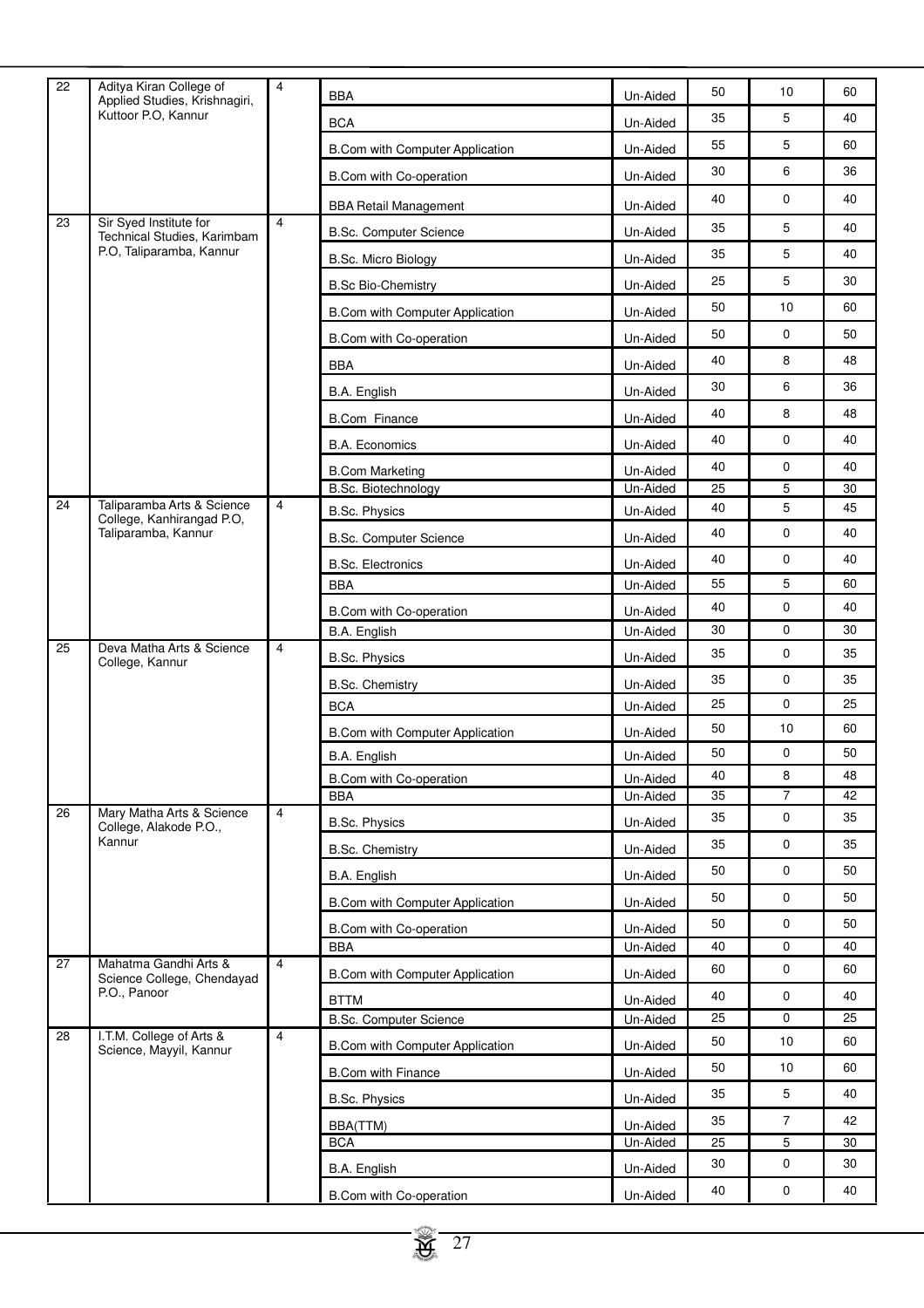| 29 | Chinmaya Arts & Science<br>College for Women,                  | 4              | <b>BBA</b>                             | Un-Aided | 60 | 0           | 60 |
|----|----------------------------------------------------------------|----------------|----------------------------------------|----------|----|-------------|----|
|    | Govindagiri, Chala                                             |                | <b>BCA</b>                             | Un-Aided | 40 | $\mathbf 0$ | 40 |
|    |                                                                |                | B.Sc. Bio-technology                   | Un-Aided | 35 | $\mathbf 0$ | 35 |
|    |                                                                |                | <b>B.Com with Computer Application</b> | Un-Aided | 40 | 0           | 40 |
|    |                                                                |                | <b>B.Sc. Computer Science</b>          | Un-Aided | 25 | $\mathbf 0$ | 25 |
| 30 | Don Bosco Arts & Science<br>College, Angadikkadavu,            | 4              | B.A. English                           | Un-Aided | 48 | $\mathbf 0$ | 48 |
|    | Kannur P.O.                                                    |                | B.Com with Computer Application        | Un-Aided | 60 | 0           | 60 |
|    |                                                                |                | <b>B.Sc. Mathematics</b>               | Un-Aided | 30 | $\mathbf 0$ | 30 |
|    |                                                                |                | B.Com with Co-operation                | Un-Aided | 40 | 0           | 40 |
|    |                                                                |                | <b>BBA</b>                             | Un-Aided | 40 | $\mathbf 0$ | 40 |
|    |                                                                |                | <b>BCA</b>                             | Un-Aided | 25 | $\mathbf 0$ | 25 |
|    |                                                                |                | <b>BSW</b>                             | Un-Aided | 30 | $\mathbf 0$ | 30 |
| 31 | St. Joseph's College                                           | $\overline{4}$ | B.Com with Computer Application        | Un-Aided | 50 | 10          | 60 |
|    | Pilathara Kannur                                               |                | <b>BSW</b> (Social Work)               | Un-Aided | 40 | $\mathbf 0$ | 40 |
|    |                                                                |                | <b>B.Sc. Mathematics</b>               | Un-Aided | 24 | 0           | 24 |
|    |                                                                |                | B.Com with Co-operation                | Un-Aided | 30 | 0           | 30 |
|    |                                                                |                | <b>BBA</b>                             | Un-Aided | 30 | 0           | 30 |
|    |                                                                |                | <b>BA English</b>                      | Un-Aided | 30 | 6           | 36 |
|    |                                                                |                | <b>BCA</b>                             | Un-Aided | 25 | $\mathbf 0$ | 25 |
| 32 | M.E.S.College, Naravoor<br>South, Kuthuparamba P.O.,           | $\overline{4}$ | <b>B.Sc. Computer Science</b>          | Un-Aided | 35 | 5           | 40 |
|    | Kannur                                                         |                | <b>BBA</b>                             | Un-Aided | 50 | 10          | 60 |
|    |                                                                |                | <b>B.Com with Computer Application</b> | Un-Aided | 40 | 8           | 48 |
|    |                                                                |                | BBA (TTM)                              | Un-Aided | 30 | 0           | 30 |
| 33 | Sibga Institute of Advanced<br>Studies, Kalliad P.O., Irikkur, | $\overline{4}$ | <b>B.Com with Computer Application</b> | Un-Aided | 40 | 8           | 48 |
|    | Kannur                                                         |                | <b>BBA</b>                             | Un-Aided | 40 | $\pmb{0}$   | 40 |
|    |                                                                |                | <b>BCA</b>                             | Un-Aided | 40 | $\mathbf 0$ | 40 |
|    |                                                                |                | B.A. English                           | Un-Aided | 30 | 6           | 36 |
|    |                                                                |                | B.Com with Co-operation                | Un-Aided | 40 | 8           | 48 |
| 34 | Our College of Applied<br>Science, Timiri, Kannur              | $\overline{4}$ | <b>B.Sc. Bio-informatics</b>           | Un-Aided | 30 | 5           | 35 |
|    |                                                                |                | B.Sc. Electronics & Communication      | Un-Aided | 30 | 5           | 35 |
|    |                                                                |                | B.Com with Computer Application        | Un-Aided | 40 | 8           | 48 |
|    |                                                                |                | <b>BCA</b>                             | Un-Aided | 25 | 5           | 30 |
|    |                                                                |                | <b>BBA</b>                             | Un-Aided | 30 | 6           | 36 |
|    |                                                                |                | B.Com with Co-operation                | Un-Aided | 30 | 0           | 30 |
|    |                                                                |                | <b>BA English</b>                      | Un-Aided | 30 | 6           | 36 |
| 35 | <b>AMSTECK Arts &amp; Science</b>                              | $\overline{4}$ | B.A. English                           | Un-Aided | 30 | 0           | 30 |
|    | College, Kalliassery, Ancham<br>Peedika P.O.                   |                | <b>BBA</b>                             | Un-Aided | 60 | $\pmb{0}$   | 60 |
|    |                                                                |                | B.Com with Co-operation                | Un-Aided | 60 | $\pmb{0}$   | 60 |
|    |                                                                |                | <b>B.Sc. Physics</b>                   | Un-Aided | 25 | $\pmb{0}$   | 25 |
|    |                                                                |                | <b>BCA</b>                             | Un-Aided | 25 | $\mathbf 0$ | 25 |
| 36 | Pilathara Co-op Arts &<br>Science College, Pazhichiyil,        | $\overline{4}$ | B.Com with Co-operation                | Un-Aided | 40 | $\pmb{0}$   | 40 |
|    | Nareekamvalli P.O.                                             |                | <b>B.Sc. Physics</b>                   | Un-Aided | 25 | 5           | 30 |
|    |                                                                |                | <b>B.Sc. Computer Science</b>          | Un-Aided | 25 | 5           | 30 |
|    |                                                                |                | <b>B.Com with Computer Application</b> | Un-Aided | 50 | 10          | 60 |
|    |                                                                |                | <b>BCA</b>                             | Un-Aided | 40 | 0           | 40 |
|    |                                                                |                | BBA(TTM)                               | Un-Aided | 40 | 8           | 48 |
|    |                                                                |                | <b>BBA</b>                             | Un-Aided | 40 | 8           | 48 |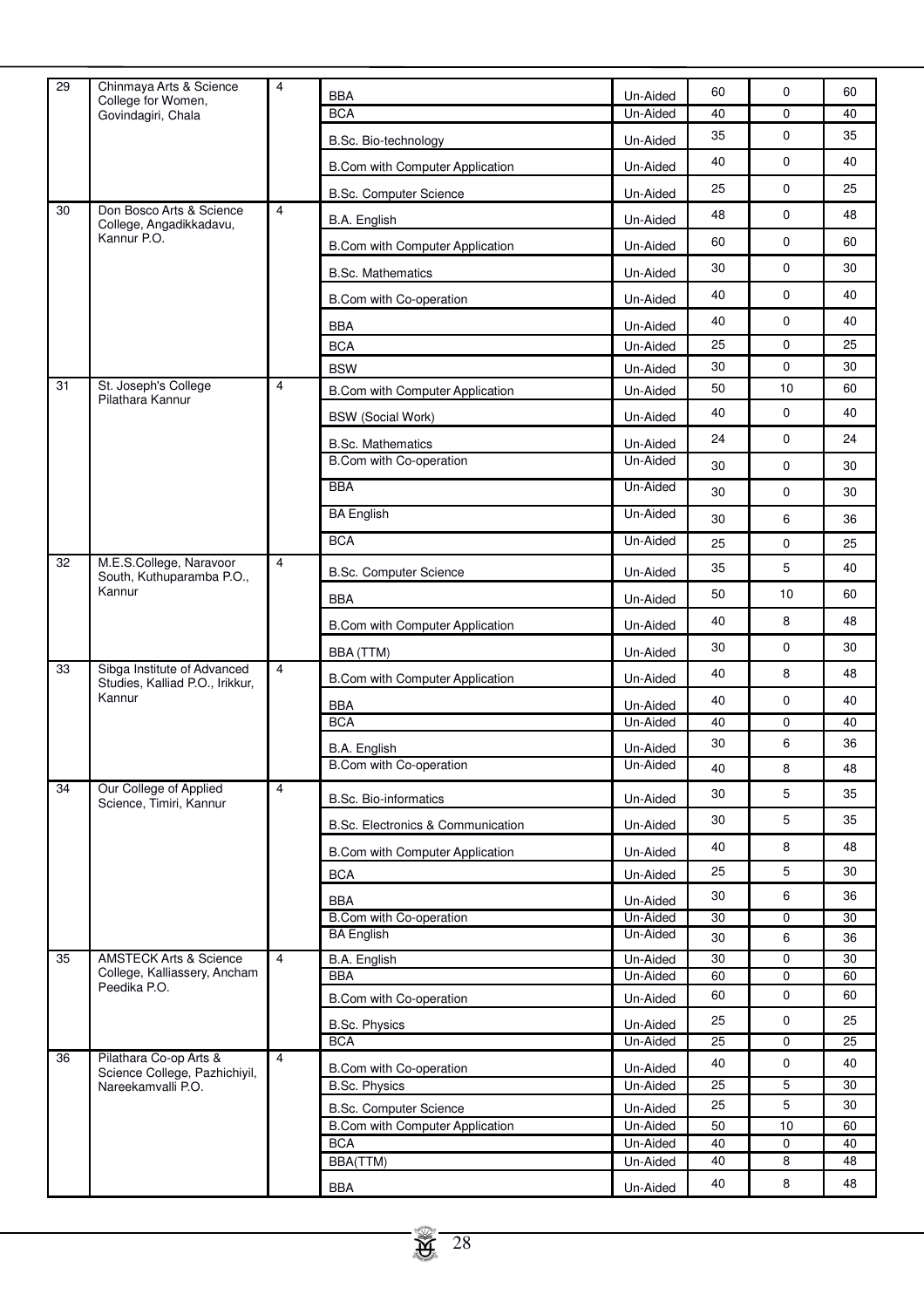| $\overline{37}$ | Morazha Co-operative Arts &<br>Science College(STEMS),         | $\overline{4}$ | <b>B.Sc. Computer Science</b>                 | Un-Aided             | 25 | 5           | 30 |
|-----------------|----------------------------------------------------------------|----------------|-----------------------------------------------|----------------------|----|-------------|----|
|                 | Morazha P.O., Kannur                                           |                | B.Com with Co-operation                       | Un-Aided             | 55 | 5           | 60 |
|                 |                                                                |                | B.A. English                                  | Un-Aided             | 30 | 6           | 36 |
|                 |                                                                |                | BBA                                           | Un-Aided             | 40 | 8           | 48 |
|                 |                                                                |                | <b>BCA</b>                                    | Un-Aided             | 25 | 5           | 30 |
|                 |                                                                |                | B.Com with Computer Application               | Un-Aided             | 40 | 8           | 48 |
|                 |                                                                |                | <b>B.Com with Finance</b>                     | Un-Aided             | 40 | $\mathbf 0$ | 40 |
| 38              |                                                                | 4              | <b>B.Sc. Physics</b>                          | Un-Aided             | 25 | 0           | 25 |
|                 | Wadihuda Institute of                                          |                | B.Sc. Psychology                              | Un-Aided             | 25 | 5           | 30 |
|                 | Research and Advanced<br>Studies, Vilayancode                  |                |                                               |                      | 60 | $\mathbf 0$ | 60 |
|                 |                                                                |                | B.Com with Computer Application<br><b>BCA</b> | Un-Aided<br>Un-Aided | 25 | $\mathbf 0$ | 25 |
| 39              | <b>EMS Memorial College of</b><br>Applied Science, Vallithode, | $\overline{4}$ | <b>B.Sc. Electronics</b>                      | Un-Aided             | 24 | 5           | 29 |
|                 | Iritty, Kannur                                                 |                | <b>B.Sc. Computer Science</b>                 | Un-Aided             | 24 | 5           | 29 |
|                 |                                                                |                |                                               |                      | 30 | 6           | 36 |
| 40              | College of Applied Science,                                    | $\overline{4}$ | B.Com with Computer Application               | Un-Aided             | 25 | $\mathbf 0$ | 25 |
|                 | Pinarayi, Kannur                                               |                | <b>B.Sc. Electronics</b>                      | Un-Aided             | 25 | 5           | 30 |
|                 |                                                                |                | <b>B.Sc. Computer Science</b>                 | Un-Aided             |    |             |    |
| 41              | Navajyothi College,                                            | $\overline{4}$ | <b>B.Com with Computer Application</b>        | Un-Aided             | 40 | 8           | 48 |
|                 | Cherupuzha, Chunda P.O.,<br>Kannur                             |                | B.Com with Computer Application               | Un-Aided             | 40 | 8           | 48 |
|                 |                                                                |                | <b>BCA</b>                                    | Un-Aided             | 25 | 5           | 30 |
|                 |                                                                |                | BBA                                           | Un-Aided             | 40 | 8           | 48 |
|                 |                                                                |                | B.Com with Co-operation                       | Un-Aided             | 40 | 0           | 40 |
|                 |                                                                |                | B.A. English                                  | Un-Aided             | 30 | $\mathbf 0$ | 30 |
| 42              | Naher Arts & Science<br>College, Kanhirode, Kannur             | $\overline{4}$ | B.Com with Computer Application               | Un-Aided             | 40 | 8           | 48 |
|                 |                                                                |                | <b>BCA</b>                                    | Un-Aided             | 25 | 5           | 30 |
|                 |                                                                |                | <b>B.Sc. Computer Science</b>                 | Un-Aided             | 25 | 0           | 25 |
|                 |                                                                |                | B.A. English                                  | Un-Aided             | 30 | 6           | 36 |
|                 |                                                                |                | <b>B.A. Economics</b>                         | Un-Aided             | 40 | $\mathbf 0$ | 40 |
| 43              | <b>NEST Institute of Humanities</b><br>and Basic Sciences,     | $\overline{4}$ | <b>B.Com with Computer Application</b>        | Un-Aided             | 40 | $\mathbf 0$ | 40 |
|                 | Karivellur, Kannur                                             |                | B.Com with Co-operation                       | Un-Aided             | 40 | $\mathsf 0$ | 40 |
|                 |                                                                |                | <b>BBA</b>                                    | Un-Aided             | 40 | $\mathbf 0$ | 40 |
|                 |                                                                |                | B.Com with Co-operation (Additional Batch)    | Un-Aided             | 40 | $\mathbf 0$ | 40 |
|                 |                                                                |                | <b>BCA</b>                                    | Un-Aided             | 25 | 0           | 25 |
| 44              | Concord Arts & Science                                         | $\overline{4}$ | B.Com with Co-operation                       | Un-Aided             | 40 | 0           | 40 |
|                 | College, Muttannur, Kannur                                     |                | <b>BBA</b>                                    | Un-Aided             | 30 | $\mathbf 0$ | 30 |
|                 |                                                                |                | B.Com with Computer Application               | Un-Aided             | 30 | $\mathbf 0$ | 30 |
|                 |                                                                |                | <b>BCA</b>                                    | Un-Aided             | 25 | 0           | 25 |
|                 |                                                                |                | B.A. English                                  | Un-Aided             | 25 | $\mathbf 0$ | 25 |
| 45              | MM Knowledge Arts &<br>Science College,                        | 4              | B.Com (Finance)                               | Un-Aided             | 40 | $\mathbf 0$ | 40 |
|                 | Thaliparamba, Kannur                                           |                | <b>BBA(Travel &amp; Tourism)</b>              | Un-Aided             | 40 | $\mathbf 0$ | 40 |
|                 |                                                                |                | B.Com with Computer Application               | Un-Aided             | 40 | $\mathbf 0$ | 40 |
|                 |                                                                |                | <b>BTTM</b>                                   | Un-Aided             | 40 | 0           | 40 |
|                 |                                                                |                | <b>B.Sc Aviation &amp; Hospitality</b>        | Un-Aided             | 25 | $\pmb{0}$   | 25 |
|                 |                                                                |                |                                               |                      |    |             |    |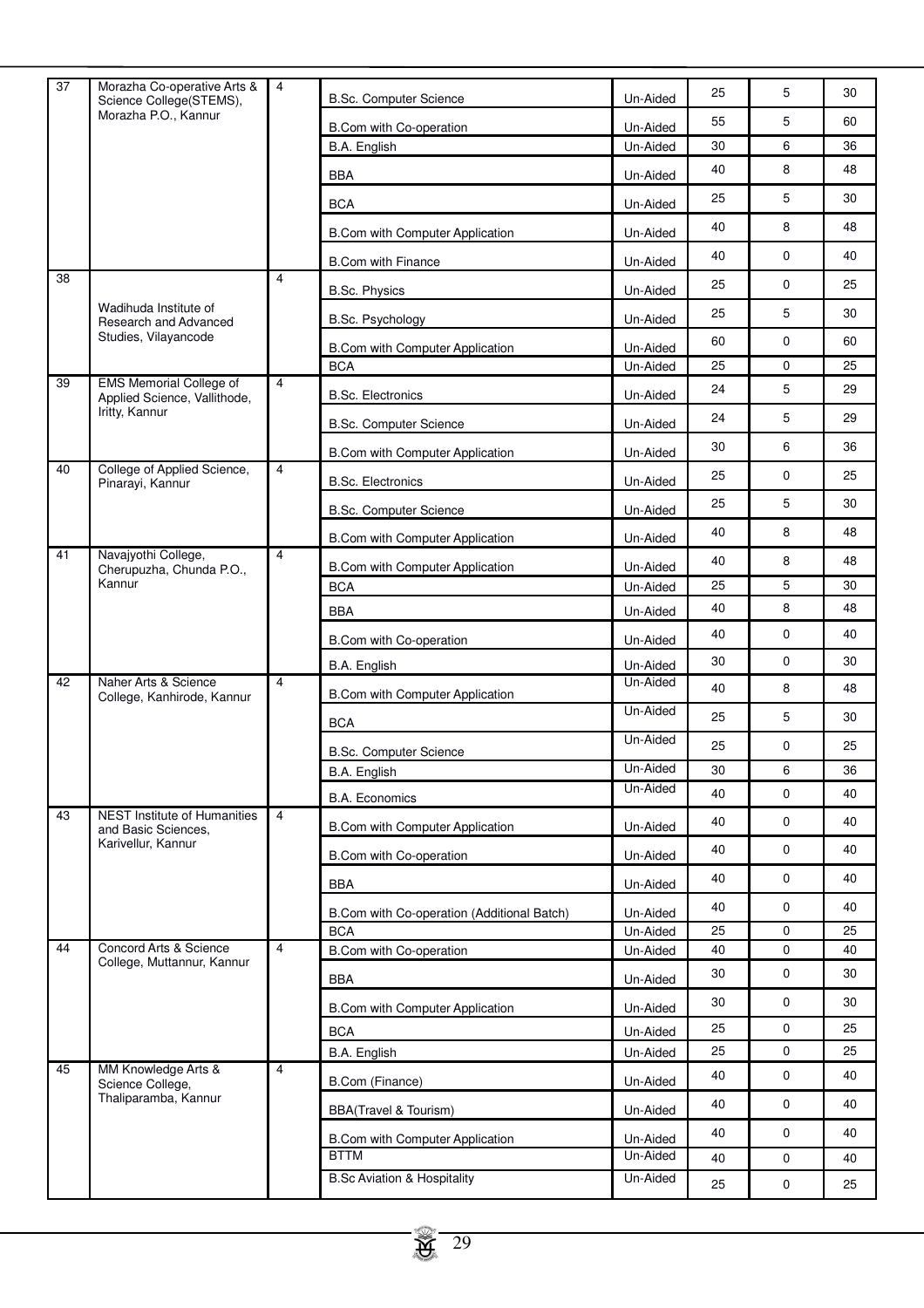| 46 | De Paul Arts & Science<br>College, Edathotty,                      | 4              | <b>BCA</b>                             | Un-Aided | 25 | $\Omega$    | 25 |
|----|--------------------------------------------------------------------|----------------|----------------------------------------|----------|----|-------------|----|
|    | Kakkayangad P.O., Iritty,<br>Kannur -670673                        |                | <b>B.Com with Computer Application</b> | Un-Aided | 40 | $\Omega$    | 40 |
|    |                                                                    |                | <b>B.Com with Finance</b>              | Un-Aided | 40 | $\Omega$    | 40 |
|    |                                                                    |                | B.A. English                           | Un-Aided | 30 | $\Omega$    | 30 |
| 47 | Sree Narayana Guru College<br>of Arts & Science, Iritty,<br>Kannur | 4              | <b>B.Com with Computer Application</b> | Un-Aided | 40 | $\Omega$    | 40 |
|    |                                                                    |                | <b>BBA</b>                             | Un-Aided | 35 | $\Omega$    | 35 |
|    |                                                                    |                | <b>B.Sc. Chemistry</b>                 | Un-Aided | 25 | $\Omega$    | 25 |
| 48 | Sree Narayana Guru College<br>of Advanced Studies.                 | $\overline{4}$ | <b>B.Com with Computer Application</b> | Un-Aided | 40 | $\Omega$    | 40 |
|    | Thottada, Kannur                                                   |                | <b>BCA</b>                             | Un-Aided | 25 | $\mathbf 0$ | 25 |
|    |                                                                    |                | <b>B.Sc Geology</b>                    | Un-Aided | 25 | $\Omega$    | 25 |
| 49 | WMO Imam Gazzali Arts &<br>Science College, Koolivayal,            | $\overline{4}$ | <b>BBA</b>                             | Un-Aided | 40 | $\mathbf 0$ | 40 |
|    | Panamaram                                                          |                | <b>B.Sc. Chemistry</b>                 | Un-Aided | 25 | $\Omega$    | 25 |
|    |                                                                    |                | <b>BCA</b>                             | Un-Aided | 25 | $\Omega$    | 25 |
| 50 | <b>AWH Al-Badar Special</b><br>College                             | 4              | <b>B.Sc Psychology</b>                 | Un-Aided | 35 | 0           | 35 |

# *\* Category 1- Govt. Colleges, Category 2 – Aided (Backward), Category 3- Aided (Forward), Category 4 – Un Aided, Category 9 – Aided (Educational Societies)*

**Note : No student shall be permitted to study Additional language which is not offered by the Institution.**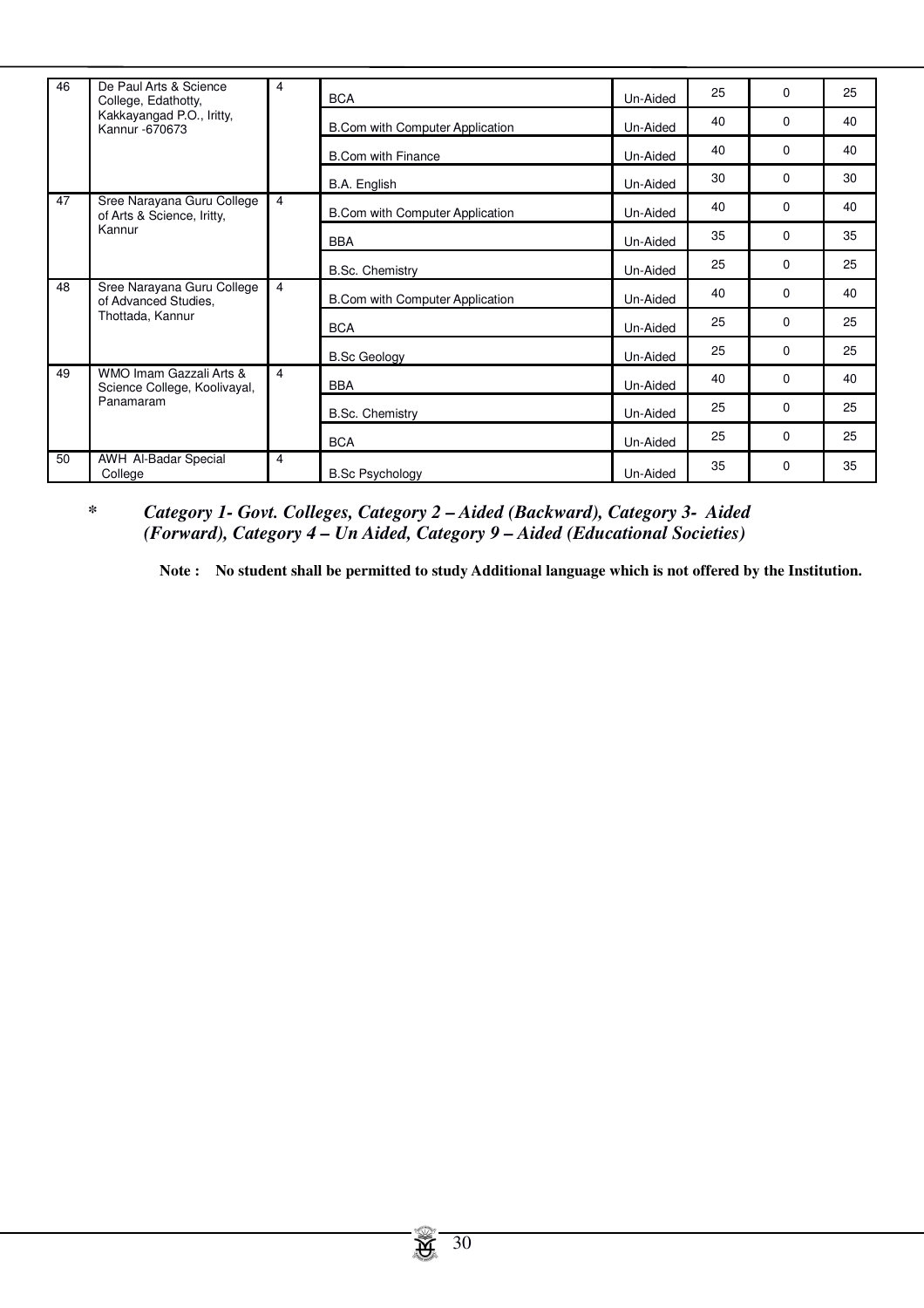# **ANNEXURE – I**I **LIST OF SCHEDULED CASTES (SC**)

[As Amended by The Constitution (Scheduled Castes) Orders (Second Amendment) Act, 2002 (Act 61 of 2002) Vide Part VIII – Kerala – Schedule 1 Notified in the Gazette of India dated 18.12.2002, The Constitution (Scheduled Castes) Order (Amendment) Act 2007]

| 1. Adi Andhra                                                                                                          | 2. Adi Dravida                                                               | 3. Adi Karnataka                                                                      | 4. Ajila        |                                   |
|------------------------------------------------------------------------------------------------------------------------|------------------------------------------------------------------------------|---------------------------------------------------------------------------------------|-----------------|-----------------------------------|
| 5. Arunthathiyar                                                                                                       | 6. Ayyanavar                                                                 | 7. Baira                                                                              | 8. Bakuda       |                                   |
| 9. xxx                                                                                                                 | 10. Bathada                                                                  | 11. xxx                                                                               |                 | 12. Bharathar (Other than         |
| Parathar), Paravan                                                                                                     | 13. xxx                                                                      | 14. Chakkiliyan                                                                       | 15. Chmar Muchi |                                   |
| 16. Chandala                                                                                                           | 17. Cheruman                                                                 | 18. Domban                                                                            | 19. xxx         | $20.$ xxx                         |
| 21. xxx                                                                                                                | 22. Gosangi                                                                  | 23. Hasla                                                                             | 24. Holeya      |                                   |
| 25. Kadaiyan                                                                                                           | 26. Kakkalan, Kakkan                                                         | 27. Kalladi                                                                           |                 | 28. Kanakkan, Padanna, Padannan   |
| 29. xxx<br>30. Kavara (Other than Telugu speaking or Tamil speaking Balija Kavarai, Gavara,                            |                                                                              |                                                                                       |                 |                                   |
| 31. Koosa<br>Gavarai, Gavarai Nadiu, Balija Naidu, Gajula Balija or Valai Chetty)                                      |                                                                              |                                                                                       |                 |                                   |
| 32. Kootan, Koodan                                                                                                     | 33. Kudumban                                                                 | 34. Kuravan, Sidhanar, Kuravar                                                        |                 | 35. Maila                         |
| 36. Malayan (In the areas comprising the Malabar District as specified bt sub-section(2) of Section 5 of the state re- |                                                                              |                                                                                       |                 |                                   |
| organization Act 1956 (37 of 1956)                                                                                     |                                                                              | 37. Mannan $(\hat{\mathbf{t}}\hat{\mathbf{C}}^{\mathsf{-}}\hat{\mathbf{I}})$ Pathiyan |                 | 38. xxx Perumannan,               |
| Vannan, Velan                                                                                                          | 39. Moger (Other than Mogeyar)                                               |                                                                                       | 40. Mundala     |                                   |
| 41. Nalakeyava                                                                                                         | 42. Nalkadava                                                                | 43. Nayadi                                                                            | 44. xxx         |                                   |
| 45. Pallan                                                                                                             | 46. Palluvan                                                                 | 47. Pambada                                                                           | 48. Panan       |                                   |
| 49. xxx                                                                                                                | 50. Paraiyan, Parayan, Sambavar, Sambavan, Sambava, Paraya, Paraiya, Parayar |                                                                                       |                 |                                   |
| 51. xxx                                                                                                                | 52.xxx                                                                       | 53. xxx                                                                               |                 | 54. Pulayan, Cheramar, Pulaya,    |
| Pulayar, Cherama, Cheraman, Wayanad Pulayan, Wayanadan Pulayan, Matha Matha, Pulayan<br>55. xxx                        |                                                                              |                                                                                       |                 |                                   |
| 56. Puthirai Vannan                                                                                                    | 57.Raneyar                                                                   | 58. Samagara                                                                          | 59. Samban      |                                   |
| 60. Semman, Chemman, Chemmar                                                                                           |                                                                              | 61. Thandan (excluding Ezhuvas and                                                    |                 |                                   |
| 62 Thoti Thiyyas who are known as Thandan, in the erstwhile Cochin and Malabar areas) and (Carpenters who are          |                                                                              |                                                                                       |                 |                                   |
| known as Thachan in the erstwhile Cochin and Travancore State)<br>63. Vallon 64. Valluvan                              |                                                                              |                                                                                       |                 |                                   |
|                                                                                                                        |                                                                              |                                                                                       |                 |                                   |
| 65. xxx                                                                                                                | 66. xxx                                                                      | 67. Vetan                                                                             |                 | 68. Vettuvan, Pulaya Vettuvan (in |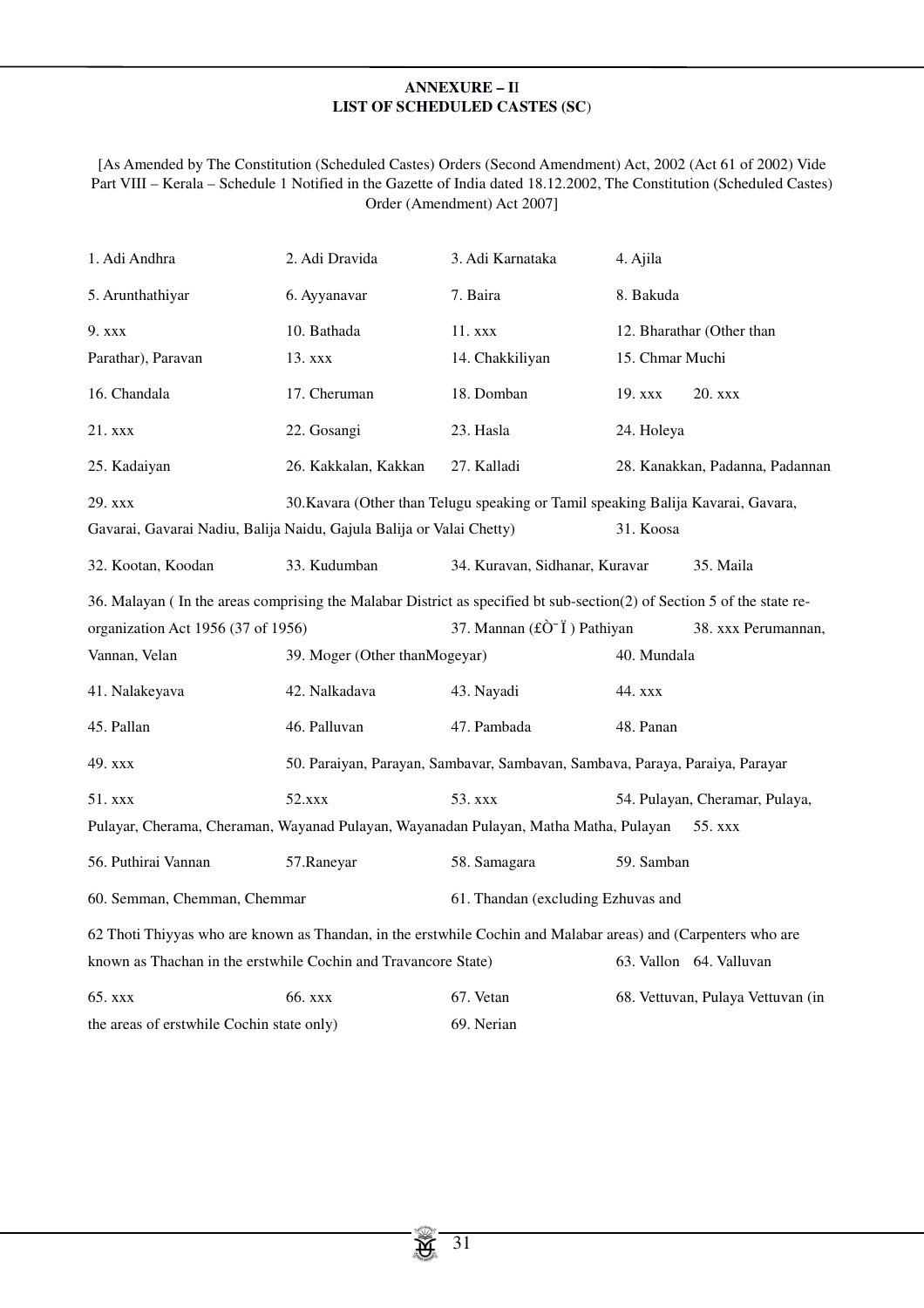# **ANNEXURE – III LIST OF SCHEDULED TRIBES (ST)**

[As Amended by The Scheduled Castes and Scheduled Tribes Orders (Amendment) Act, 2002

(Act 10 of 2003) Vide Part -VII -Kerala -Second Schedule Notified in the Gazette of India dated 8.1.2003]

| 1. Adiyan                                                    | 2. Arandan [Arandanan]                                                                                        | 3. Eravallan                                     | 4. Hill Pulaya, Mala   |
|--------------------------------------------------------------|---------------------------------------------------------------------------------------------------------------|--------------------------------------------------|------------------------|
| Pulayan, Kurumba, Pulayan, Kuravazhi Pulayan, Pamba, Pulayan |                                                                                                               |                                                  | 5. Irular, Irulan      |
| 6. Kadar [Wayanad Kadar]                                     | 7. Xxx                                                                                                        | 8. Kanikkaran, Kanikkar                          | 9. Kattunayakan        |
| 10.[Kochuvelan]                                              | 11.xxx                                                                                                        | 12.xxx                                           | 13. Koraga             |
| 14.xxx                                                       | 15. Kudiya, Melakudi                                                                                          | 16.Kurichchan [Kurichiyan]                       | 17. Kurumans, Mullu    |
| Kuruman, Mulla, Kuruman, Mala Kuruman                        |                                                                                                               | 18. Kurumbas, [Kurumbar, Kurumban]               |                        |
| 19. Maha Malasar                                             | 20. Malai Arayan [Mala Arayan] 21. Malai Pandaram                                                             |                                                  | 22. Malai Vedan        |
| [Malavedan]                                                  | 23. Malakkuravan                                                                                              | 24. Malasar                                      | 25.[Malayan, Nattu     |
|                                                              | Malayan, Konga Malayan (excluding the areas comprising the Kasagode, Kannur, Wayand and Koozhikode Districts) |                                                  |                        |
| 26.Malayarayar                                               | 27. Mannan $(f\hat{O}^{-}\tilde{I})$                                                                          | 28.xxx                                           | 29. Muthuvan, Mudugar, |
| Muduvan                                                      | 30. Palleyan, Palliyan, Palliyar, Paliyan                                                                     |                                                  | 31.xxx                 |
| 32.xxx                                                       | 33. Paniyan                                                                                                   | 34. Ulladan, [Ullatan]                           | 35. Uraly              |
| 36. Mala Vettuvan (in Kasaragod & Kannur districts)          |                                                                                                               | 37. Ten Kurumban, Jenu Kurumban 38. Thachanadan, |                        |
| Thachanadan Moopan                                           | 39. Cholanaickan                                                                                              | 40.Mavilan                                       | 41.Karimpalan          |
| 42. Vetta Kuruman                                            | 43.Mala Panikkar                                                                                              |                                                  |                        |

# **ANNEXURE -IV**

# **LIST OF OTHER ELIGIBLE COMMUNITIES (OEC)**

| 1. Chemman / Chemmar                                                                                             | 2. Madiga                                                         | 3. Pulluvan                                      | 4. Thachar (other than |  |  |
|------------------------------------------------------------------------------------------------------------------|-------------------------------------------------------------------|--------------------------------------------------|------------------------|--|--|
|                                                                                                                  | Carpenter throughout state excluding the erst while Malabar area) | 5. Chakkamar                                     |                        |  |  |
| 6. Varnavar                                                                                                      | 7. Kudumbi                                                        | 8. Dheevara / Dheevaran, Arayan, Valan, Nulayan, |                        |  |  |
| Mukkuvan, Arayavathi, Valinjiar, Paniakkal                                                                       |                                                                   | 9. Mokaya, Bovi, Mogayar and Megavirar           |                        |  |  |
| 10. Scheduled Castes converts Peruvannan                                                                         |                                                                   | 11. Kusavan Including Kusavar                    |                        |  |  |
| 12. Malayan, (konga-Malayan, Pani Malayan) in the Kulalan, Kumbaran, Velaan, Odan, erstwhile Malabar area alone, |                                                                   |                                                  |                        |  |  |
| Andhara Nair, Anthru Nair                                                                                        | 13. Pathiyan (other than Dhobies)                                 |                                                  | 15<br>14. Allar (Alan) |  |  |
| Malayettuvan                                                                                                     | 16. Malamuthan                                                    | 17. Kundu Vadiyan                                |                        |  |  |
| 18. Thachandan Moopan                                                                                            | 19. Wayana Kadar                                                  | 20. Kalanadi                                     | 21. Chingathan         |  |  |
| 22. Malayalar                                                                                                    | 23. Malapanicker                                                  | 24. Urindavan                                    | 25. Marati             |  |  |

26. Pulaya Vettuvan (except in the areas of eastwhile Cochin State)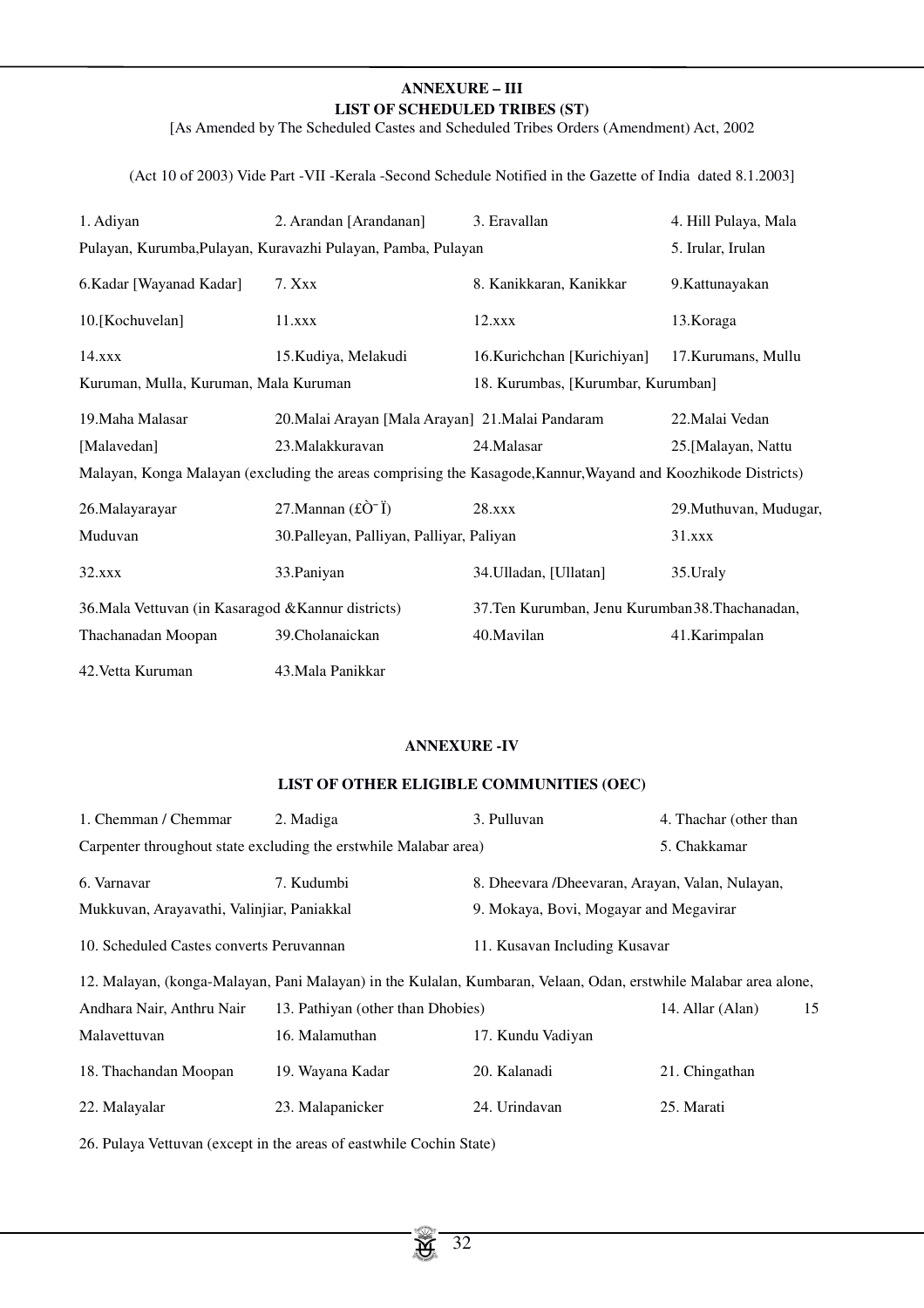# **ANNEXURE -V**

# **LIST OF SOCIALLY AND EDUCATIONALLY BACKWARD CLASSES (SEBC**)

[Vide G.O. (P) 208/66/Edn. dated 02.05.1966] & G.O. (Ms) No. 95/08/SCSTDD dated 06.10.2008]

- I. Ezhavas including Ezhavas, Thiyyas, Ishuvan, Izhuvan, Illuvan and Billava
- II. Muslims (all sections following Islam)
- III. Latin Catholics other than Anglo-Indians
- IV. Other Backward Christians
	- (a) SIUC
	- (b) Converts from Scheduled Castes to Christianity V. Kudumbi
- V. Other Backward Hindus, i.e.

| Arayas including Valan, Mukkuvan, Mukaya, Mogayan,       |
|----------------------------------------------------------|
| Arayan, Bovies, Kharvi, Nulayan, and Arayavathi          |
| Arya including Dheevara/Dheevaran, Atagara, Devanga,     |
| Kaikolan, (Sengunthar), Pattarya, Saliyas (Padmasali,    |
| Pattusali, Thogatta, Karanibhakatula, Senapathula, Sali, |
| Sale, Karikalabhakulu, Chaliya) Sourashtra, Khatri,      |
| Patnukaran, Illathu Pillai, Illa Vellalar, Illathar      |
|                                                          |
|                                                          |
|                                                          |
|                                                          |
|                                                          |
|                                                          |
|                                                          |
|                                                          |
|                                                          |
|                                                          |
| Kanisu or Kaniyar-Panicker, Kaniyan, Kanisan, Kannian    |
|                                                          |
|                                                          |
| Kusavan including Kulala, Kumbaran, Odan, Oudan          |
| (Donga) Odda (Vodde or Vadde or Veddai) Velaan,          |
|                                                          |
|                                                          |
|                                                          |
| Kannadiyans Karuvan, Kamsalas, Viswakarmas,              |
| Pandikammala, Malayal-Kammala, Kannan,                   |
| Moosari, Kalthachan, Kallasari, Perumkollen, Kollan,     |
| Thattan, Pandithattan, Thachan, Asari, Villasan,         |
| Vilkurup, Viswabrahmins, Kitara, Chaptegara              |
|                                                          |
|                                                          |
|                                                          |
|                                                          |
|                                                          |
|                                                          |
|                                                          |
|                                                          |
|                                                          |
|                                                          |
|                                                          |
|                                                          |
|                                                          |
|                                                          |
|                                                          |
|                                                          |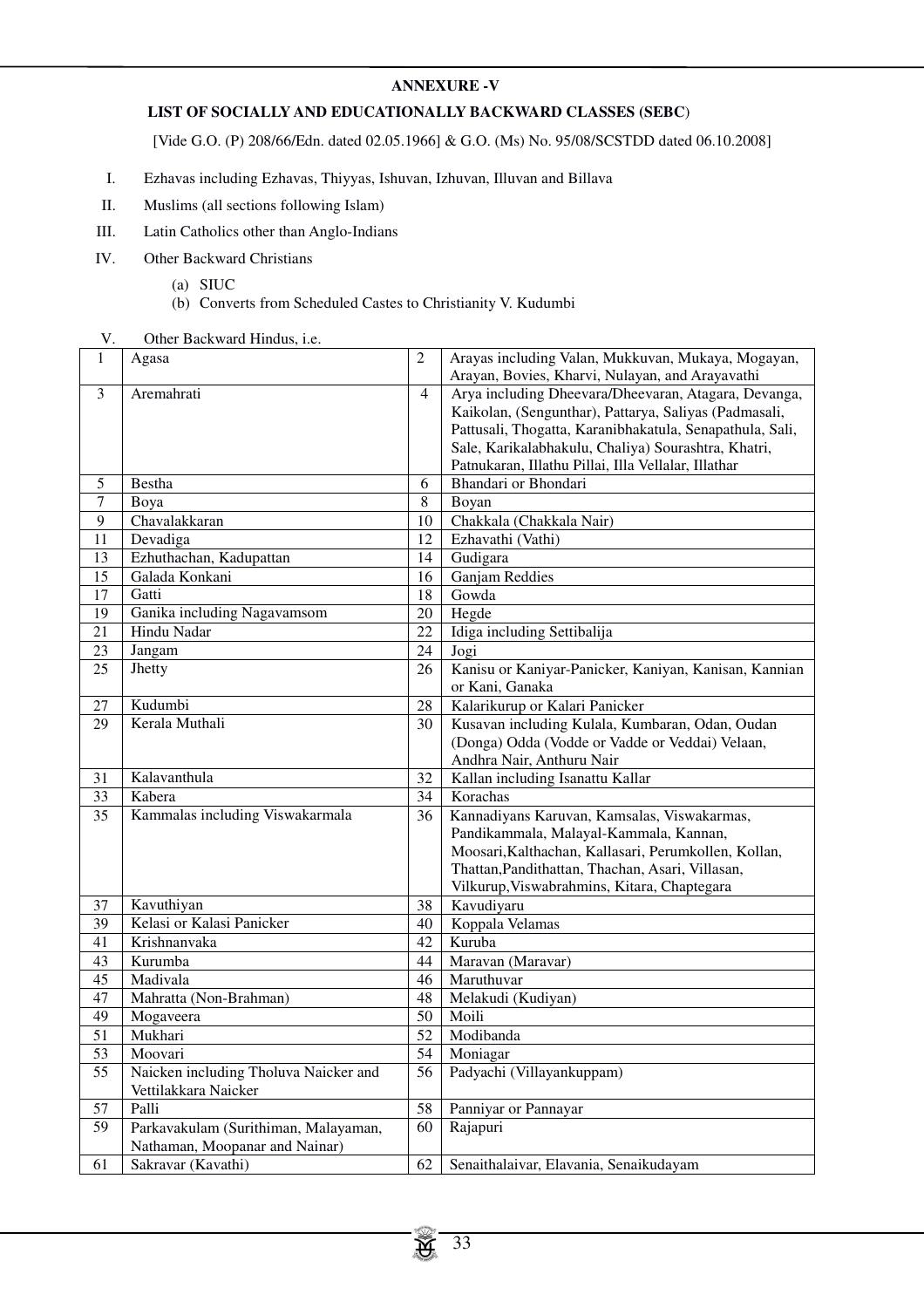| 63 | Sadhu Chetty including Telugu Chetty or<br>24 Manai Telugu Chetty and Wayanadan | 64 | Tholkolan                                    |
|----|---------------------------------------------------------------------------------|----|----------------------------------------------|
|    | Chetty                                                                          |    |                                              |
| 65 | Thottivan                                                                       | 66 | Uppara (Sagara)                              |
| 67 | Ural Goundan                                                                    | 68 | Valaiyan                                     |
| 69 | Vada Balija                                                                     | 70 | Vakkaliga                                    |
| 71 | Vaduvan(Vadugan)                                                                | 72 | Veera Saivas (Pandaram, Vairavi, Vairagi,    |
|    |                                                                                 |    | Yogeeswar, Matapathi and Yogi)               |
| 73 | Veluthedathu Nair including Vannathan,                                          | 74 | Vilakkithala Nair including Vilakkathalavan, |
|    | Veluthedan and Rajaka                                                           |    | Ambattan Pranopakari, Pandithar and Nusuvan  |
| 75 | Vaniya including Vanika, Vanika Vaisya,                                         | 76 | Yadava including Kolaya, Ayar, Mayar,        |
|    | Vaisya Chetty, Vanibha Chetty, Ayiravar                                         |    | Maniyani, Eruman, Golla and Kolaries         |
|    | Nagarathar, Vaniyan                                                             |    |                                              |
| 77 | Chakkamar                                                                       | 78 | Mogers of Kasaragod Taluk                    |
| 79 | Maratis of Hosdurg Taluk                                                        | 80 | Paravans of Malabar area excluding Kasargod  |
|    |                                                                                 |    | Taluk                                        |
| 81 | Peruvannan (Varnavar)                                                           |    |                                              |